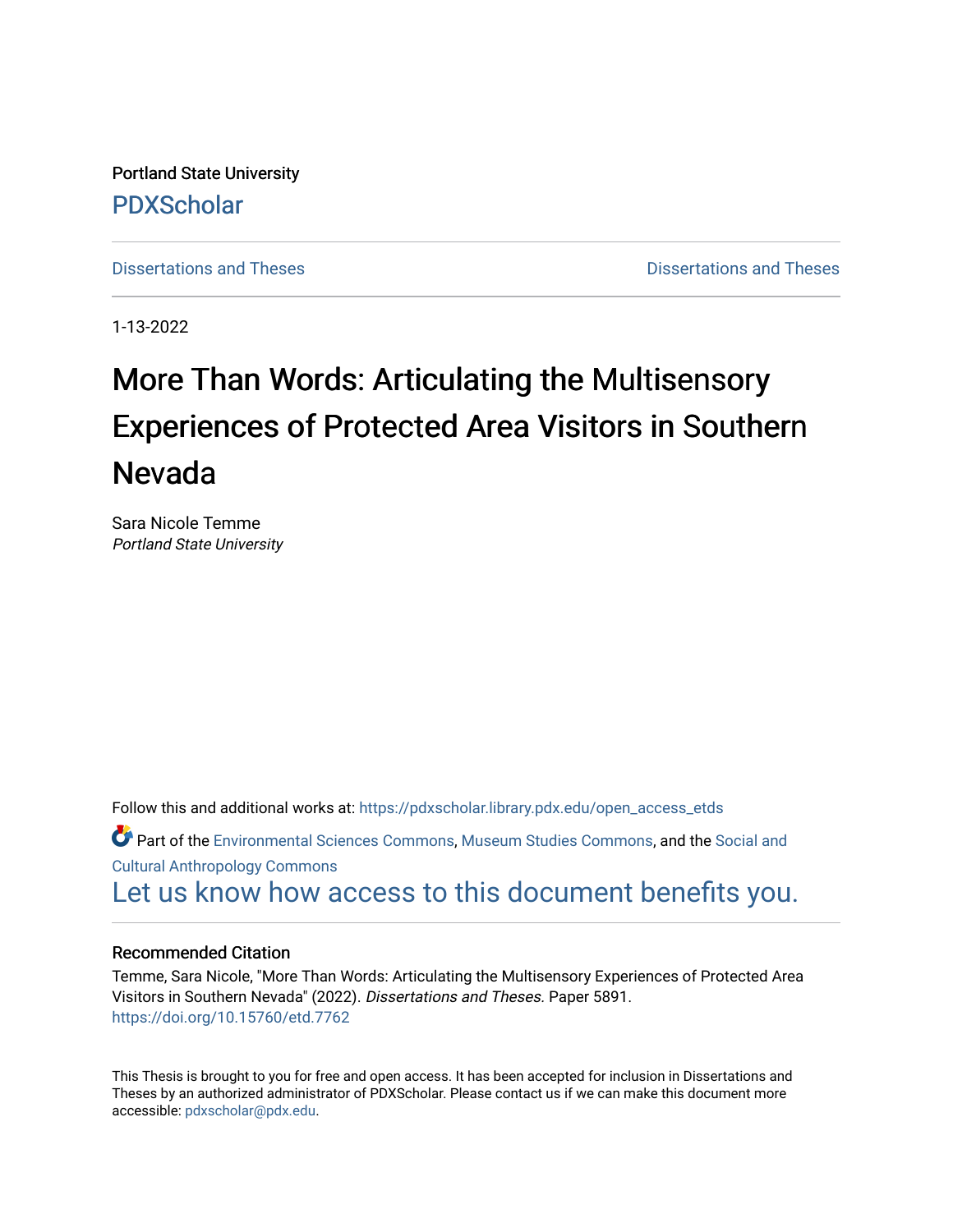More Than Words:

Articulating the Multisensory Experiences of Protected Area Visitors

in Southern Nevada

by

Sara Nicole Temme

A thesis submitted in partial fulfillment of the requirements for the degree of

> Master of Arts in Anthropology

Thesis Committee: Jeremy Spoon, Chair Douglas Wilson Douglas Deur

Portland State University 2021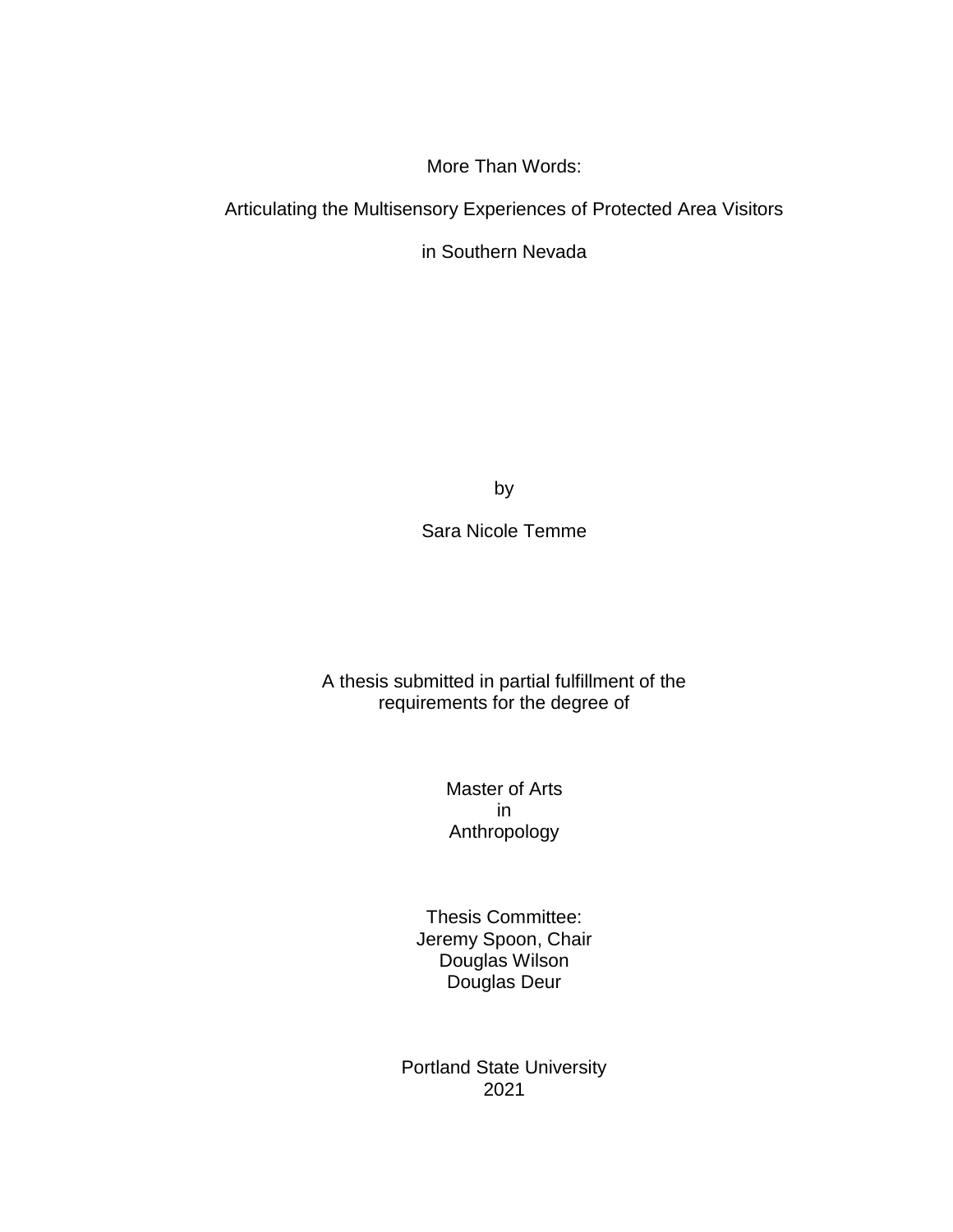© 2021 Sara Nicole Temme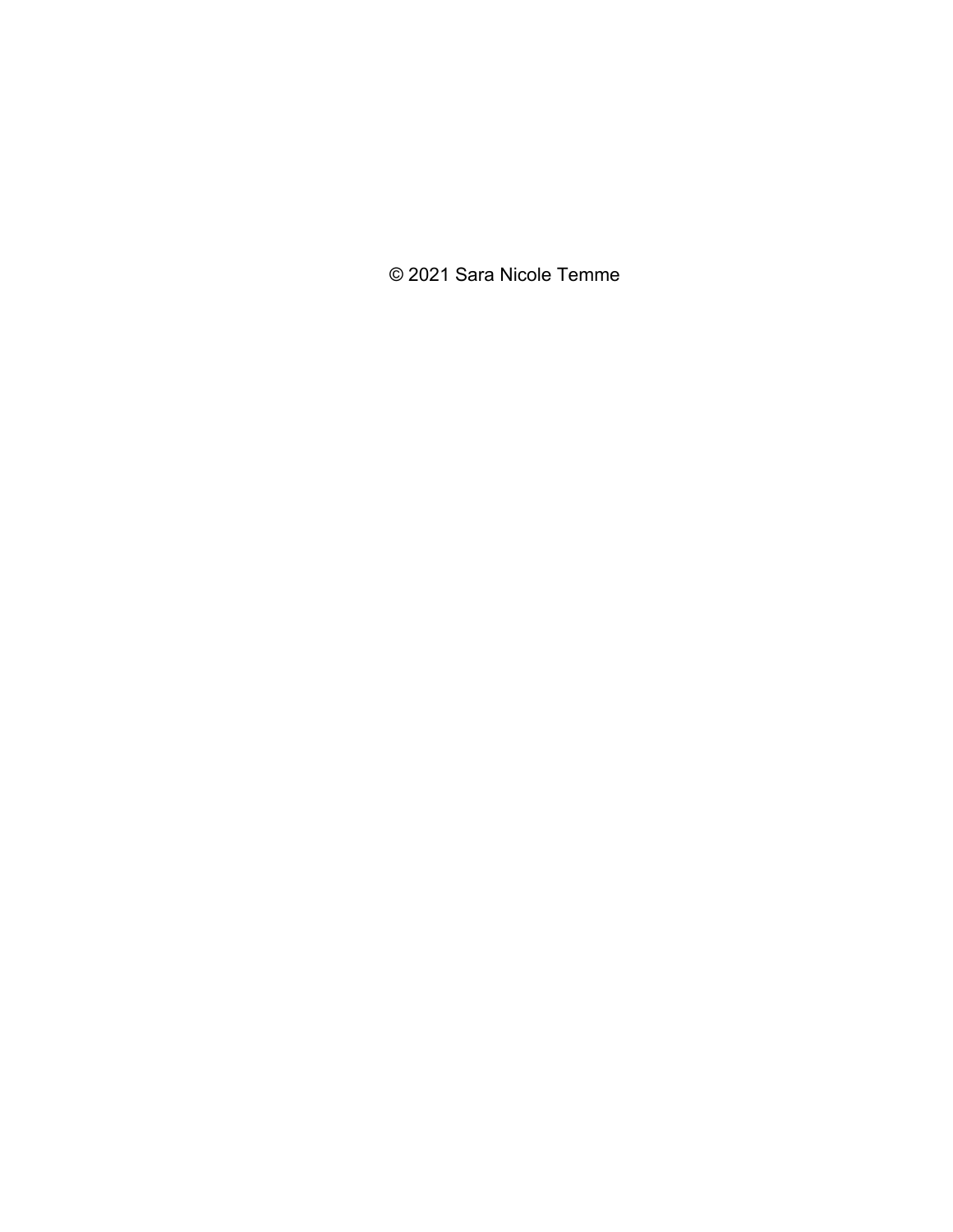#### Abstract

The complex sensory experiences of visitors to U.S. protected areas are not well understood. Previous research investigates visitor activities, motivations, and the ways place attachment cultivates support for conservation activities and other pro-environmental behavior. However, it is unclear how protected area visitor sensory experiences contribute to these behaviors. This study aims to articulate the multisensory experiences of visitors to the Desert National Wildlife Refuge Complex and the Spring Mountains National Recreation Area in southern Nevada, U.S.A. Specifically, it demonstrates the complexity of these experiences as present, intertwined, and embodied in all visit phases: before, during, and after. Utilizing a mixed-method investigation of a digitally administered survey (n=141) and social media analysis of three major platforms where visitors post trip images and reviews, results from this study demonstrate the sensory experience of visitors to these protected areas is formulated in the memory and imagination of the visitor before their visit, embodied in their active physical engagement with the environment while on-site through their chosen activities, and cemented in their emotional recollection through internal and external processes. Further, visitors utilize photographs, reviews, and social media posts to create emotional artifacts of their visit, contributing to the anticipation of future visits and influencing proenvironmental behavior. These results can assist land managers in addressing planning and management decisions related to visitation, conservation, recreation, and interpretation.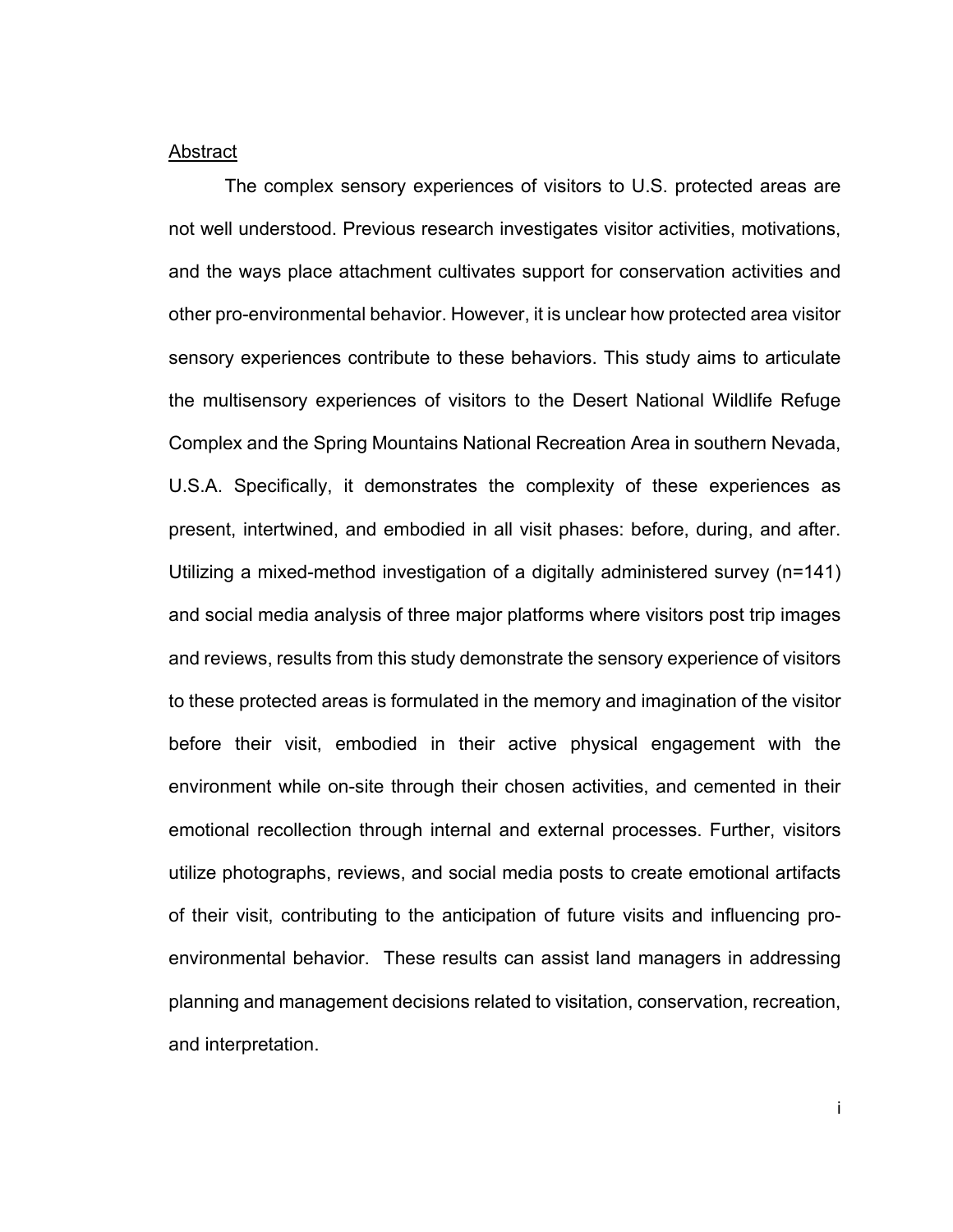# **Table of Contents**

| Abstract                                                  | Ť              |
|-----------------------------------------------------------|----------------|
| <b>List of Tables</b>                                     | iii            |
| List of Figures                                           | iv             |
| Introduction                                              | 1              |
| Understanding Visitor Experience at Protected Areas       | 6              |
| <b>Nature-Based Tourism</b>                               | $\overline{7}$ |
| <b>Multisensory Experiences</b>                           | 8              |
| <b>Place Attachment</b>                                   | 9              |
| <b>Study Site Descriptions</b>                            | 11             |
| Methodology                                               | 14             |
| <b>Visitor Survey</b>                                     | 14             |
| Social Media Analysis                                     | 15             |
| Data Management and Analysis                              | 18             |
| <b>Study Limitations</b>                                  | 21             |
| <b>Results</b>                                            | 23             |
| Background: Visitor Demographics and Trip Characteristics | 24             |
| <b>Visitor Values</b>                                     | 26             |
| <b>Visitor Motivations</b>                                | 30             |
| <b>Visitor Activities</b>                                 | 32             |
| <b>Discussion</b>                                         | 37             |
| <b>Sensory Complexity</b>                                 | 38             |
| The Sensory Cycle                                         | 39             |
| <b>Management Implications</b>                            | 42             |
| Conclusion                                                | 48             |
| References                                                | 50             |
| <b>Appendix: Visitor Survey</b>                           | 60             |
|                                                           |                |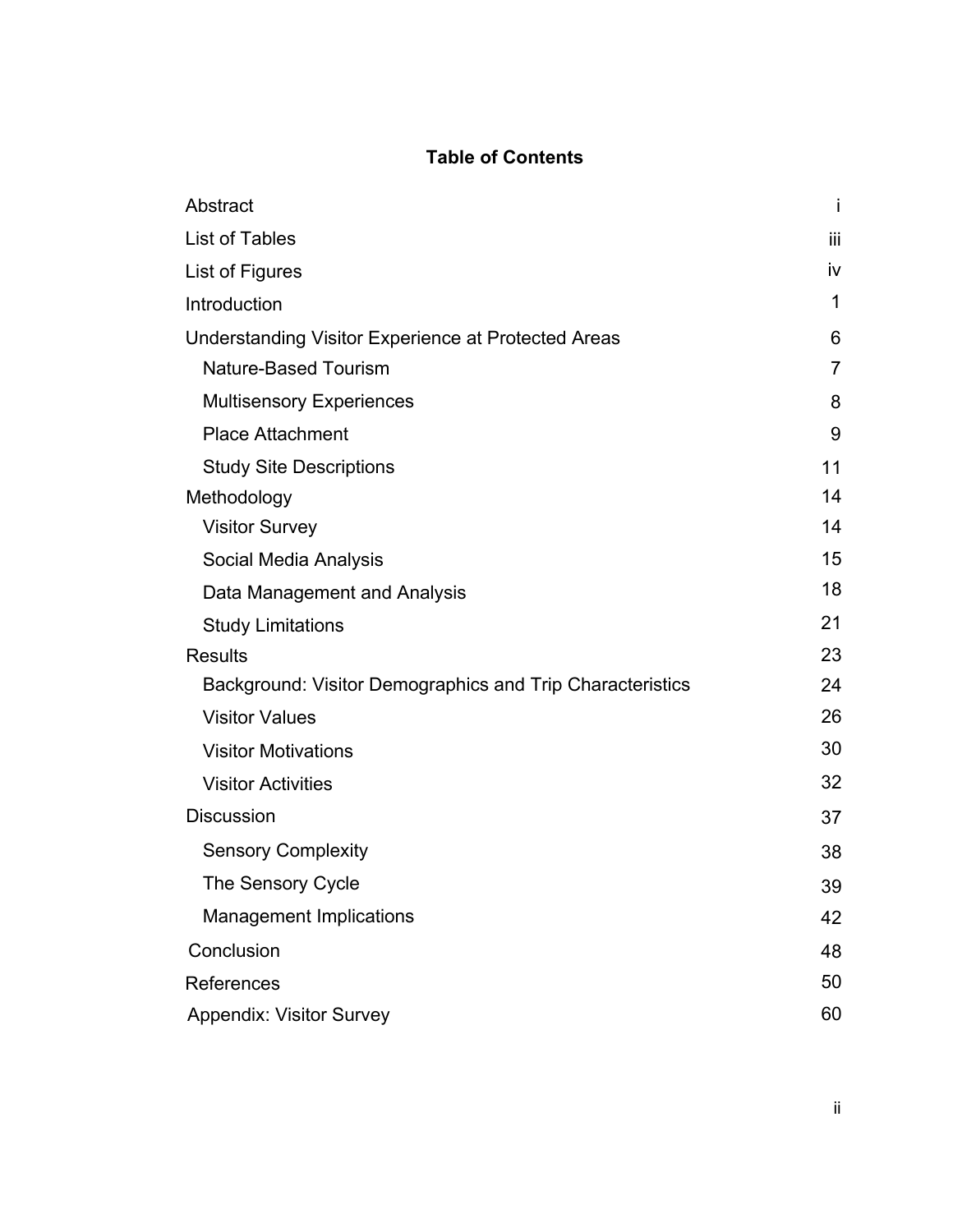# **List of Tables**

| Table 1: Hashtags Used for Data Collection at Each Site   | 16 |
|-----------------------------------------------------------|----|
| Table 2: Social Media Data Sample Sizes                   | 17 |
| Table 3: Sensory Categories Used in this Study            | 21 |
| Table 4: Visitor Values Reported in Survey                | 27 |
| Table 5: Visitor Emotions Expressed in Site Reviews       | 29 |
| Table 6: Visitor Motivations Reported in Survey Responses | 30 |
| Table 7: Visitor Motivations Expressed in Hashtags        | 31 |
| Table 8: Visitor Activities Described in Survey Responses | 33 |
| Table 9: Visitor Activities Described in Hashtags         | 35 |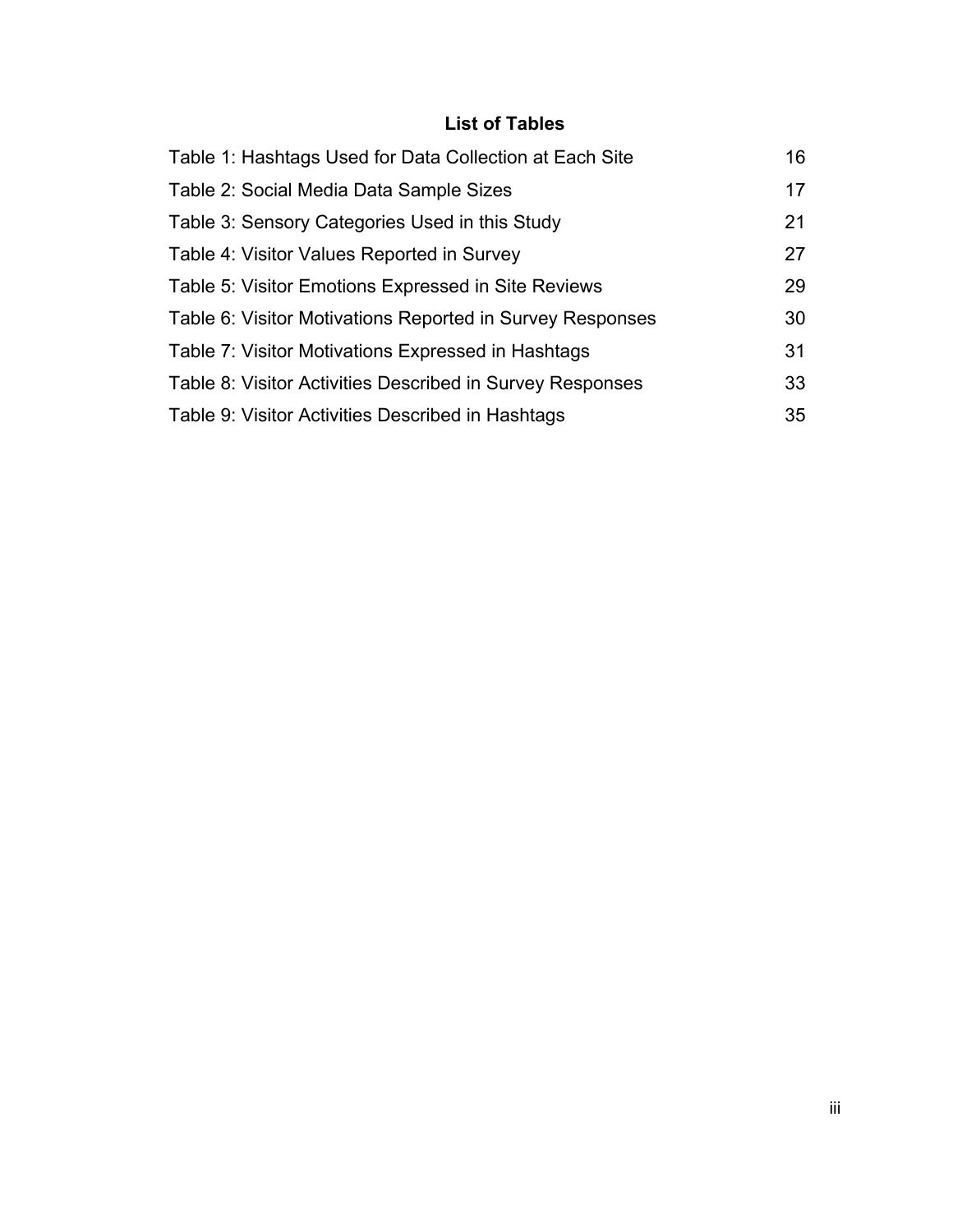# **List of Figures**

Figure 1: The Visitor's Sensory Cycle 41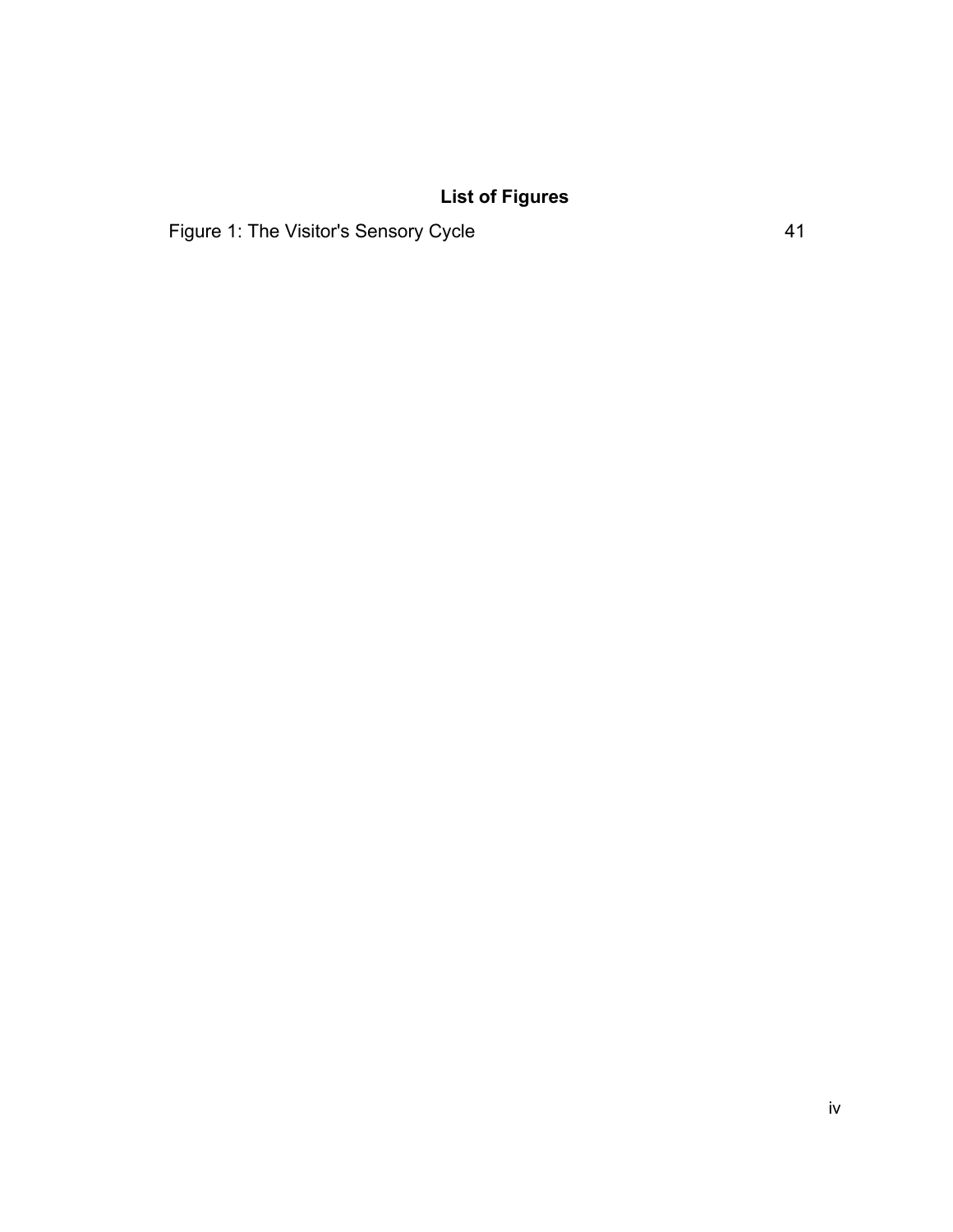#### Introduction

In the United States, public lands managed by government entities ensure access to natural areas as an explicit right of the public (Comay et al. 2018). "Protected areas" are specific locations designated through policy for the conservation of natural and cultural resources, recreation for the enjoyment of natural spaces, and protection of historic and wild areas for public enjoyment (Department of the Interior 2016). Such spaces include National Wildlife Refuges managed by the U.S. Fish and Wildlife Service, and National Recreation Areas operated by the U.S. Forest Service and other federal agencies. Many social science researchers investigate the behaviors of visitors to protected areas through monitoring their activities and use patterns. However, they often overlook the complex emotional and sensory dimensions embedded into the visitor's experience.

The visitor's sensory experience in protected areas is multi-dimensional and meaningful (Brooks and Massengale 2011; Degnen 2016). Factors such as activities, motivations, perceptions, and post-visit impressions merge with memories, emotions, and *in situ* sensory activation to profoundly influence the visitor's sense of place- or, the meaning imbued by the visitor for a location (Tuan 1979)- and sense of belonging (Degnen 2016). An individual's previous experience with a specific site, other sites, and interactions with other visitors can also influence their perceptions of their experience (Lin and Lee 2020). Therefore, these sensory experiences are personal, significant, and often intangible. This paper aims to articulate the sensory experiences of visitors to four protected areas in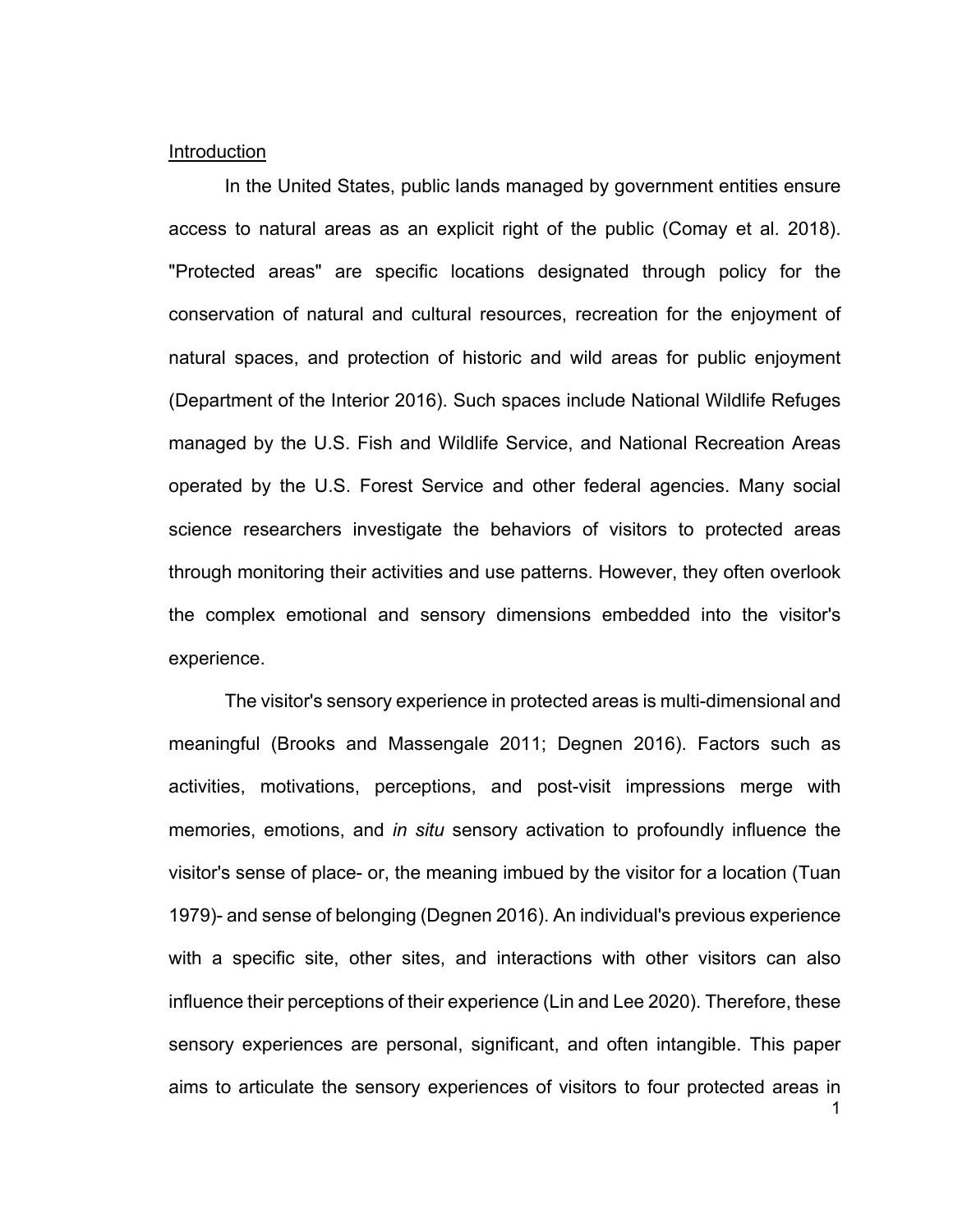southern Nevada using a digitally administered survey and social media analysis of three platforms. Further, it argues that these inherently multisensory experiences contribute to feelings of place attachment and may influence proenvironmental behaviors.

Researchers in various disciplines seek to understand visitors to protected areas, their behaviors, and their motivations. In the United States, studies of visitors to protected areas investigate carrying capacity (Fisichelli et al. 2015; Hamstead et al. 2018; Wood et al. 2013), visitor impact on natural and cultural resources (Monz et al. 2010), recreational behavior (Driver and Burns 2008; Manning 2011; Metcalf et al. 2013), and emotional attachment to place (Kil et al. 2012; Manning 2011) to cite a few significant avenues of study. These multi- and interdisciplinary inquiries research visitor behavior to help shape their experiences and create sustainable opportunities for visitors while maintaining these areas for public use. Notably, protected area managers have an investment in visitor behavior to identify planning objectives so that their multiple goals of public use, conservation, and stewardship can be addressed and maintained in both the short and long term (Brooks and Massengale 2011; Roggenbuck 2000). Therefore, a deep understanding of visitors' behaviors before, during, and after their time onsite is imperative for land managers for meeting a variety of objectives.

Understanding a more holistic visitor experience and emotional journey through a protected area can help managers identify site-specific visitor needs and preferences to aid in various planning processes (Roggenbuck 2000). For example, visitors with a history of repeat visitation will seek to experience previous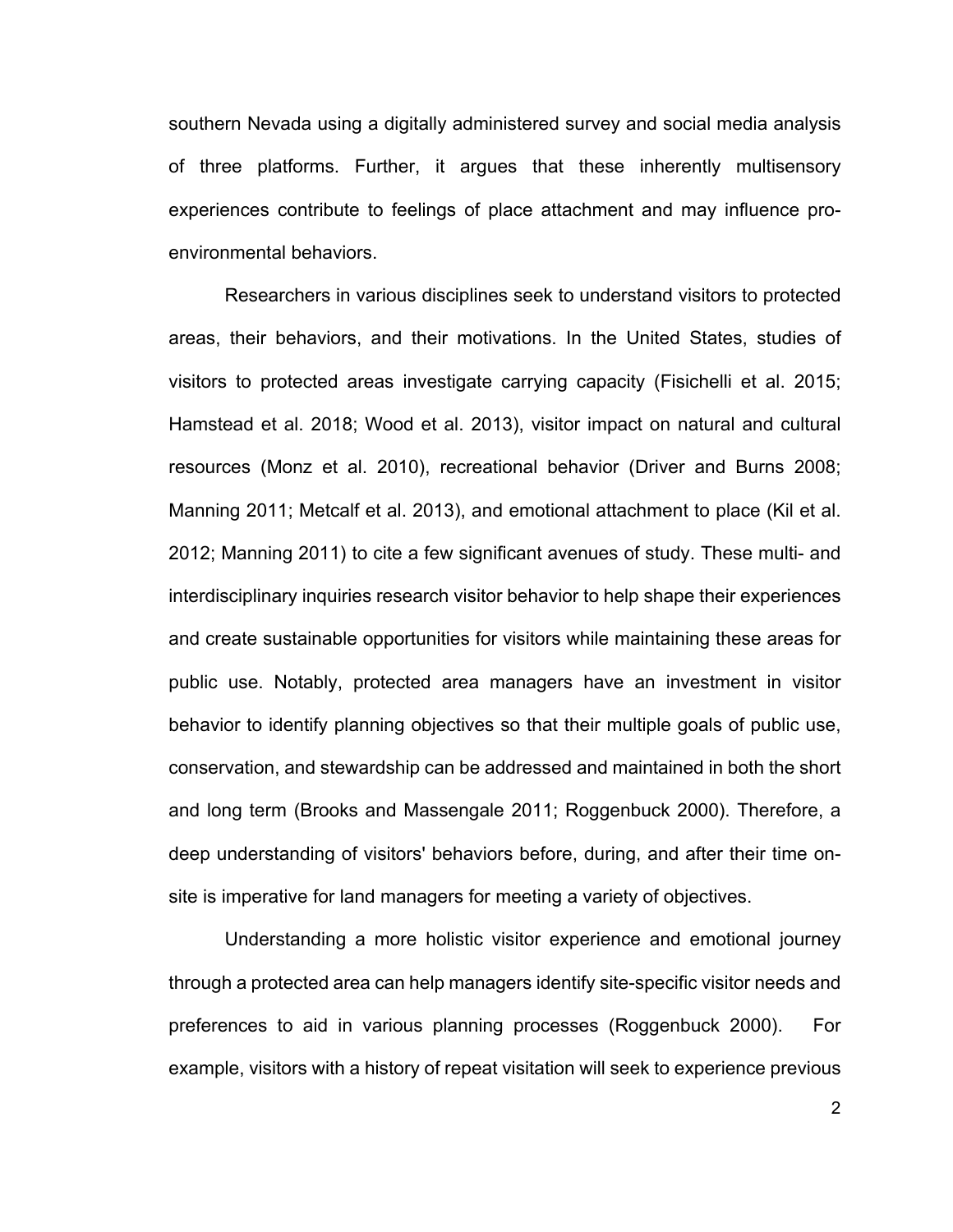emotions and sensory activation while on-site through the intensification of their activities (Fix et al. 2013). This intensification may occur through more consistent engagement with programming, on-site or event volunteering, sharing a beloved space with family and friends, acting as a knowledgeable guide, or exploring new areas outside of the well-trodden trails near the visitor center. Similarly, new visitors to a wildlife refuge may seek to view novel landscapes and recreate similar positive experiences by participating in activities such as hiking and taking photographs. Land managers could consider creating opportunities for these visitor experiences that account for engaging the senses in both active and passive ways.

This study aims to articulate the complex sensory experience of visitors to the Desert National Wildlife Refuge Complex (Desert NWRC) and the Spring Mountains National Recreation Area (SMNRA). Situated just outside of Las Vegas, Nevada, these sites comprise a variety of recreational opportunities for residents and visitors to Las Vegas. Visitors can choose self-guided exploration or guided tours, front country or back country excursions, day trips or extended stays- where amenities range from rustic dry camping to lodge accommodations. Some come with family to play in the snow; others embark on adventures to summit mountain peaks or stroll a boardwalk enjoying wildflower blooms. Lifelong associations with these sites motivate many to visit repeatedly, while others visit once and may never return. Whatever the motivations and activities a visitor participates in, all visitors to these protected area sites have complex, multisensory experiences during their visit.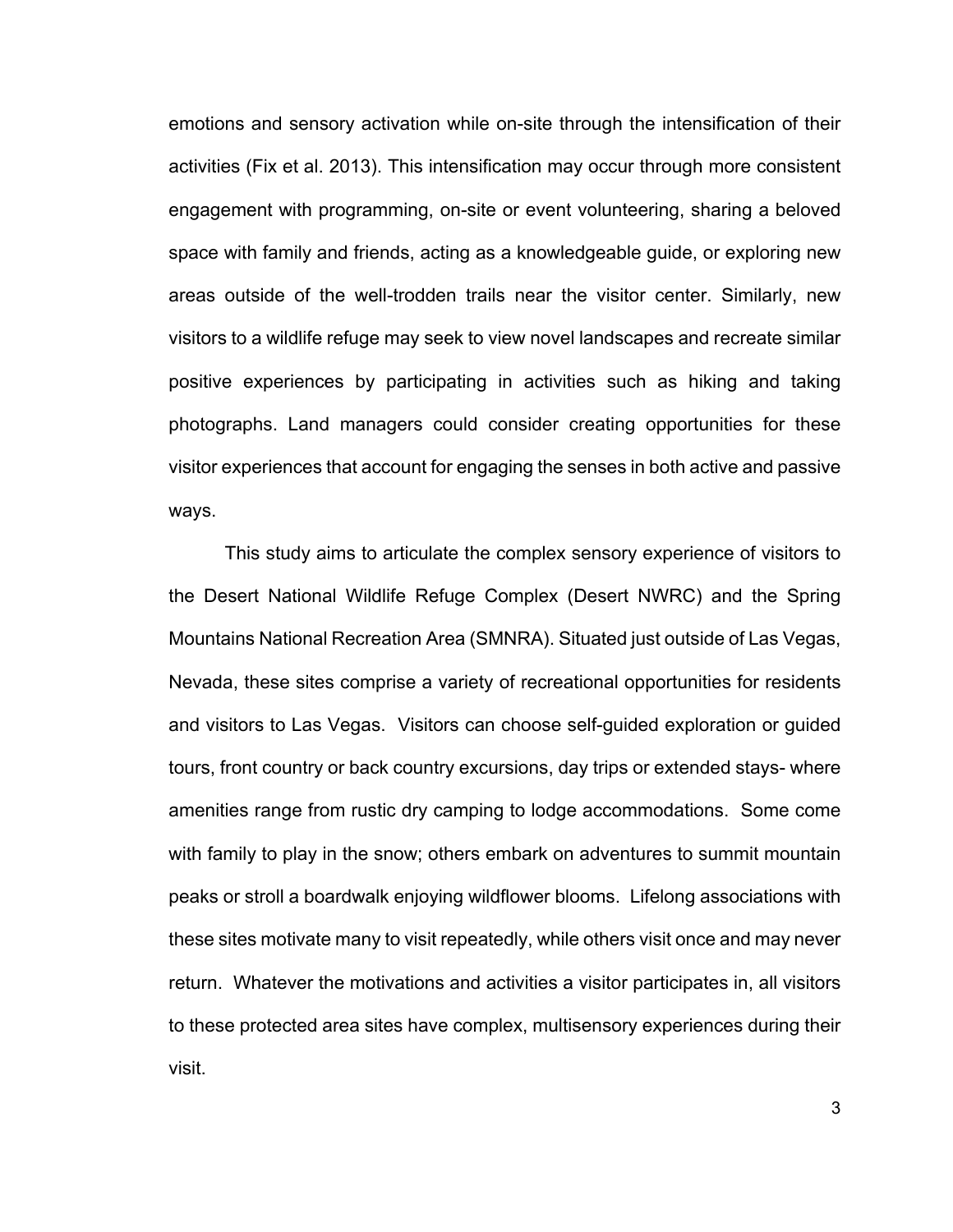Utilizing a digitally administered visitor survey with 141 participants and a social media analysis of three major digital platforms, this study focuses on the visitor's emotional and sensory experiences in these specific study sites. Results indicate that the primary visitor is local to Las Vegas and the Southern Nevada region, participating in activities such as *hiking*, *wildlife viewing*, and *photography*. The themes of *enjoying nature*, *feeling a sense of exploration*, and *sharing the outdoors with family and friends* motivate visitors to visit these four sites, often repeatedly over a lifetime. The social media photos, associated captions and hashtags, and visitor reviews of sites further describe their activities, motivations, and emotions during their visit. For example, visitors often provide insights into their internal state in social media post descriptions: perceptions about the benefits and challenges of protected area recreation, support for conservation initiatives, and reflections about what they learned from site interpretation activities during their visit (Mehraliev et al. 2020). Embedded in these texts is the variety of senses activated through cognitive and physical means, often simultaneously. Visitors describe awe-inspiring views, cognitive activation through educational experiences, sore bodies from summiting peaks, and reflections on how their visit inspires their behaviors off-site. Through these analyses, site managers can consider engaging with visitors in ways that are most relevant to these users, based on their patterns of behavior associated with the specific site or during specific activities (Miller et al. 2019; Tenkanen et al. 2017; Wood et al. 2013). These behaviors can also indicate site-specific use patterns which may benefit planning objectives for conservation and recreation activities.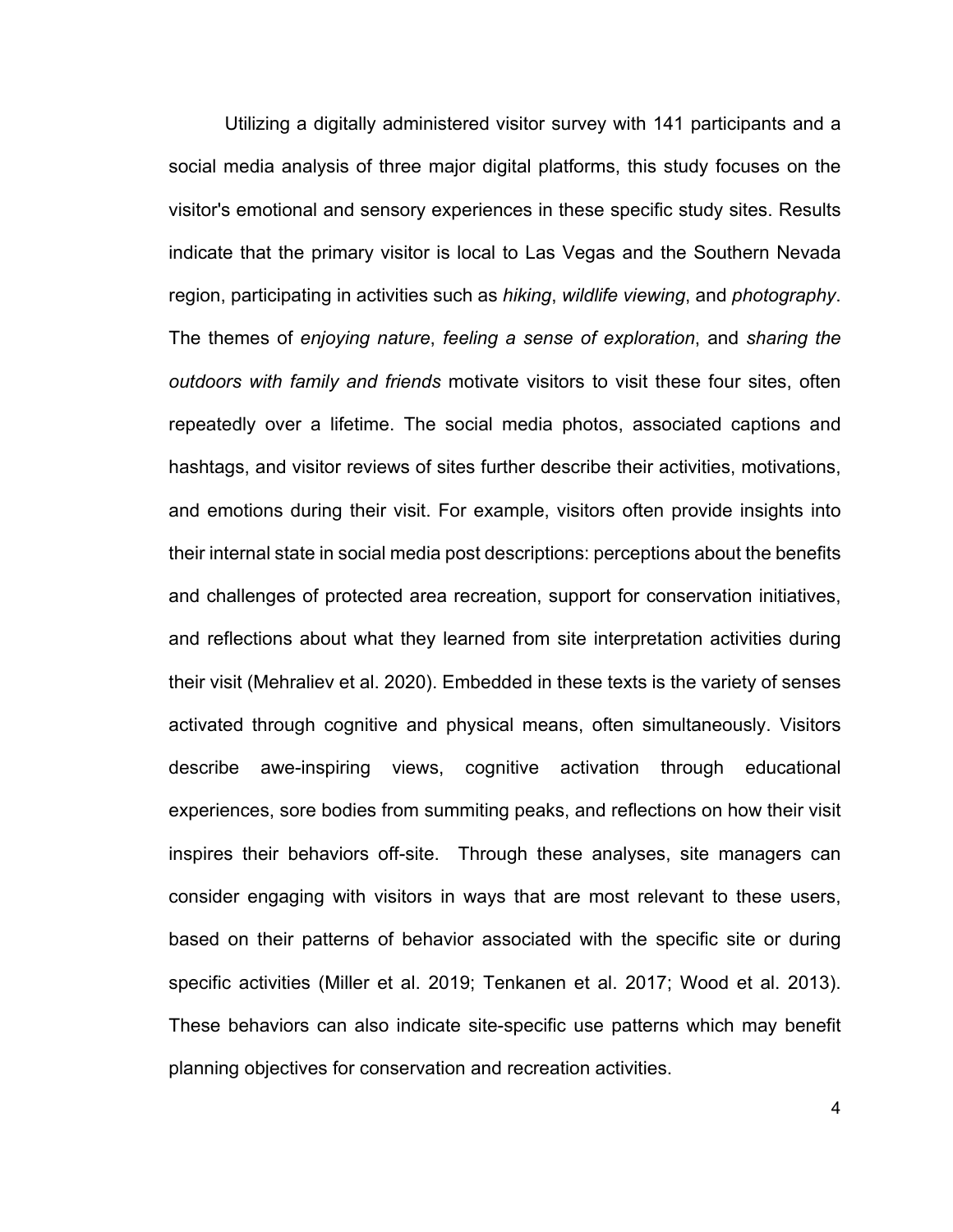The paper begins by framing the study with a brief discussion of theoretical frameworks related to nature-based tourism and place attachment to understand the methods, results, and findings. A discussion of the selected methods and data analysis then orient the reader to the type of data collected and analyzed for this study. I present results as a cyclical sensory journey using topics derived from the visitor survey: visitor demographics, trip characteristics, visitor values, motivations, and activities. Each topic incorporates results from both the visitor survey and the social media analysis to gain deeper insight into the sensory experience of the visitor. Through this mixed-method approach, I demonstrate how protected area visitation engages a broad spectrum of emotional and sensory experiences within the visitor- often simultaneously- contributing to feelings of complex place attachment for visitors to protected areas. This sense of place attachment may be unarticulated for the visitor, yet may influence pro-environmental behavior as a tangible outlet for the visitor's feeling of connection to certain "sensescapes" (Brehm et al. 2012).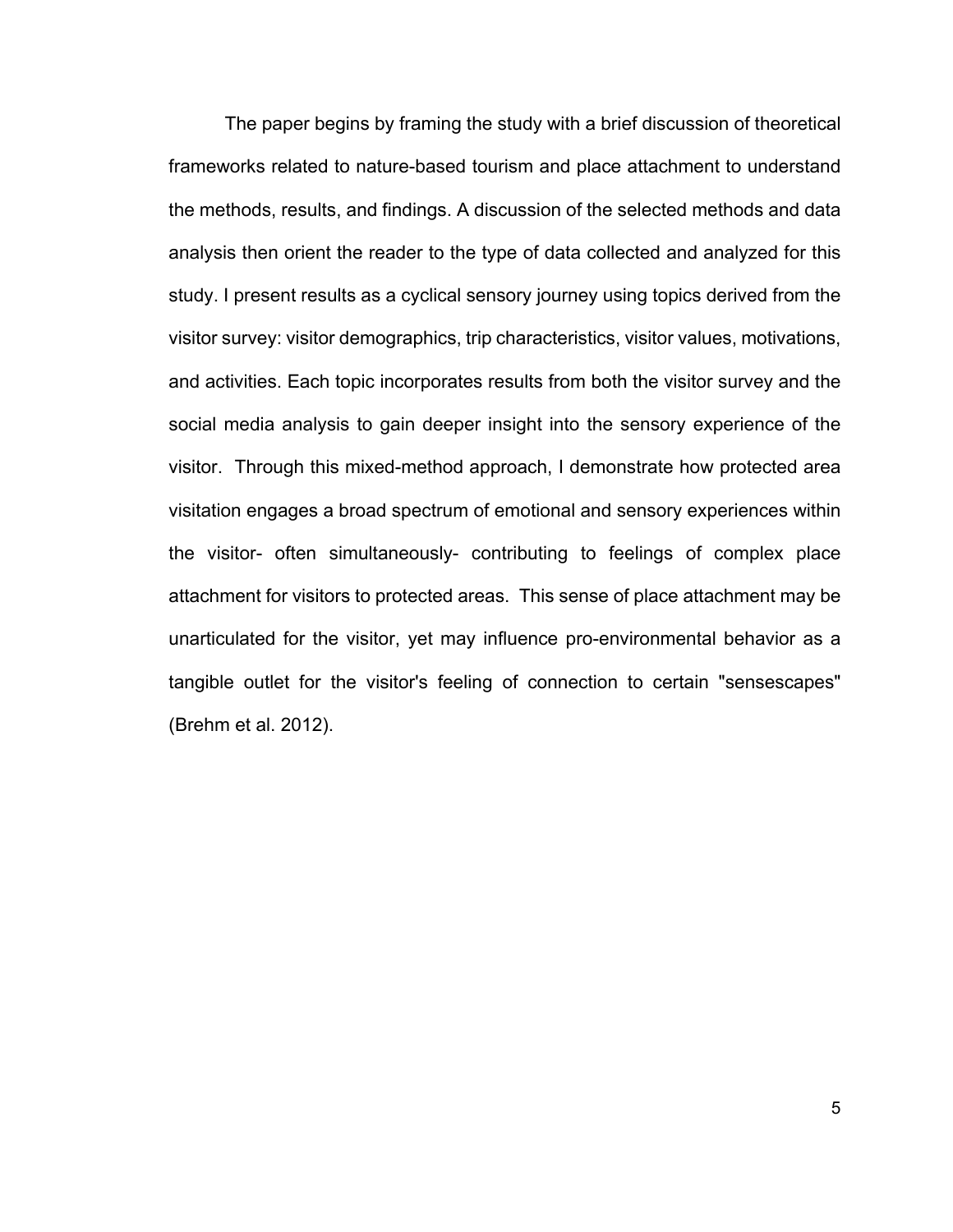#### Understanding Visitor Experience at Protected Areas

Visitation to protected areas is an area of study across multiple disciplines, including leisure and tourism (Kil et al. 2012; Manning 2011), natural resource management (Brooks and Massengale 2011), ecological sciences (Miller et al. 2021; Sessions et al. 2016), and social sciences, such as anthropology (e.g., Graburn 1983; Graburn 1989; Urry 1992). Studies of visitor experience investigate a range of topics, including visitor tracking and estimating (Fisichelli et al. 2015; Hamstead et al. 2018; Wood et al. 2013), ecological impacts of recreational use (Monz et al. 2010), visitation preferences (Moyle et al. 2017), and evaluating the constraints to participation in outdoor recreation (Driver and Burns 2008; Manning 2011; Metcalf et al. 2013), to cite some examples. The variety of studies analyzing visitor experience in outdoor recreation and in protected areas reveals the complex nature of visitation and the myriad applications of its research.

Protected area managers seek to understand visitors' experience to balance visitor, land, and resource management objectives while accommodating complex agency directives and the needs of the public (Brooks and Massengale 2011). Understanding the visitor experience calls for the articulation of *who* the visitors are, *what* they do, and *how* they feel about their time at protected areas. These activities and sentimental experiences can consequently determine public support and participation in conservation activities- such as wildlife conservation, wetlands restoration, cultural resource and landscape protection, and public education- in the form of visitor engagement through activities both on-site and in their daily lives (Brooks and Massengale 2011; Manning 2011). The visitor's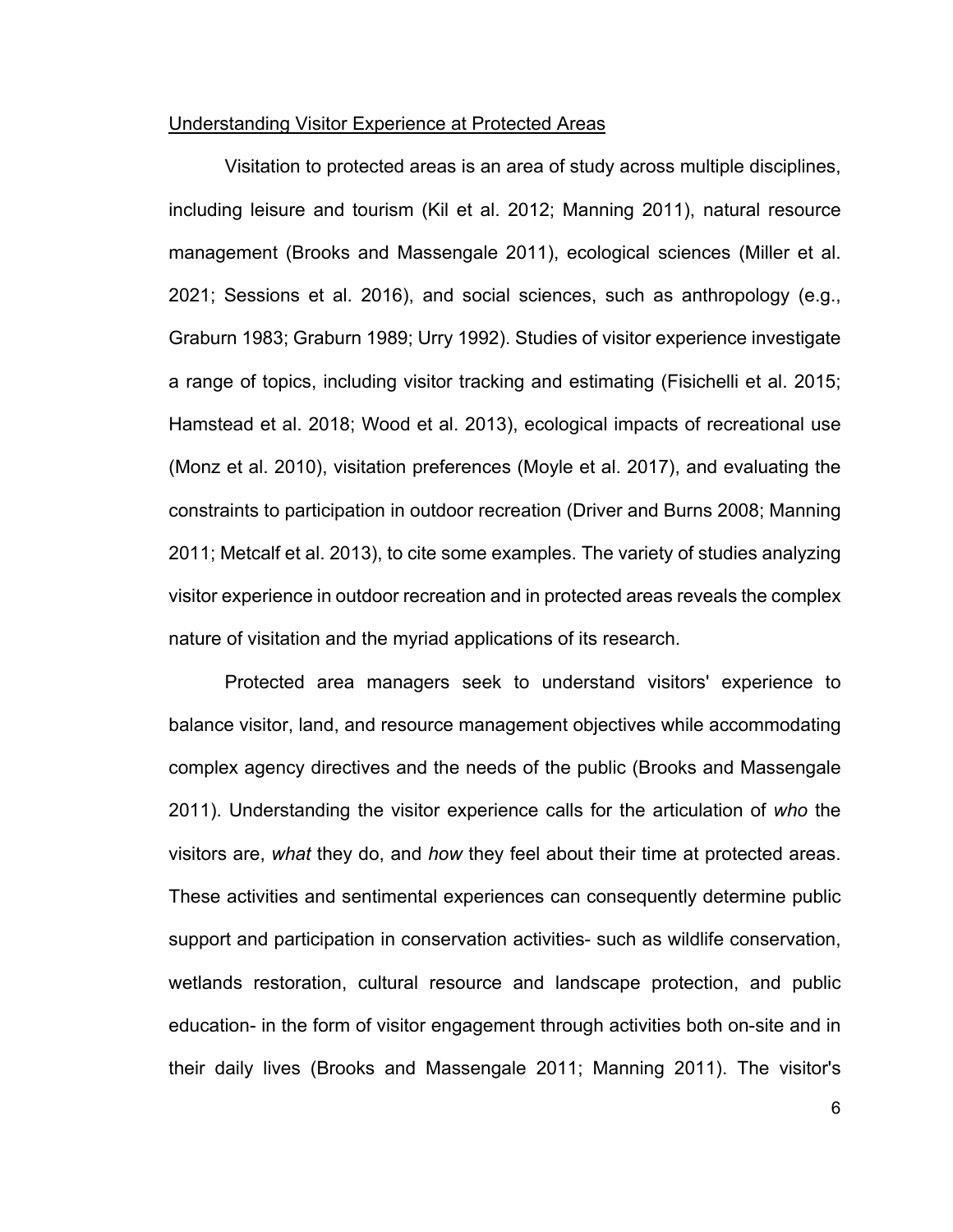experience and their subsequent intrinsic creation of a personalized sense of place can incentivize visitors to aid in agency goals, especially on protected areas such as wildlife refuges and national forests. Therefore, leveraging these emotional experiences in traditional and experimental ways can lead to increased engagement and influence responsible visitor behavior.

#### Nature-Based Tourism

Visitor experience at protected areas comprises a myriad of physical, geographic, emotional, and social factors, and its applications are multidimensional and diverse. To account for these diverse applications, this report employs the theoretical perspective of nature-based tourism to holistically frame the visitor's experience. Nature-based tourism theories relate personal and spiritual growth for individuals who seek communion with nature as a sort of "escape" from the stressors of daily life- where "nature" becomes a cathedral-like space (Cronon 1996, 3; Urry 1992, 9). Nature-seekers often build their experience around emotional goals, such as the desire to explore, and physical challenges such as isolation, mountain summiting, and withstanding rustic accommodations. These challenges serve as a method of creating an intense liminal or in-between space through "rites of intensification" and "rites of passage" (Conti and Cassel 2019; Graburn 1983). These rites or rituals serve to carry the participant from one status to the next, where the liminal space is one of ambiguity- the participant in this space is not who they once were, yet not yet who they will be upon their return (Turner 1967). Considering this liminality, visitors return from their journey feeling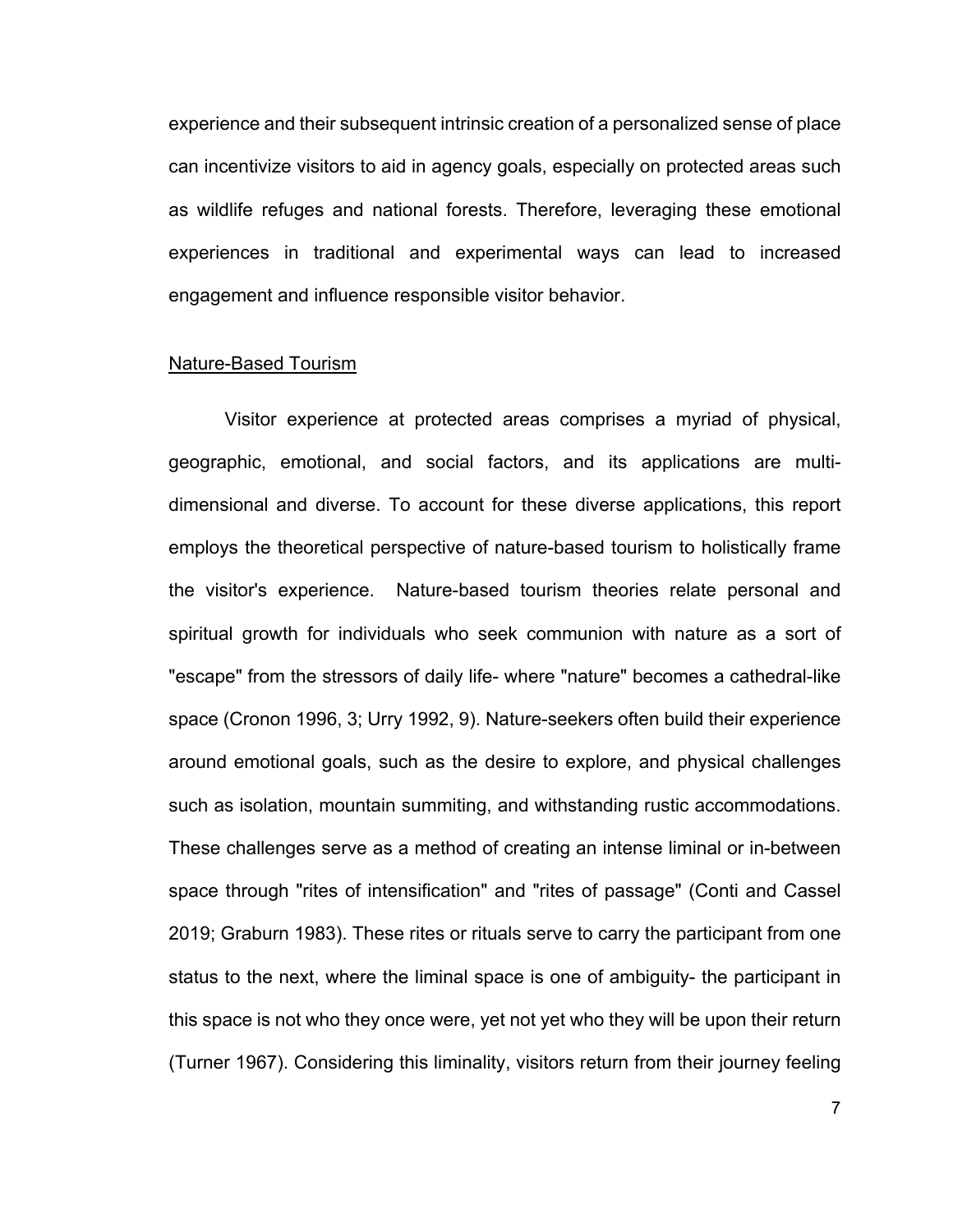cleansed, refreshed, and more deeply connected to a sense of self and a sense of place. Some outdoor recreation theorists call the emotional connections visitors develop "place attachment" (Kil et al. 2012; Manning 2011), which describes their affect, attitudes, and behavioral patterns towards specific geographic locations.

#### Multisensory Experiences

Anthropologists utilize the study of the senses as both "objects of study and means of inquiry" (Howes 2019, 18) in a phenomenological, multidisciplinary approach (Pink 2010). A key concept from multisensory anthropology is "intersensoriality," where the multiple sensory experiences cannot be clearly separated from one another, but rather are constantly interacting (Howes 2019; Pink 2010). Thus, nature-based tourism inherently provides multisensory experiences for the visitor, as extracting individual sensations and separating them from one another is not possible (Dunne 2018; Pink 2010). For example, the act of identifying plants, a common activity of many visitors to protected areas, may be primarily visual, but plant identification can often involve tactile senses (touching leaves, seeds, or flowers) as well as olfactory (smelling leaves to inform identification) and even taste-based (for those seeking edible plants). Similarly, sensory experiences can be intensified or even disrupted by cognitive and social processes concurrently taking place (Desjarlais and Throop 2011). Memories triggered by the smell of certain plants may be highly individualistic based on the context and imagination of the individual engaging the olfactory experience (Bruce et al. 2015). Interactions with other visitors carry their own sensory experience, as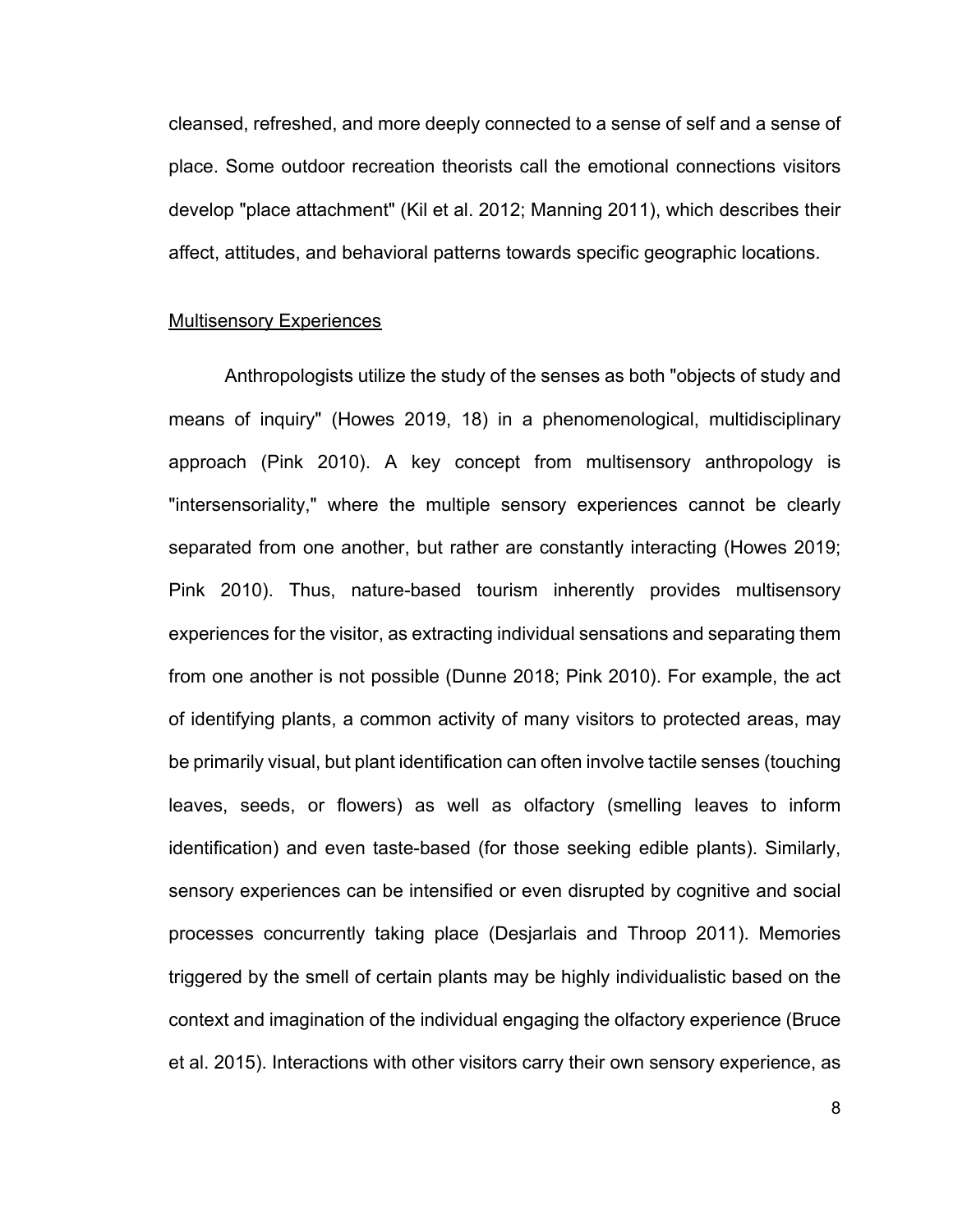well. For example, a crowded trail may disrupt visitors' physical, visual, auditory, and olfactory experience hoping to spend a quiet morning identifying birds at a wildlife refuge. The complexity of these sensory experiences, which some scholars refer to as "embodied" or "multi-sensuous" (Desjarlais and Throop 2011; Larsen and Urry 2011; Rakic and Chambers 2011; Urry 2002, 146), highlights the confluence of sensory activation taking place within the tourist in natural spaces. Therefore, some scholars utilize the term "sensescapes" to describe the visitor experience to natural areas like protected areas, indicating a holistic sensory experience in addition to landscape views and interactions (Bruce et al. 2015; Buzova et al. 2021; Dunne 2018).

#### Place Attachment

These multi-sensory experiences can also contribute to a visitor's emotional attachment to a place, including when visit frequency increases (Jorgensen and Stedman 2001; Vaske and Kobrin, 2001). *Place attachment* refers to the emotional connection visitors feel to a specific place, where cognition and action merge with emotional affect through thoughts and behaviors (Kyle and Chick 2007). This attachment originates in a person's "sense of place," where a landscape or space is imbued with value both individually and culturally (Kyle and Chick 2007, 212; Tuan 1979, 410). Thus, place attachment can occur as the result of childhood experiences, repeat visitation over several years, or a defining event in a person's life that occurred in a specific location (Kil et al. 2012; Kyle and Chick 2007; Manning 2011). For example, someone may develop an intense attachment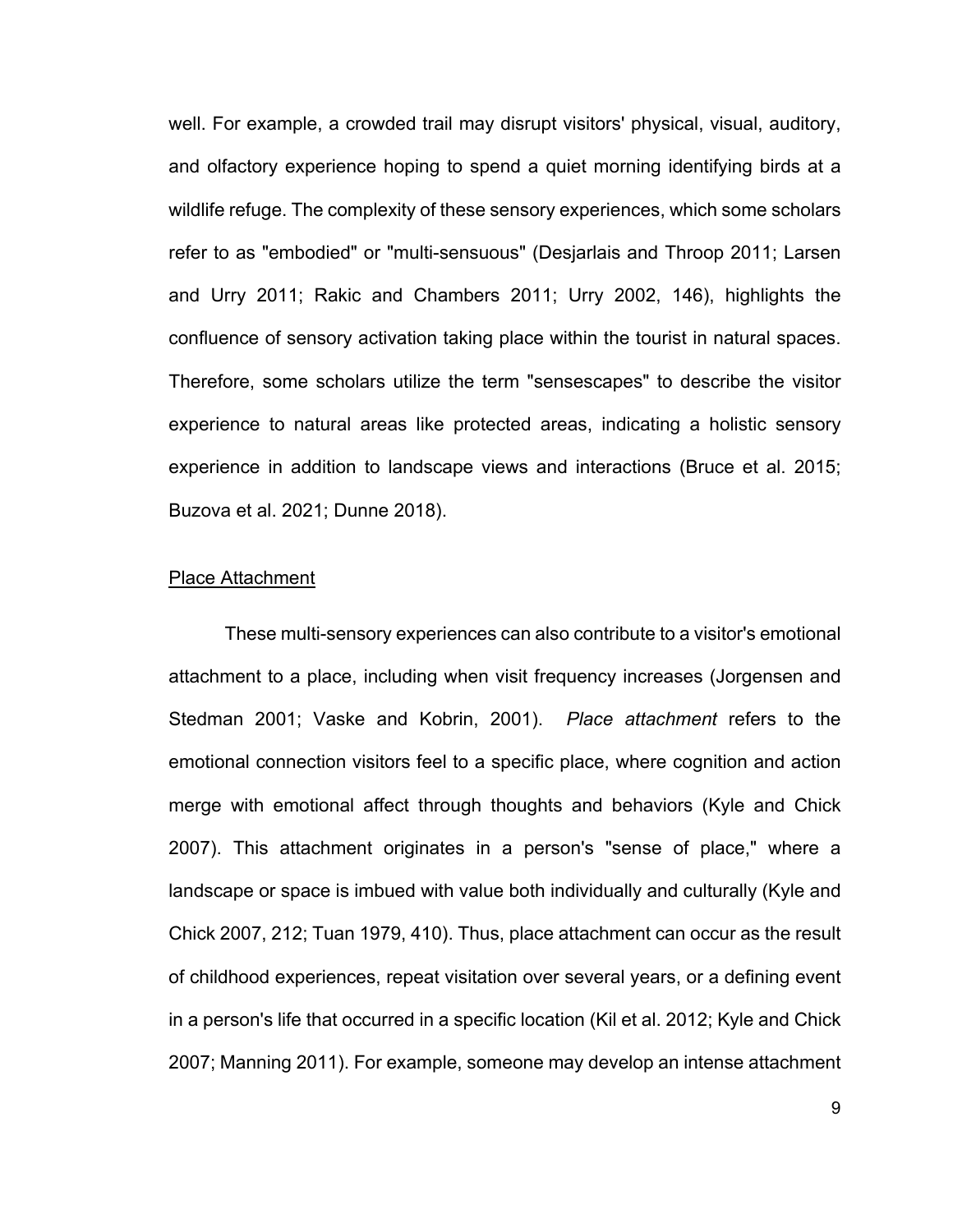to the landscape and setting of their family's favorite camping location or the place where they exchanged wedding vows. Place attachment develops and strengthens over time, and strongly correlates with the social experiences one has in that place (Jorgensen and Stedman 2001). Considering the critical nature of social interactions to inform place attachment, contemporary visitors to naturebased tourist locations utilize social media platforms as key storytelling locations to describe their emotional experiences, soliciting these "spiritual" journeys to both private and public audiences with posts, texts, hashtags, reviews, blogs, and vlogs (Conti and Cassel 2020; Conti and Lexhagen 2020; Miller et al. 2019). Thus, nature-based tourism is a social activity before, during, and after the initial "quest," where like-minded individuals create community and unique cultural norms.

Place-based experiences that influence place attachment can affect visitor behavior after the visit in the form of advocacy, financial support, social media activities, the desire to conserve wildlife and wilderness, and repeat visits. These activities become a part of the visitor's identity and sense of self (Lin and Lee 2019; Ramkissoon et al. 2012), embedded in the visitor's experience. Through their physical interactions with the environment, the constructed meaning of the journey or landscape, and the memory (both individual and social) that these relational and emotional experiences elicit within the visitor, person bonds to place (Degnen 2016; Jorgensen and Stedman 2001; Tuan 1979; Vaske and Kobrin 2001). Thus, place attachment becomes an important process for protected area visitors to develop emotional bonds, pro-environmental attitudes and values, and sustainable recreational behavior (Brehm 2012).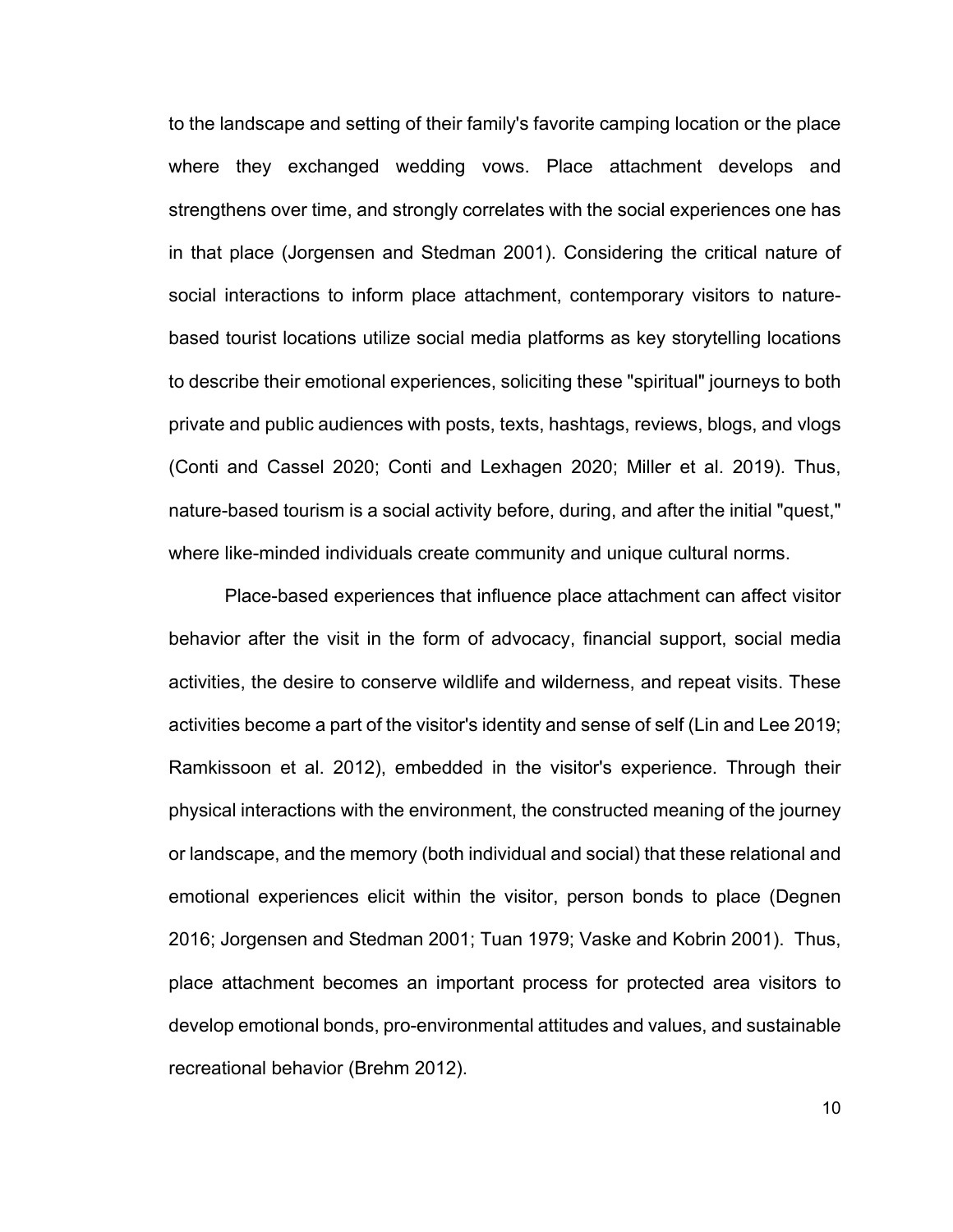#### Study Site Descriptions

The researcher selected these study sites as part of an ongoing partnership among the Desert National Wildlife Refuge Complex, Spring Mountains National Recreation Area, and the Office of Applied Anthropological Research at Portland State University (PSU). The U.S. Fish and Wildlife Service manages the Desert National Wildlife Refuge (Desert NWR), Ash Meadows National Wildlife Refuge (Ash Meadows NWR), Pahranagat National Wildlife Refuge (Pahranagat NWR), known collectively as the Desert National Wildlife Refuge Complex (Desert NWRC) or Desert Refuge Complex. The U.S. Forest Service manages the Spring Mountains National Recreation Area (Spring Mountains NRA), part of the Humboldt-Toiyabe National Forest, which spans much of the state of Nevada and parts of California. Since 2008, PSU has assisted both agencies in developing progressive consultation, resource management and interpretation frameworks and projects, especially in collaboration with Nuwu/Nuwuvi (Southern Paiute/Chemehuevi) tribes with ancestral ties to these protected areas (Spoon and Arnold 2012). Using ethnographic research, collaborative restoration, youth programs, and ongoing formal and informal tribal consultation (Spoon 2013, 224- 7), this long-term effort assists in addressing complex management and stewardship issues in both areas.

#### Desert National Wildlife Refuge Complex

Created in 1936 to provide habitat and protection for the desert bighorn sheep, the Desert NWR is home to a diverse landscape of 1.6 million acres- the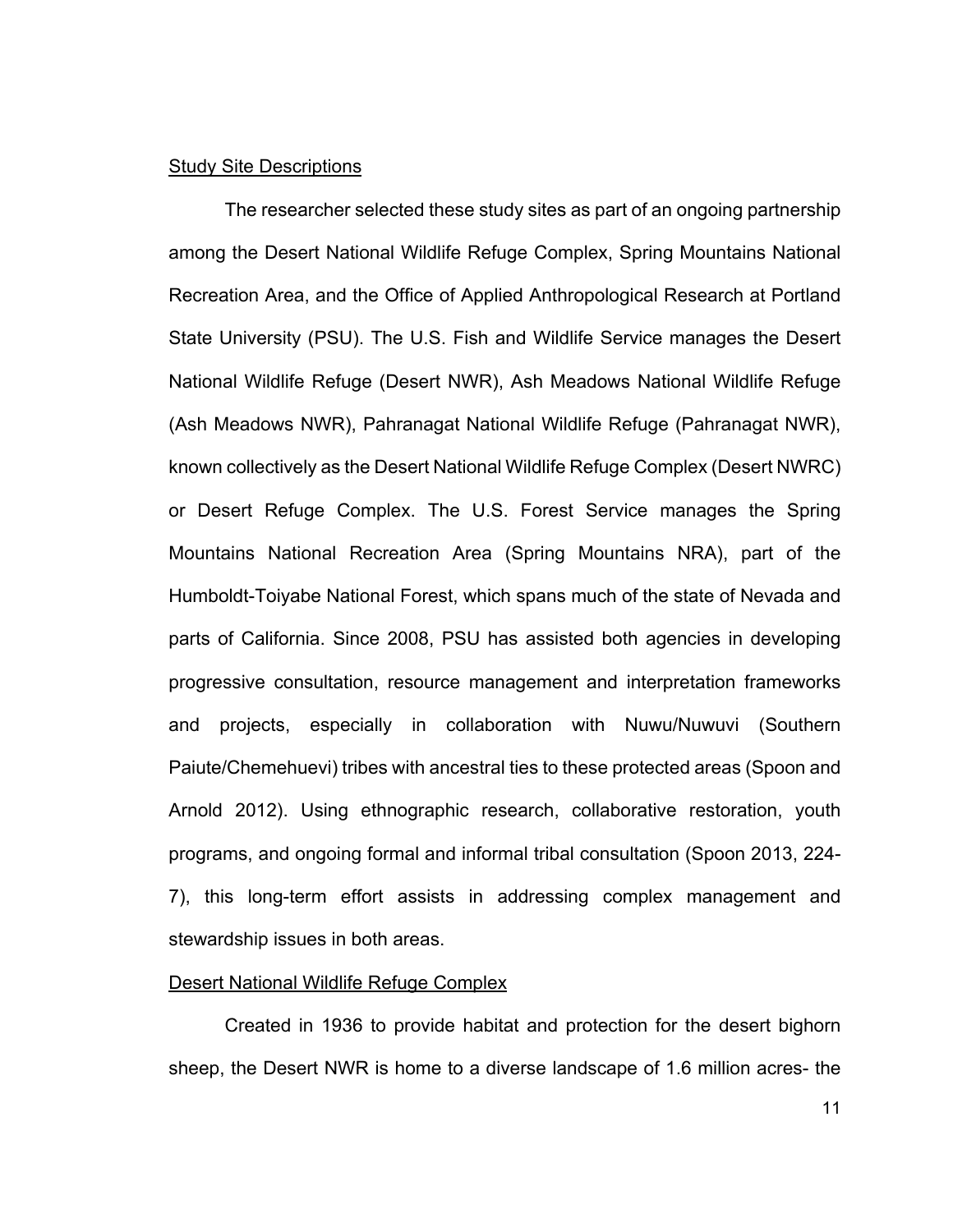largest refuge in the contiguous United States. The Desert Refuge Complex spans Southern Nevada from the Mojave to the Great Basin Desert. It comprises four refuges in Southern Nevada (Desert NWR, Ash Meadows NWR, Pahranagat NWR, and Moapa Valley NWR), managed together as the Desert National Wildlife Refuge Complex (DNWRC). The refuge complex features over 400 species of wildlife and over 500 plant species, many of which are endemic to the region (U.S. Department of the Interior, United States Fish and Wildlife Service 2021). Due to its size, the complex encompasses countless natural and culturally significant sites to Nuwu/Nuwuvi (Southern Paiute/Chemehuevi) and other associated Native American groups in the region (Spoon and Arnold 2012).

#### Spring Mountains National Recreation Area

The Spring Mountains National Recreation Area (Spring Mountains NRA or SMNRA), commonly referred to as Mount Charleston, is part of the more extensive Humboldt-Toiyabe National Forest, managed by the U.S. Forest Service (U.S. Department of Agriculture, Forest Service n.d.). Like the U.S. Fish and Wildlife Service, the USFS also works with conservation groups in tree planting, trail improvement, public education, and improving conditions at wildland/urban interfaces while promoting sustainable forest management and international efforts towards biodiversity conservation (U.S. Department of Agriculture, Forest Service n.d.). The Spring Mountains NRA is home to seven unique ecological zones, and more than two dozen endemic plant and animal species found only in the Spring Mountains (Sukach n.d.). It is also a critical location to Nuwu/Nuwuvi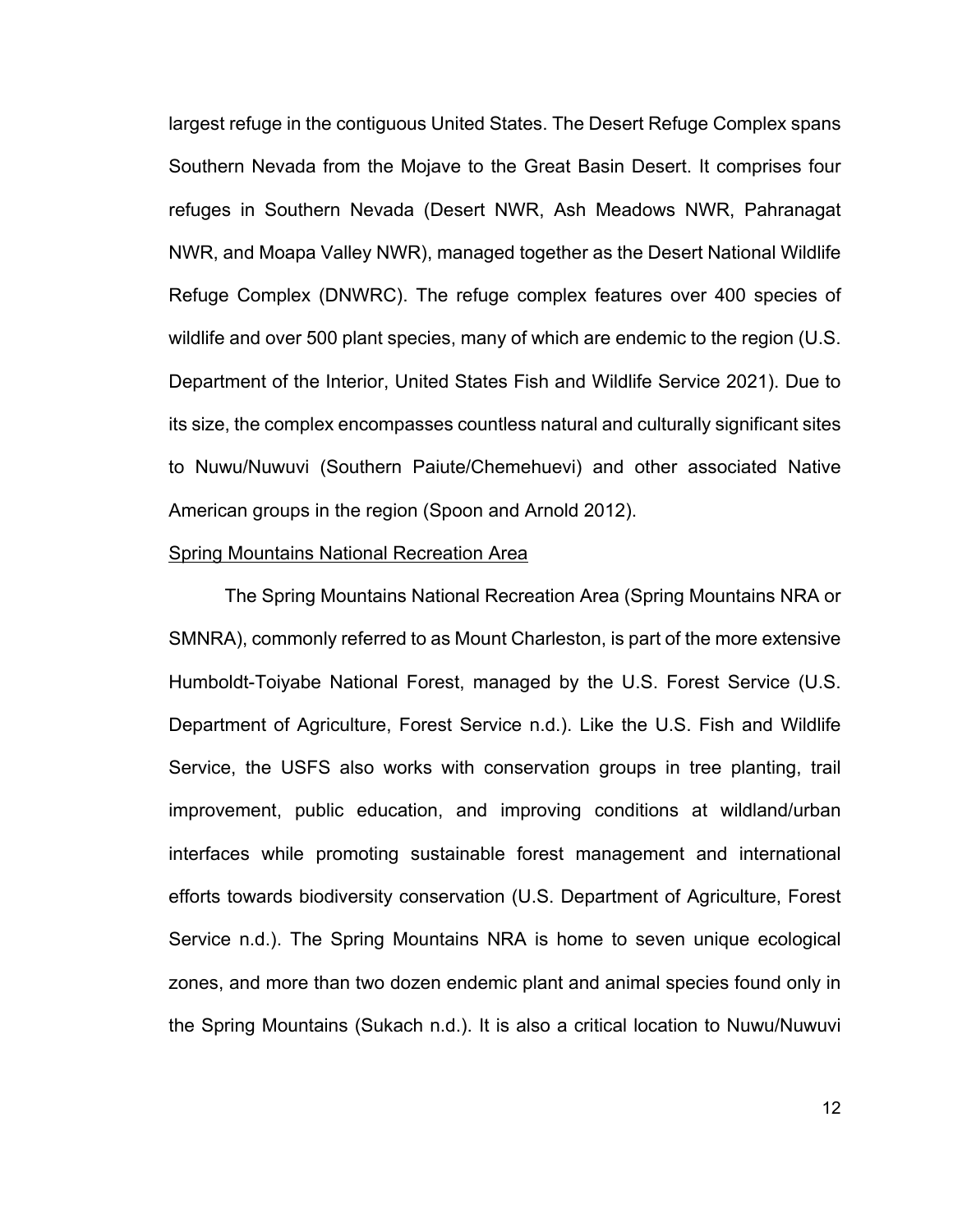(Southern Paiute/Chemehuevi), who consider it a creation site when the world was new (Spoon and Arnold, 2012).

Located an hour from downtown Las Vegas, Nevada, both the Desert NWRC and the Spring Mountains NRA feature many recreational options for visitors, including hiking, camping, picnicking, skiing, and other seasonal activities for both day trips and extended stays. Visitors enjoy outdoor recreation activities year-round and these sites serve as a peaceful retreat from the urban activities of Las Vegas for both tourists and locals alike (SMNRA manager Deb Macneill, Personal Communication June 24, 2019).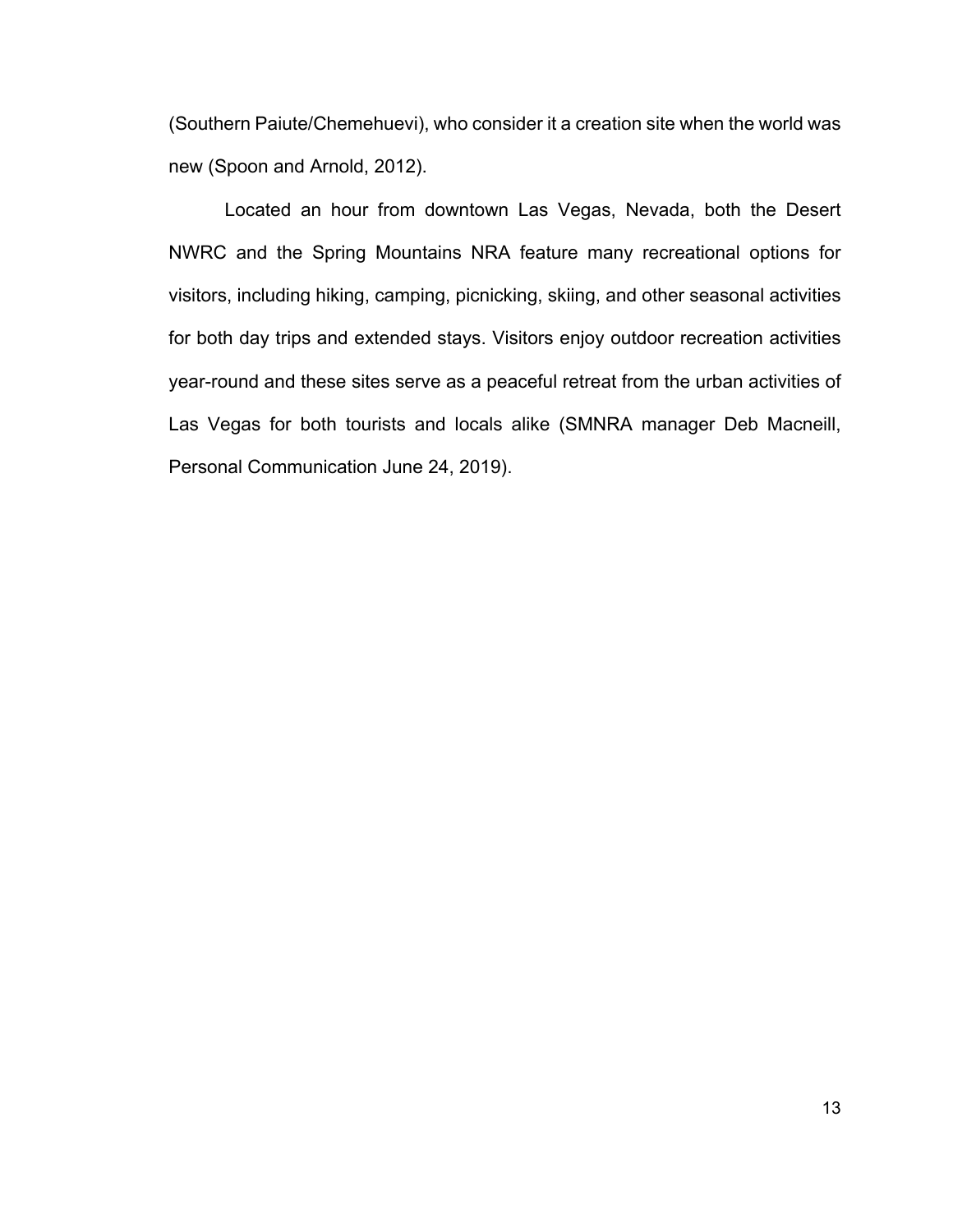#### Methodology

The researcher participated in an internship with both federal agencies supervised by PSU to conduct? this research. This study utilized a mixed-method approach to understanding the visitor experience at the Desert National Wildlife Refuge Complex (DNWRC) and the Spring Mountains National Recreation Area (SMNRA) using an online visitor survey and a qualitative analysis of social media. Conducted during the COVID-19 pandemic of 2020, methods needed to accommodate remote field operations and no physical interaction with site visitors. Due to visitation and research restrictions from all four study locations and PSU, the researcher developed the study methods to accommodate remote activities and incorporate a social media analysis, which serves to identify how visitors represented their visit in their own words.

#### Visitor Survey

The survey instrument uploaded to Qualtrics online survey software for the duration of the study allowed for anonymous survey responses on July 1, 2020, until November 30, 2020. Of the 161 respondents who landed on the consent page, 141 continued to complete the entire survey (N=141). Study marketing materials in physical and digital formats, such as social media post images for distribution with partner organizations and printed posters to occupy A-frame signs at each of the four sites, included a unique web address generated for the study. The physical posters also included a scannable QR code, which visitors could scan with their smartphones and connect directly and anonymously to the online survey.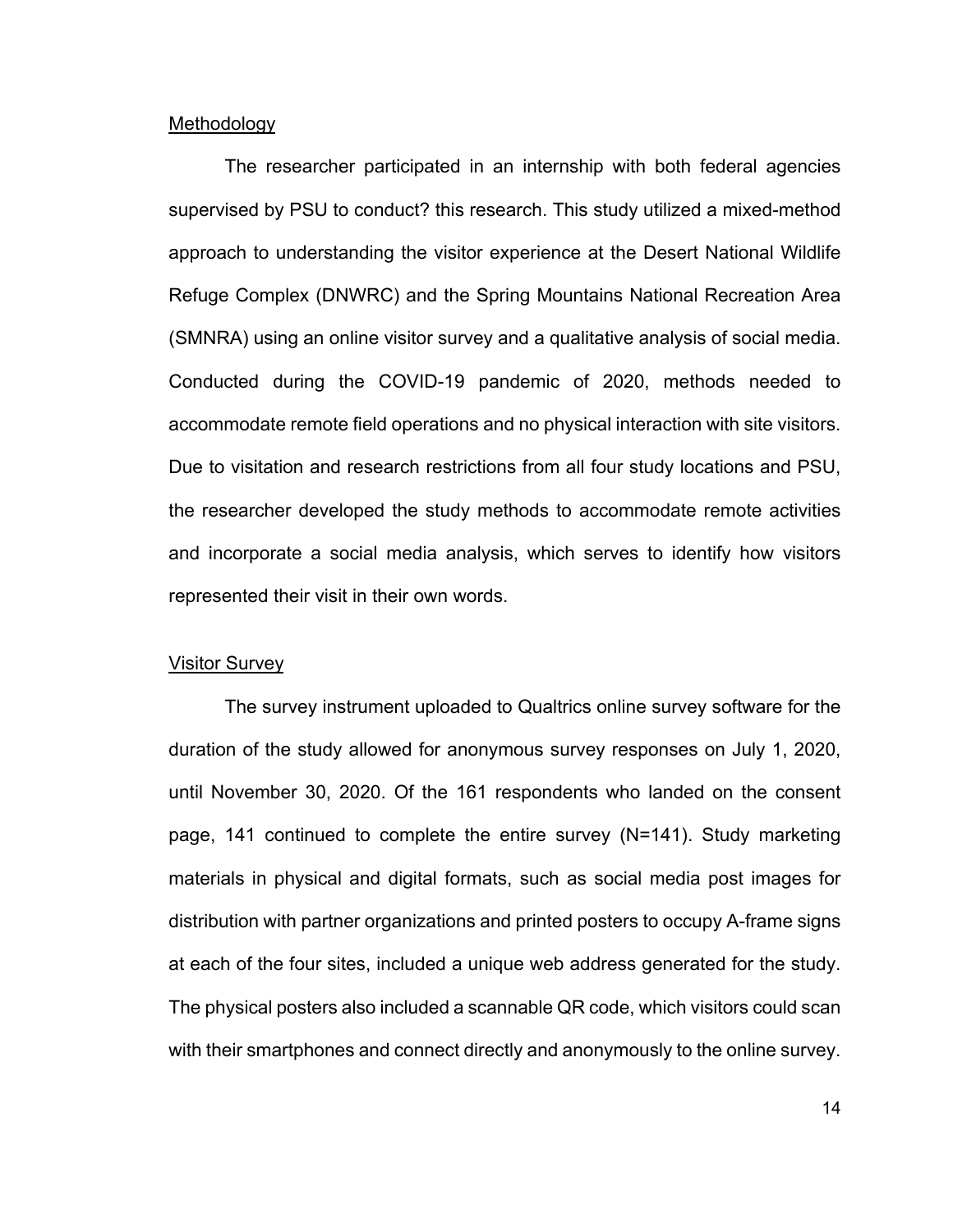The landing page for the online survey included the consent form with all pertinent study information, researcher contact information, and respondent age verification of 18 years. Respondents either consented to participate in the research study or declined to participate and redirected out of the survey.

Survey questions asked visitors what activities they participated in during their visit, the frequency of their visitation to the site, motivations for visiting, and demographics as a baseline for understanding the nature of the visit and the visitor. Other lines of inquiry in the survey addressed visitor values, activities, and responses to site interpretive elements. See Appendix for the survey instrument.

#### Social Media Analysis

The researcher collected over 4,000 social media data units in the form of visitor reviews, photographs, photograph descriptions, captions, and hashtags publicly posted on Google Maps, Facebook, and Instagram to analyze content, themes, and correlations. These three platforms offered the highest amount of qualitative data for the study sites after preliminary social media analysis. Data collection from these sites began on July 30, 2020, a date selected using a random number generator to choose a number between 1 and 30 for beginning data collection in July 2020. Data collection required approximately eight days, completing collection from all three sources on August 7, 2020. Downloaded data stored in a secure external hard drive also featured password protection. Table 1 lists the hashtags used for the data collection on social media platforms for each site.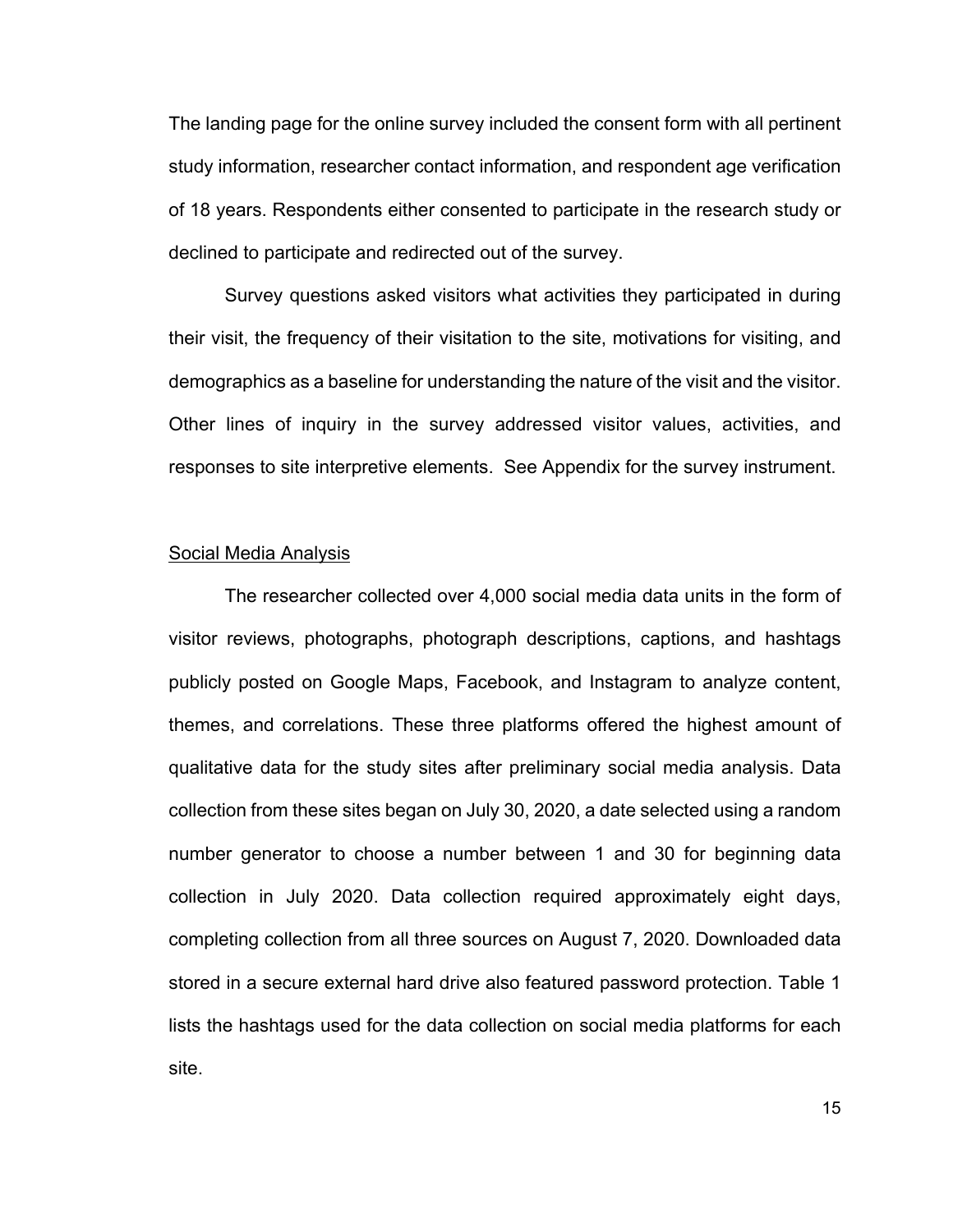| Table 1: Hashtags Used for Data Collection at Each Site |                                   |
|---------------------------------------------------------|-----------------------------------|
| <b>Site</b>                                             | Hashtag                           |
| Ash Meadows NWR                                         | #ashmeadowsnwr                    |
|                                                         | #ashmeadowsnationalwildliferefuge |
| Desert NWR                                              | #desertnwr                        |
|                                                         | #desertnationalwildliferefuge     |
| Pahranagat NWR                                          | #pahranagatnwr                    |
|                                                         | #pahranagatnationalwildliferefuge |
| <b>Spring Mountains NRA</b>                             | #mountcharleston                  |
|                                                         | #mtcharleston                     |
|                                                         | #mtcharlestonny                   |

A sample drawn from each data set ensured the manageability of the data while remaining statistically sound for analysis. The sample size determination utilized a sample size calculator on Qualtrics.com. Qualtrics uses Cochran's formula for determining sample size in study populations:

*Necessary Sample Size = (Z-score)² – StdDev\*(1-StdDev) / (margin of error)²*  Where the margin of error is 5%, and the standard deviation (StdDev) is 0.5. A Zscore is a standardized measure of "expressing the distance of a variate from the mean" or the distance from the mean in standard deviations (Williams and Quave 2019, 66). Using a Z-score calculator table where the confidence level is 95%, a Z-score is 1.96 (Smith 2020), deriving the sample size from the total number in the population within 1.96 standard deviations from the mean.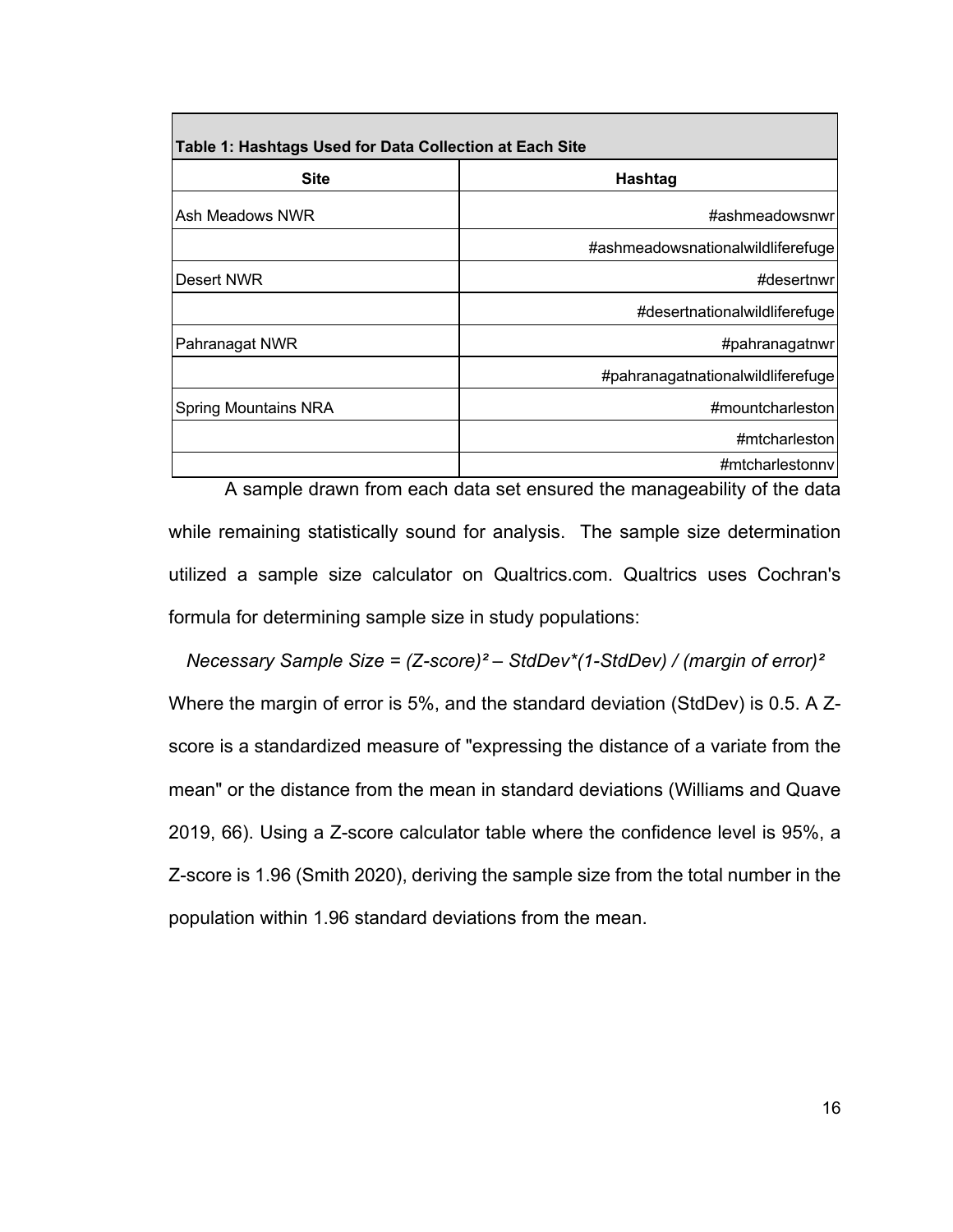| Table 2: Social Media Data Sample Sizes |                    |                    |  |  |
|-----------------------------------------|--------------------|--------------------|--|--|
| <b>Source</b>                           | <b>Total Units</b> | <b>Sample Size</b> |  |  |
| <b>Desert NWR</b>                       |                    |                    |  |  |
| Google Reviews and Photos               | 413                | 251                |  |  |
| <b>Facebook Reviews and Photos</b>      | 115                | 101                |  |  |
| Instagram Posts                         | 412                | 199                |  |  |
| <b>Total Units</b>                      | 940                | 551                |  |  |
| <b>Ash Meadows NWR</b>                  |                    |                    |  |  |
| Google Reviews and Photos               | 191                | 149                |  |  |
| <b>Facebook Reviews and Photos</b>      | 118                | 103                |  |  |
| Instagram Posts                         | 508                | 219                |  |  |
| <b>Total Units</b>                      | 817                | 471                |  |  |
| <b>Pahranagat NWR</b>                   |                    |                    |  |  |
| Google Reviews and Photos               | 508                | 306                |  |  |
| <b>Facebook Reviews and Photos</b>      | 9                  | 9                  |  |  |
| Instagram Posts                         | 238                | 147                |  |  |
| <b>Total Units</b>                      | 755                | 462                |  |  |
| <b>Spring Mountains NRA</b>             |                    |                    |  |  |
| Google Reviews and Photos               | 434                | 354                |  |  |
| <b>Facebook Reviews and Photos</b>      | 439                | 273                |  |  |
| Instagram Posts                         | 569                | 230                |  |  |
| <b>Total Units</b>                      | 1442               | 857                |  |  |
| <b>Total Aggregated Units</b>           | 4,954              | 2,341              |  |  |

Table 2 shows the original data units collected at each site and sample analyzed using the above formula. Units in each data set were numbered in order starting with 1. The researcher then utilized a random number generator to determine which units to pull for analysis in each data set, extracted and isolated units corresponding with the random numbers, and archived the non-corresponding files. This sampling method ensured a manageable data set that produced a representative sample to provide reliable insight into visitors' experience to each site at this time (Roberge 2014, 717-719).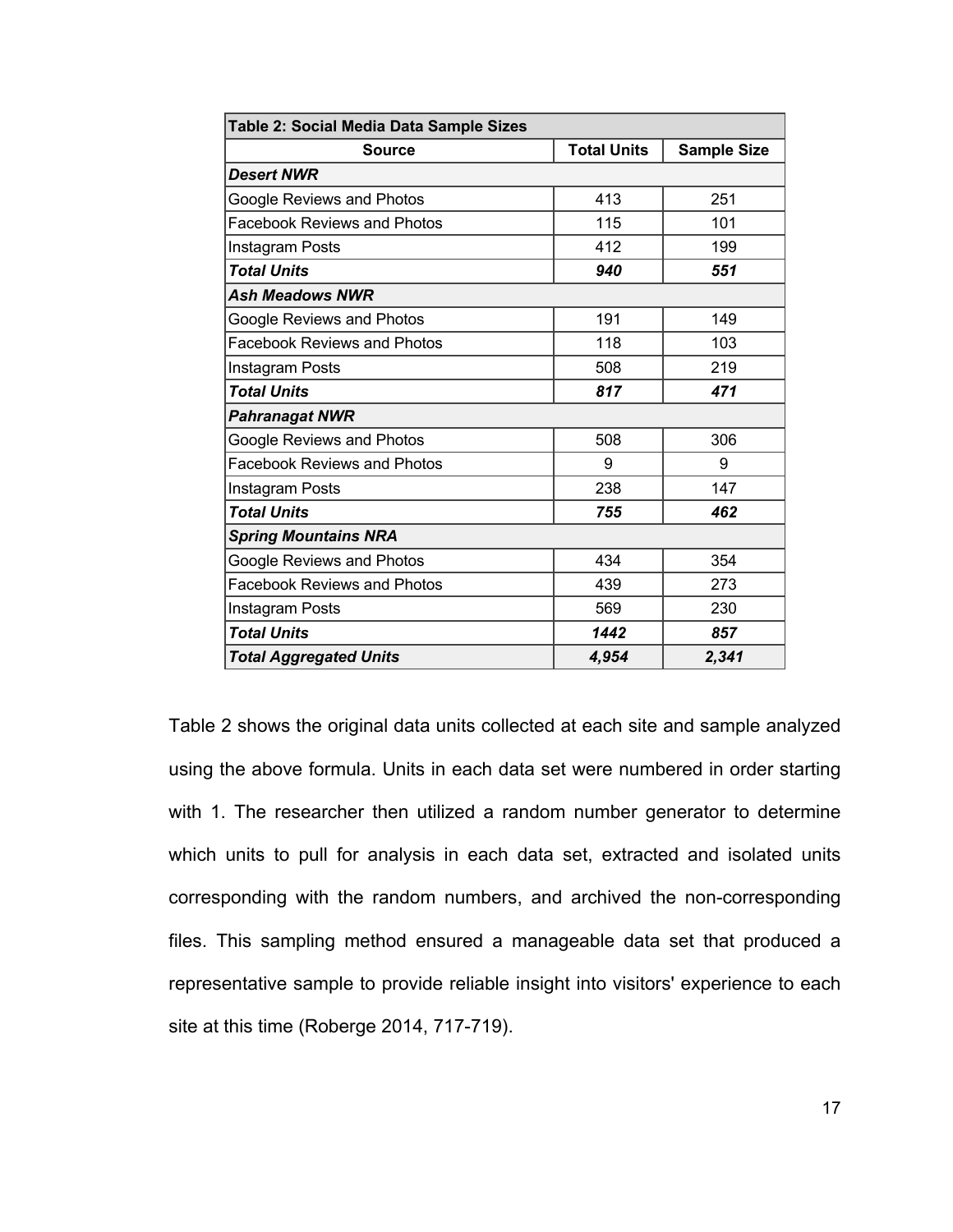#### Data Management and Analysis

The researcher stored all quantitative and qualitative data in passwordprotected digital files and backed up to an external, password-protected hard drive and cloud storage device every three days. Data entry and organization for the social media analysis took place during the months when the survey was active online, from July to November of 2020. Data entry and organization for the survey instrument took place after the collection period, in December 2020.

Statistical analysis treated the survey and social media data as unique data sets for statistical analysis, then aggregated them for a universal analysis. Descriptive statistics of variables in each data set provided a preliminary look at the results. Then, a cross-tabulation analysis of survey results determined select patterns related to visitor demographics, site activities, visitor motivations, and potential recommendations. These analyses utilized Microsoft (MS) Excel, Google Sheets, and Statistical Package for Social Sciences (IBM SPSS V27).

The researcher downloaded the visitor survey from the Qualtrics platform into Excel spreadsheets for analysis, then organized them into fields appropriate for descriptive statistics and cross-tabulation analyses. Analysis began with a simple tabulation of total responses for each response option to create data tables and graphs for the report (Bernard 2006, 451). Then, site-specific surveys separated into individual spreadsheets contributed to a side-by-side comparison of all four study sites. This analysis treated qualitative responses from the survey according to the same coding themes as the social media analysis and interviews,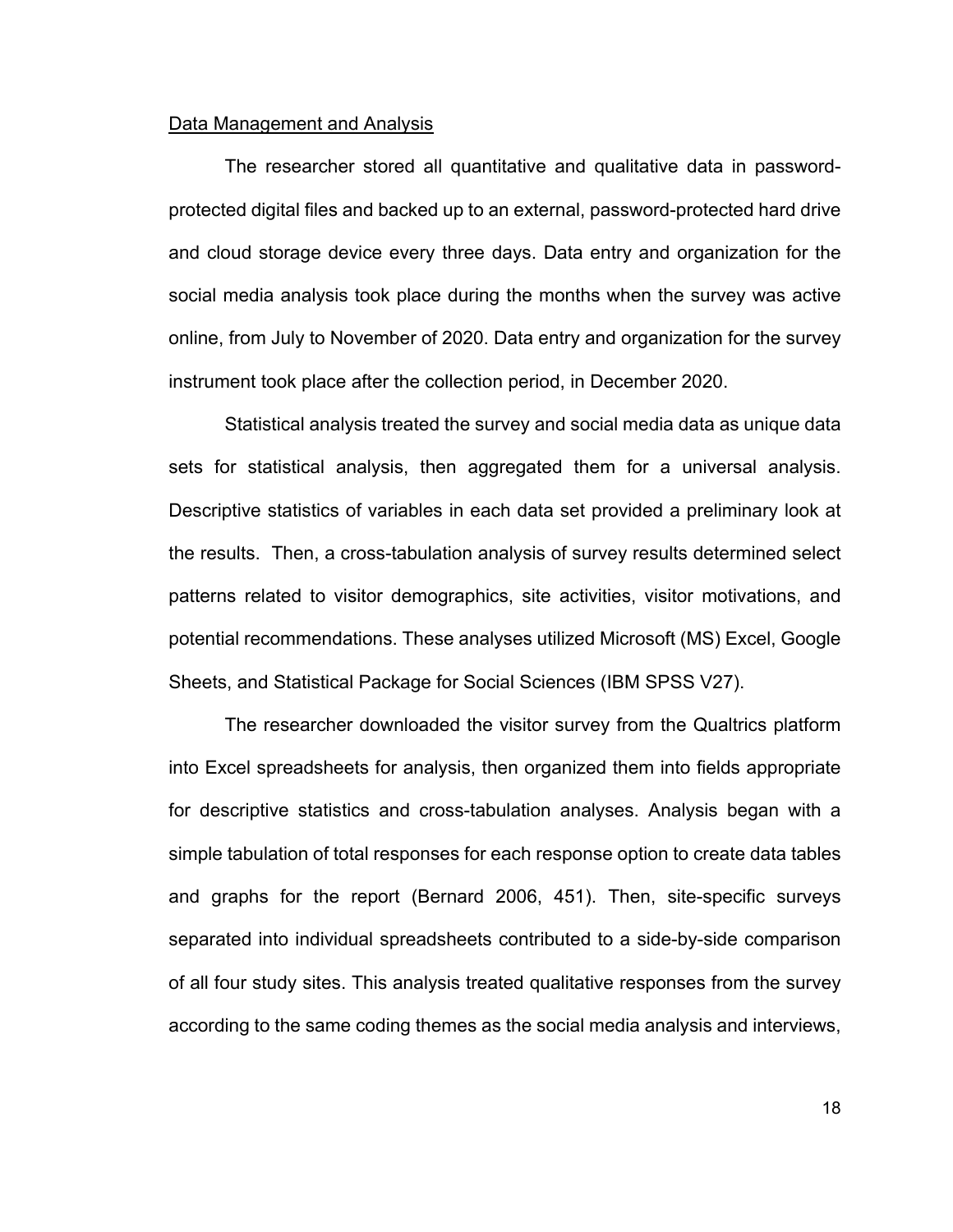discussed in the following paragraphs. The researcher then uploaded the spreadsheets into SPSS to analyze the variables.

The researcher analyzed qualitative responses, social media images, and text with a manifest content analysis technique, where the researcher systematically applies a set of codes or variables to a text (Bernard 2006, 507). General coding of qualitative data began using the predetermined themes and activities presented in the visitor survey: *values*, *motivations*, and *activities.*  Infrequently, the researcher inductively added a new code to supplement *activities* and *motivations* described in a social media post (Bernard 2006, 493). For example, supplemental activities present in the social media data set but not offered as an option in the visitor survey were *rock climbing* and *stargazing.*  Qualitative responses and site reviews also included codes for tone (positive/neutral/negative) and emotional or sentimental value, such as *happy, disappointed,* and *satisfied* (Saldaña 2016)*.* 

The analysis treated each hashtag as a unique attribute in the Atlas.ti coding software, an ad-hoc technique adopted by the researcher during coding to accurately analyze hashtags as a sub-data set (Saldaña 2016, 83). Posts could feature up to 30 "hashtags" used by social media platforms to allow users to "follow" themes, events, and ideas by using the symbol # followed by a qualitative "tag," for example, *#nevada* or *#hiking*. These hashtags also described various visitor experience variables such as location, activity, sentiment or emotional state, and motivation. After completing all qualitative coding, a quantitative analysis of code frequency helped determine the most prevalent visitor activities, motivations,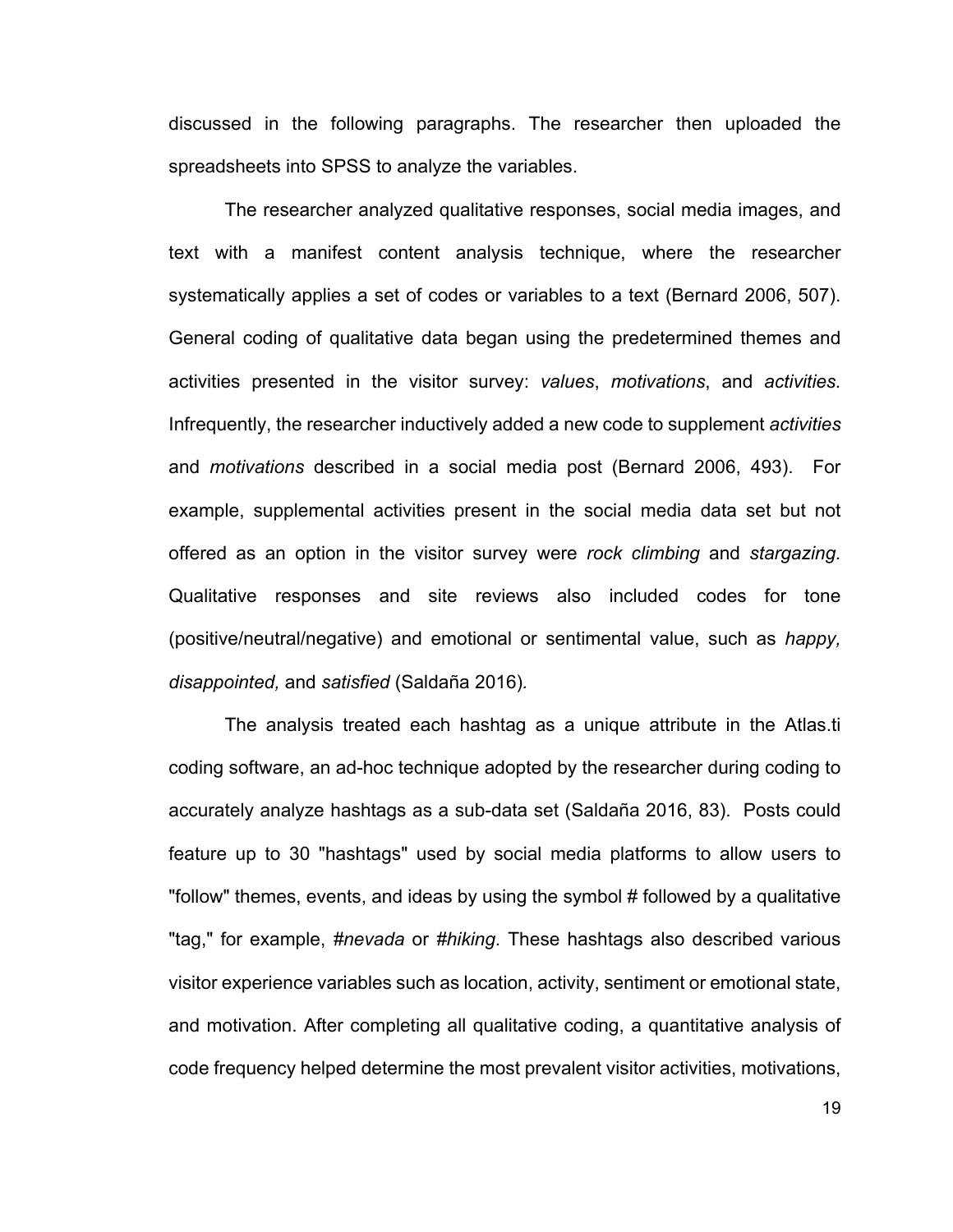opinions, and other experience variables. Then, the researcher coded the entire data set of hashtags according to existing and emergent themes during the second round of coding. For example, emergent code groups helped identify specific themes related to attributes, such as hashtags about *environmental science,* through pattern coding (Saldaña 2016, 236). Pattern coding groups specific attributes into meaningful themes by summarizing data. This process served to place the data in conversation with the survey results, expand upon existing themes, and create depth in the qualitative analysis.

When possible, social media posts used similar demographic codes to the survey. For example, if the reviewer had a profile photo or profile name indicating their gender, geographic origin, or ethnic demographic category, it was includedi.e., "LasVegasLarry" with a picture of a white male was coded *white*, *male*, *local*. However, this demographic coding occurred infrequently, as many social media users create pseudonyms and profile pictures not depicting themselves- such as landscapes, characters from media, or images of family groups.

The researcher assigned each category (visitor values, visitor motivations, and visitor activities) a supplementary sensory field to identify trends in visitor sensory experiences (Table 3). The categories defined here include the five commonly accepted physical senses (sight, sound, touch, taste, and smell) and other sensory or emotional experiences described as *cognitive, emotional, physical,* and *social.* These additional sensory categories aim to capture the depth of sensation that protected area visitation and outdoor recreation can elicit in visitors.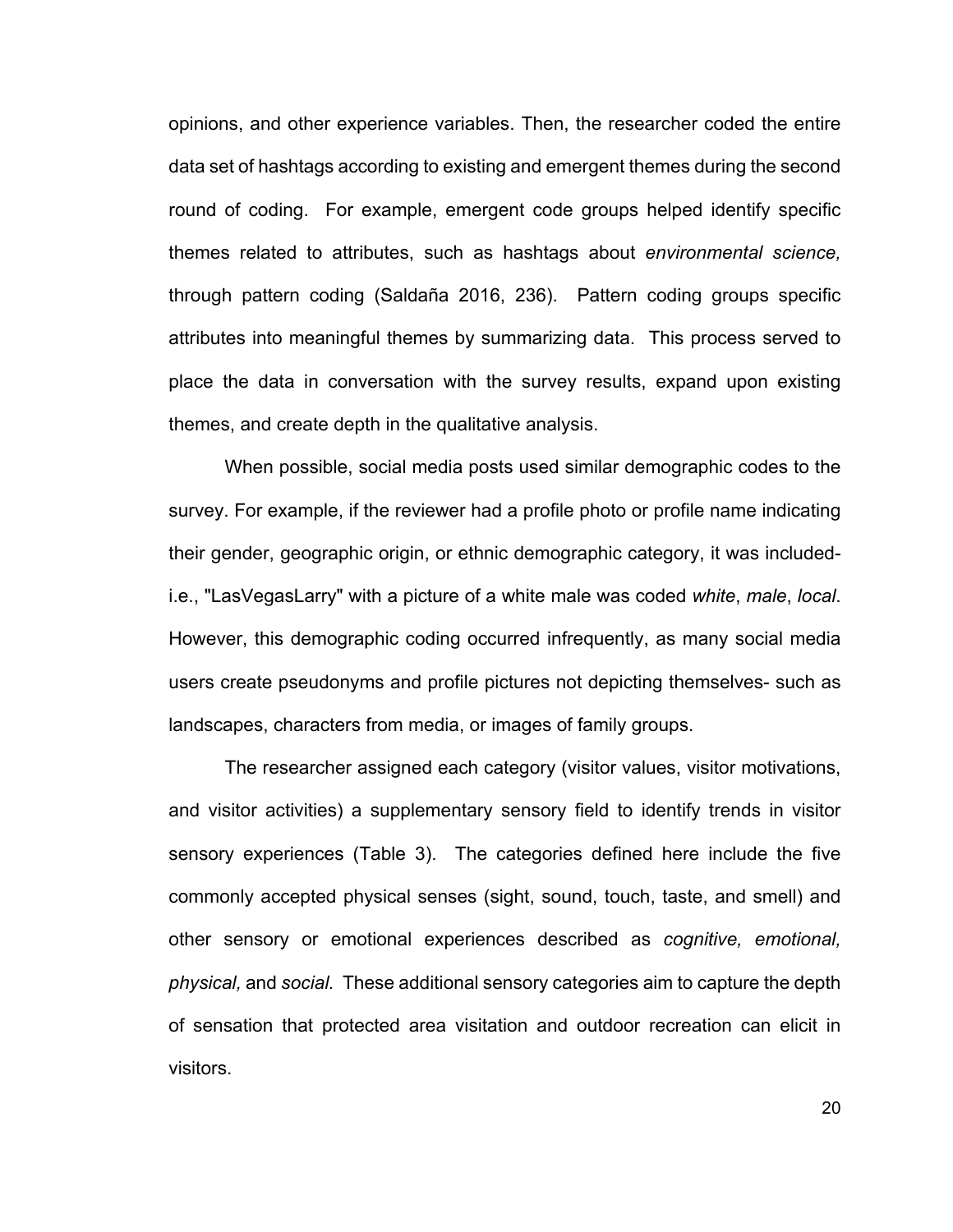|                 | Table 3: Sensory Categories Used in this Study                                                              |                                             |
|-----------------|-------------------------------------------------------------------------------------------------------------|---------------------------------------------|
| <b>Category</b> | <b>Definition</b>                                                                                           | <b>Examples</b>                             |
| <b>Auditory</b> | sounds or silence, primarily something to hear or listen to                                                 | "enjoy the sounds of<br>nature"             |
| Cognitive       | engaging educational, mental, or thoughtful reflection                                                      | "reflect on my place<br>in the world"       |
| Emotional       | engaging emotional response or feelings of satisfaction,<br>pride, anticipation, or fear                    | "feel a sense of<br>exploration"            |
| Physical        | creates a physical sensation, releases endorphins,<br>involves whole body processes                         | "hiking"                                    |
| Smell           | experienced through smell or smell contributes to sensory<br>experience                                     | "smell wildflowers"                         |
| Social          | socially engaging experiences that require interaction with<br>others or are enhanced by social interaction | "share outdoors with<br>family and friends" |
| Tactile         | engaging touch or experienced through touch                                                                 | "rock climbing"                             |
| <b>Taste</b>    | experienced through taste, through eating or drinking                                                       | "foraging"                                  |
| Visual          | visually engaging or stimulating, primarily something to<br>look at                                         | "viewing scenic<br>beauty"                  |

#### Study Limitations

Limitations are present both within the methodology and results. First, during the initial survey implementation, a researcher error occurred in which a prompt for visitor age was omitted. Age was therefore not used as a variable in subsequent data analysis. Second, a visitor survey limits the visitor's expression of their whole emotional and sensory experience. Therefore, a more appropriate method for future researchers should design instruments with as many qualitative response options as possible- either in the form of a qualitative response survey, in-depth interviews, or participatory methods with the research participants. Similarly, the original survey design did not consider olfactory activation. While it did not emerge as a theme from the inductive analysis of social media reviews,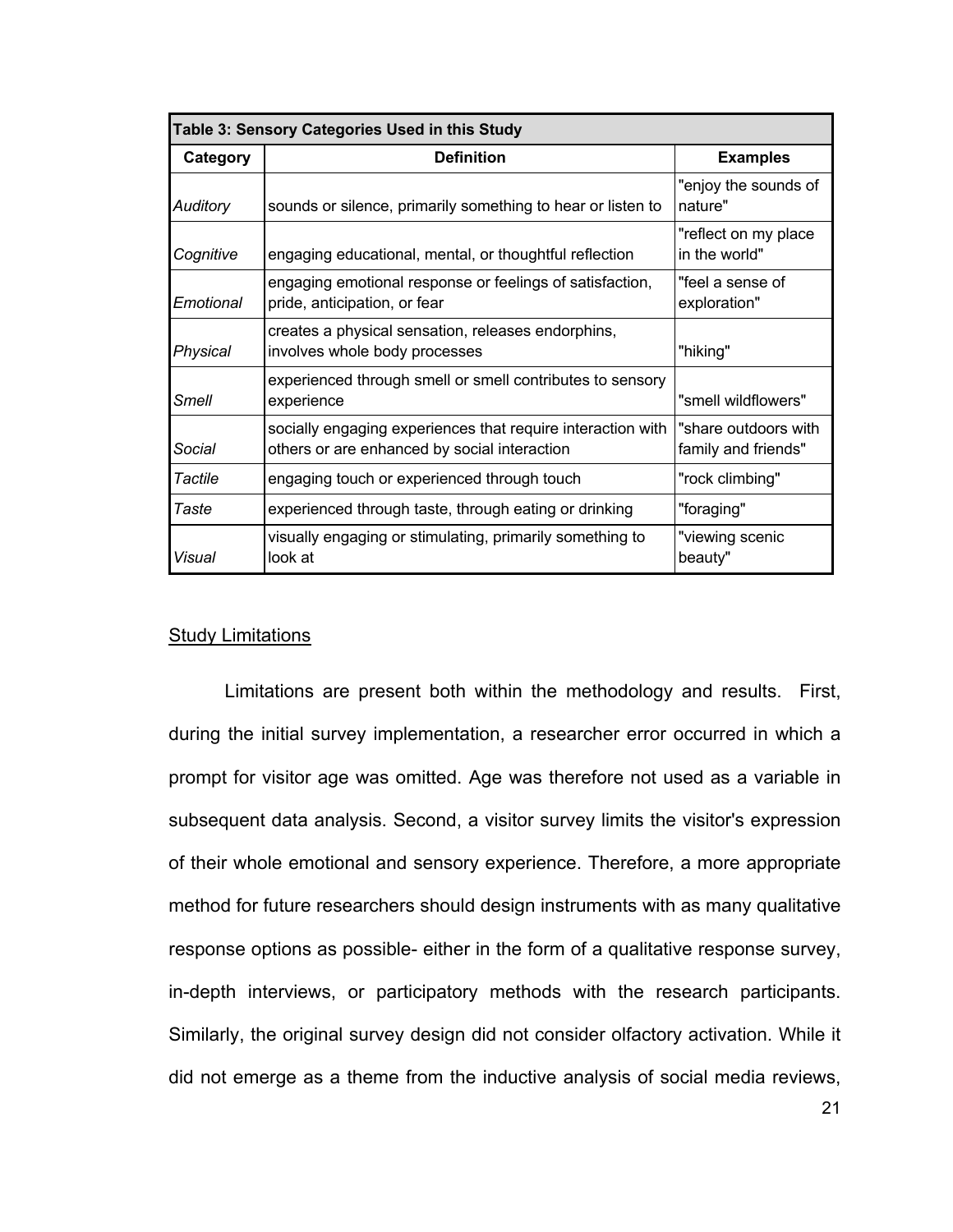images, or other associated text, authors note that without direct questioning of an olfactory experience or "smellscape," visitors may not comment on its importance except for in certain circumstances (Franco et al. 2017; Rice et al. 2019). Therefore, a more in-depth and qualitative investigation into these sensory experiences and the specific ways they can contribute to pro-environmental behavior on protected areas would be a fruitful line of inquiry.

Additionally, the survey distribution and social media analysis utilized voluntary respondents through impersonal on-site and social media marketing materials and publicly posted user-generated content, therefore the sample here represents only those visitors willing to participate in this research, or who posted to social media during a specific time frame and may not represent the opinions of all visitors. As scholars of social media research note, demographics of social media users are not representative of the general public (Laestadius 2018), as they tend to be younger, female, and of more diverse racial/ethnic backgrounds than the average protected area visitor (Pew Research Center 2021). Social media users are therefore an interesting locale for public land research, as they may contribute significant insight to the qualitative experiences of visitors (Di Minnen et al. 2015), but may not represent the visitor experience of a more general visitor public to these four study sites. Researchers conducting on-site survey recruitment with visitors may identify more granular information about survey participants, including demographics, and may recruit a greater diversity of participants than a self-serve survey or public social media posts.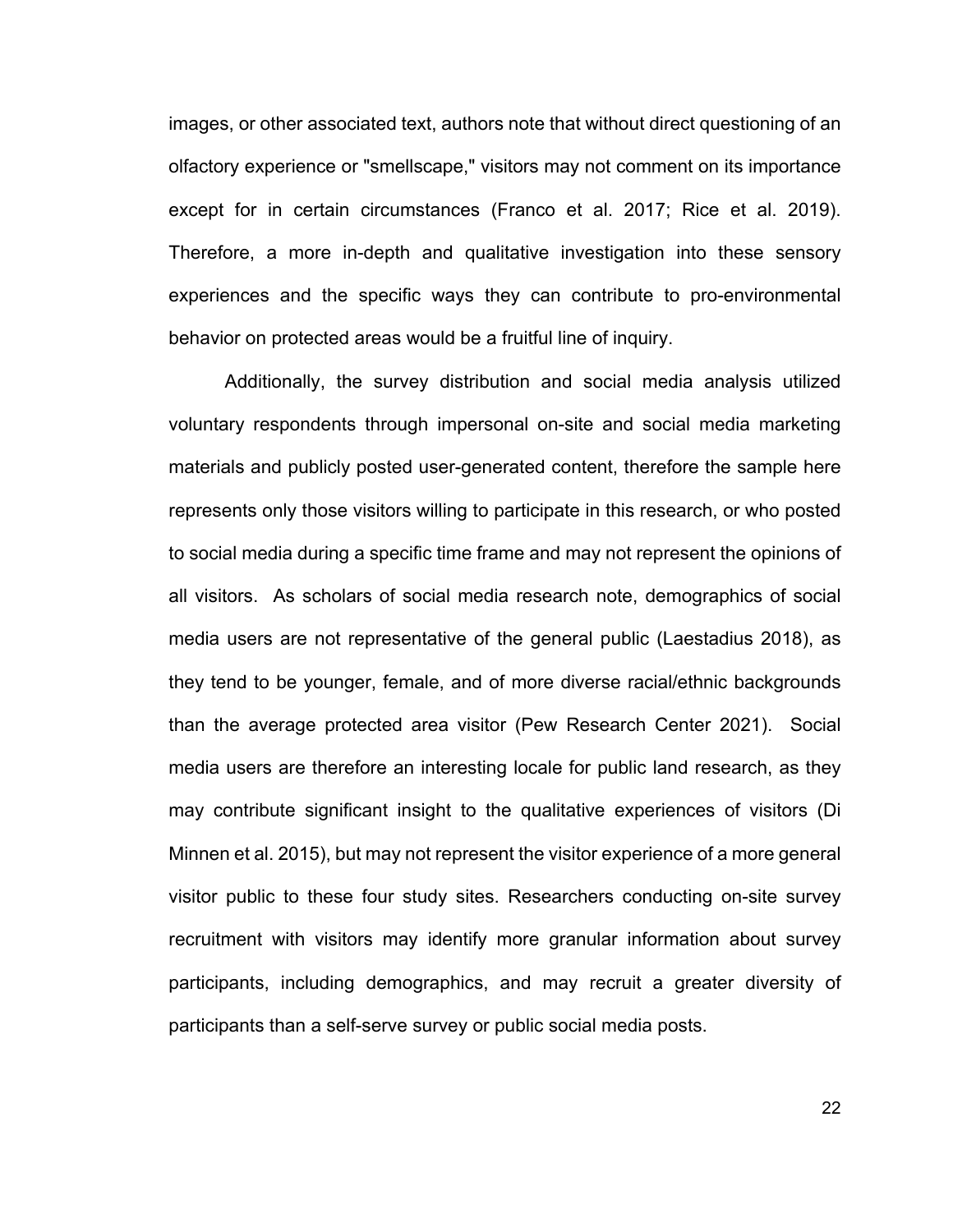#### Results

Visitor experience at protected areas encompasses a complex mix of variables. The visitor develops goals and expectations for their visit, influenced by their socioeconomic status, experience with outdoor recreation, previous experience at protected areas, physical capabilities, and emotional motivations. Additionally, interaction with on-site features like amenities, environmental factors, and other visitors can influence the overall satisfaction with meeting those sensory goals- resulting in a net-positive or net-negative experience. Some factors that influence sensory experiences are outside the control of either the visitor or the land manager- for example, climate or weather conditions, or public health directives that dictate appropriate recreational locations. The mixed methods utilized in this study aimed to distill the visitor experience into measurable variables, categorizing the types of activities, visitor motivations, and the use of social media on public internet platforms to represent visitation while bringing the sensory experience to life throughout the visitor's journey.

The researcher presents select results here related to multisensory visitor experiences (for full results of the visitor survey and social media analysis, see Temme and Spoon 2021). The results shared in this paper begin with background trends in demographics that include race/ethnicity, income, education and employment status. Trip characteristics articulate the visitor's time spent on-site, where they traveled from, and information about their mode of transportation. Visitor values expand on higher-level motivations for visiting protected areas, such as the desire to be close to nature and align personal values with recreational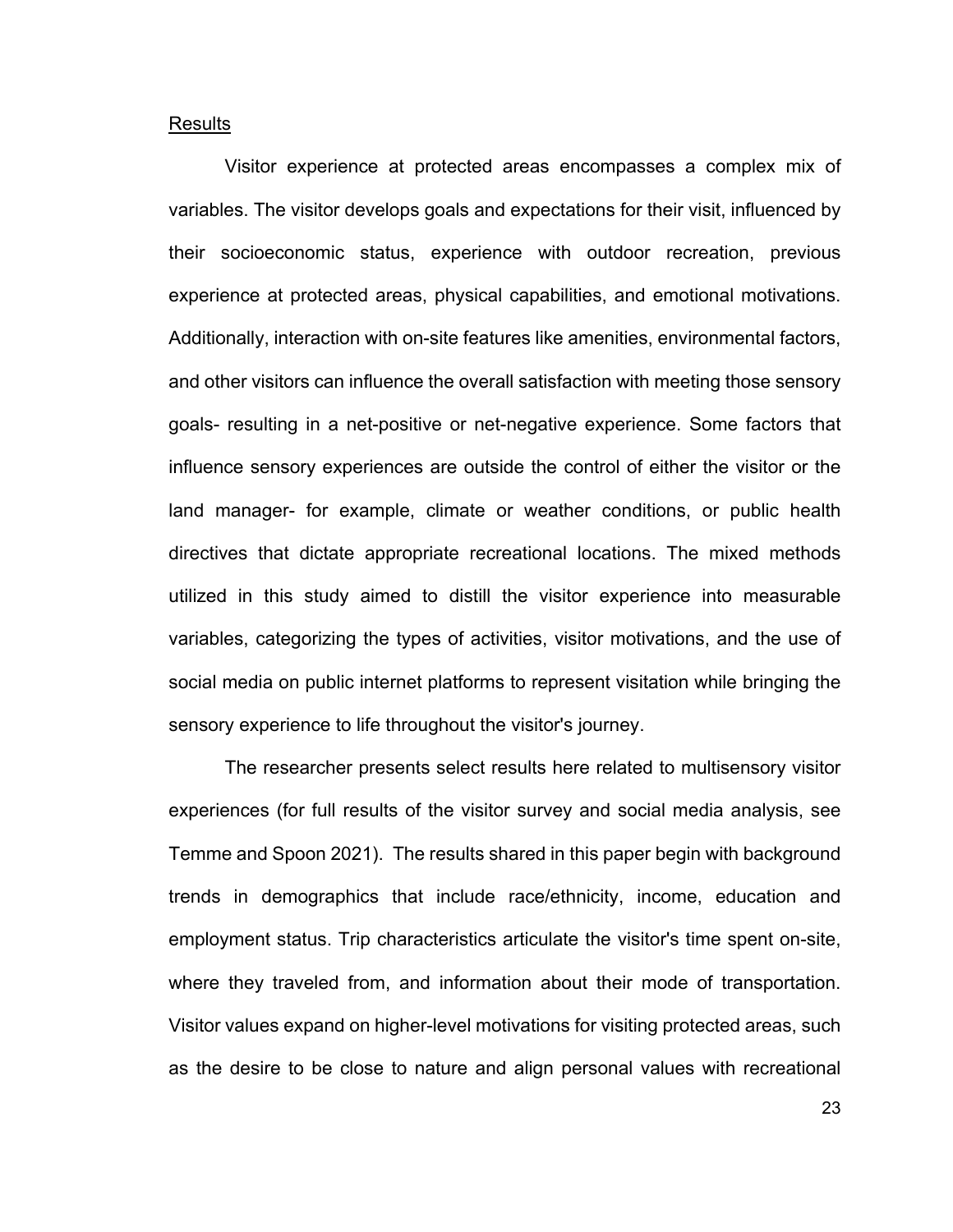activities. Activities and motivations break down the variety of activities that visitors participate in and the reasons they chose those specific activities. Critically, this analysis of these domains of visitor values, activities, and motivations help researchers to interrogate the various sensory experiences before, during, and after their time on-site.

The tables presented in each section summarize the quantitative responses collected from the visitor survey, followed by the corresponding results from the social media analysis. The tables show combined results for the Desert National Wildlife Refuge as a complex (Desert NWR, Ash Meadows NWR, and Pahranagat NWR), Spring Mountains National Recreation Area, and all sites combined (Desert NWR, Ash Meadows NWR, Pahranagat NWR, and Spring Mountains NRA). Each column states how many surveys are in the category, and each question displays the number of responses. Lastly, the tables show the number of responses (n) alongside the percentage of answers for each question (%).

#### Background: Visitor Demographics and Trip Characteristics

Understanding the visitor's experience begins with baseline information about who the visitor is and where they reside, presented here as visitor demographics and trip characteristics. These data points contribute to the context of the visitor and their sensory motivations, as well as their attachment to place and future visit intentions. The demographic survey shows most respondents identified their race or ethnicity as *White* or of *European descent* (84%), while a minority of visitors identified as *Black or African descent*, *Asian*, *Hispanic or*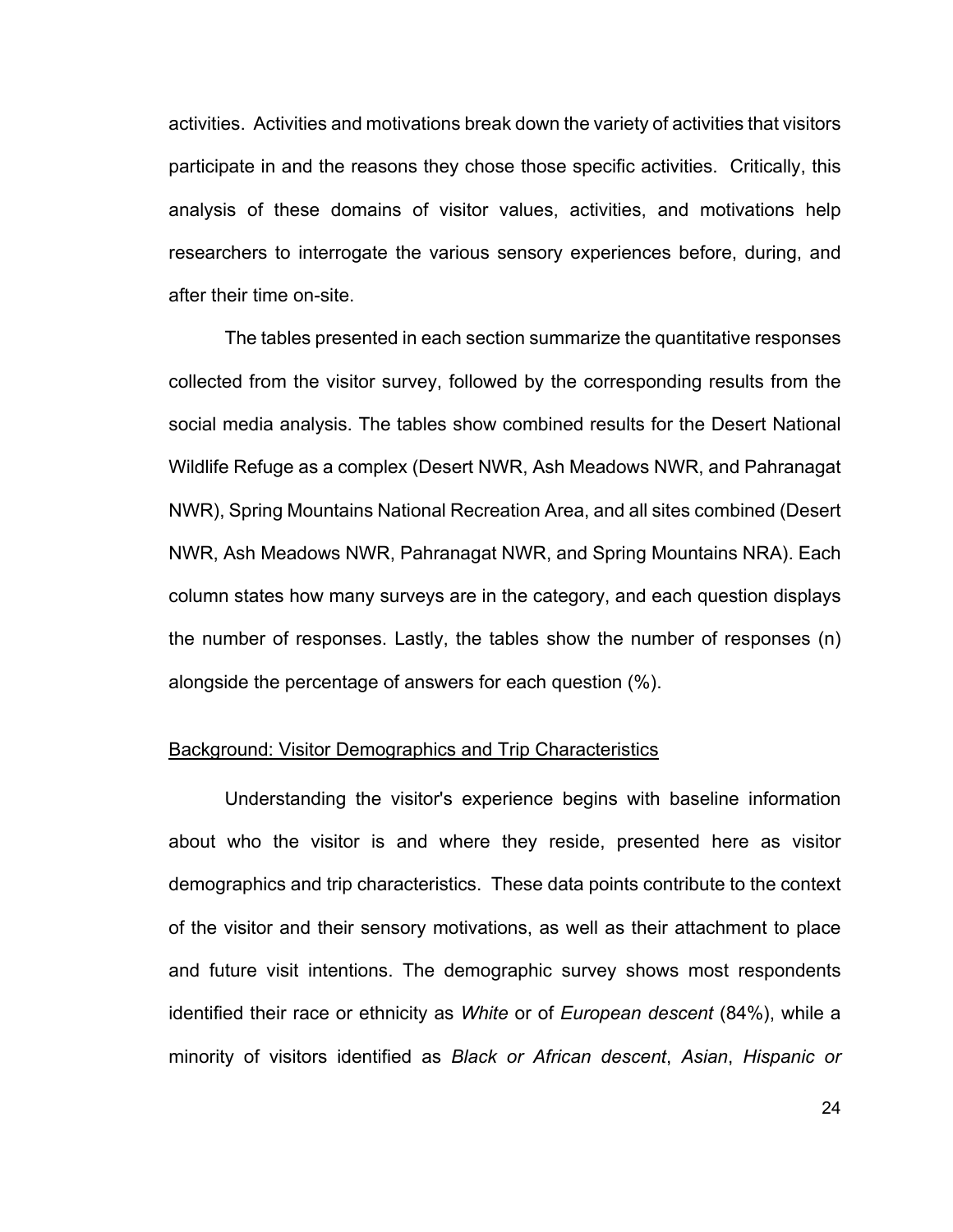*Latino/a*, and *Native American* (17%, all four categories combined). Contrary to comparable visitation studies, 71% of respondents to this survey were *female*, where gender distributions in previous research were approximately 40% *female*, 60% *male* (Dietsch et al. 2019; USDA Forest Service FY 2016). This anomaly may be due to the mode of survey administration, which may have been more attractive to female visitors, or the unique pandemic conditions influencing visitation activities in 2020. Survey respondents reported completion of *some college* (34%), *bachelor's degrees* (21%), and *graduate school* (27%). The majority of respondents reported *full-time employment* (58%) or *retired* (13%) and earned approximately \$75K average annual income. While these demographics are congruent with past studies of these protected areas (Dietsch et al. 2019; USDA Forest Service FY 2016), they do differ from the demographics of the Las Vegas area, which the U.S. Census Bureau estimates as 43.5% white, with an average annual income of \$56,000, and where 24.6% of residents hold a bachelor's degree or higher (U.S. Census Bureau).

Trip characteristics detail the visitor's travel behavior and length of stay, contributing to the understanding of the sensory journey of the visitor on the day of their trip. Questions about trip characteristics included how the visitor heard about the site, how the visitor traveled, number of lifetime visits, what seasons they visited, and if they intend to return in the next twelve months. Most visitors to Desert NWRC and Spring Mountains NRA are local to Las Vegas and Southern Nevada. These local visitors are familiar with the area and 87% have visited these sites several times, some claiming lifelong affiliation and knowledge of specific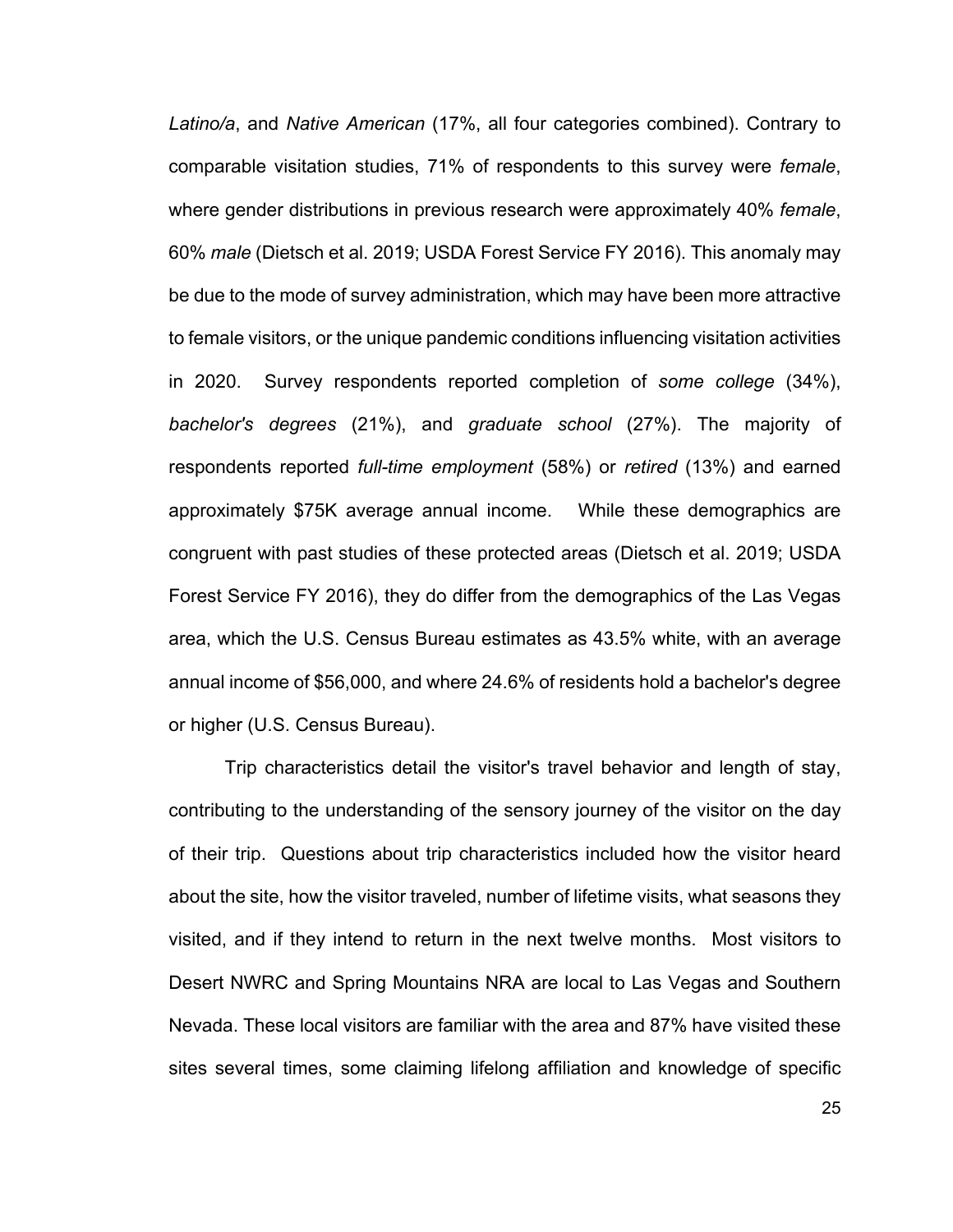locations. They have experience visiting in every season of the year somewhat evenly, with fall months (September through November) showing slightly higher visitation than other seasons. Visitors travel by *personal vehicle* and often travel with family and friends. Most report spending between 2 and 4 hours on-site during their visit and between 1 and 3 days for extended stays like camping trips. Many have long-term knowledge of the refuges and the recreation area and readily claim emotional attachment to these places.

#### Visitor Values

Intrinsic values described by visitors are multisensory, where visitors desire to engage *cognitive* and *emotional* senses during their visit. The survey included a five-question, five-point Likert-scale response related to visitor values (Table 4). These five questions comprise *cognitive* and *emotional* sensory experiences, causing the visitor to reflect on their experiences during their time on site. Many respondents experience cognitive activation through introspective thought processes, including identifying their personal values and the value of the protected areas previously visited. These values also signal intangible aspects that require the visitor's agency in the form of making plans, engaging in activities, and preparing for their physical and emotional journey in situ. Visitor values also engage with broader pro-environmental behaviors, such as avoiding littering or advocating for conservation activities.

Visitors reflected on their beliefs, relationship to nature, and appreciation of protected areas, where the response options were *completely agree, somewhat*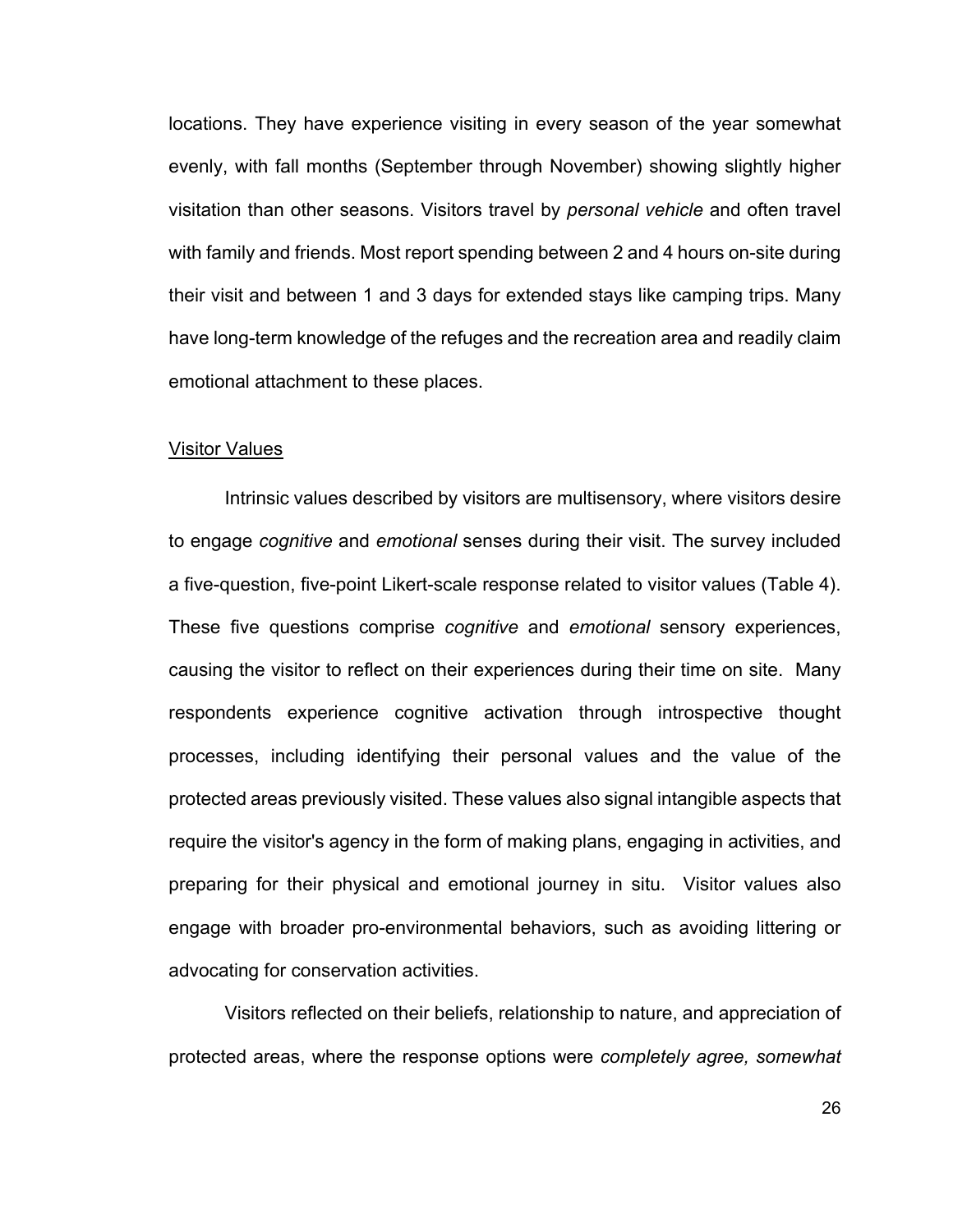*agree, neutral, somewhat disagree*, and *completely disagree* (Table 4). Of the five questions posed, the two with the highest percentage of respondents *completely agreed* that they *deepened my appreciation for public lands* (79%), and *I improved my connection with nature* (74%). Approximately 1-3% of visitors responded *completely disagree* with all five questions related to values.

|          | <b>Table 4: Visitor Values Reported in Survey</b>                         |  |    |              |          |                           |                |    |          |                             |    |                |  |                                        |     |    |     |     |  |
|----------|---------------------------------------------------------------------------|--|----|--------------|----------|---------------------------|----------------|----|----------|-----------------------------|----|----------------|--|----------------------------------------|-----|----|-----|-----|--|
|          | <b>Color Key</b>                                                          |  |    |              |          |                           |                |    |          |                             |    |                |  |                                        |     |    |     |     |  |
| $\Omega$ | 10                                                                        |  | 20 | 30           |          | 40                        | 50             |    | 60       | 70                          |    | 80             |  | 90                                     | 100 |    |     |     |  |
|          | Percent of Respondents                                                    |  |    |              |          |                           |                |    |          |                             |    |                |  |                                        |     |    |     |     |  |
|          |                                                                           |  |    |              | $N = 96$ | <b>Desert NWR Complex</b> |                |    | $N = 94$ | <b>Spring Mountains NRA</b> |    |                |  | <b>All Sites Combined</b><br>$N = 190$ |     |    |     |     |  |
|          |                                                                           |  |    | N            |          | %                         | n              |    |          | %                           |    | n              |  |                                        | %   |    |     |     |  |
|          | During my visit to this site, I have thought about my personal values.    |  |    |              |          |                           |                |    |          |                             |    |                |  |                                        |     |    |     |     |  |
|          | $N=87$<br>$N = 82$<br>$N = 169$                                           |  |    |              |          |                           |                |    |          |                             |    |                |  |                                        |     |    |     |     |  |
|          | <b>Completely Agree</b>                                                   |  |    | 28           |          | 32%                       | 37             |    |          | 45%                         |    | 65             |  |                                        | 38% |    |     |     |  |
|          | Somewhat Agree                                                            |  |    | 49           |          | 56%                       | 26             |    |          | 32%                         | 75 |                |  | 44%                                    |     |    |     |     |  |
|          | Neutral                                                                   |  | 9  |              |          | 10%                       | 13             |    |          | 16%                         |    | 22             |  |                                        | 13% |    |     |     |  |
|          | Somewhat Disagree                                                         |  |    | 0            |          | 0%                        | $\overline{2}$ |    |          | 2%                          |    | $\overline{2}$ |  |                                        | 1%  |    |     |     |  |
|          | <b>Completely Disagree</b>                                                |  |    | $\mathbf{1}$ |          | 1%                        | 4              |    |          | 5%                          |    | 5              |  |                                        | 3%  |    |     |     |  |
|          | During my visit to this site, I have thought about my place in the world. |  |    |              |          |                           |                |    |          |                             |    |                |  |                                        |     |    |     |     |  |
|          |                                                                           |  |    |              | $N = 84$ |                           |                |    | $N = 81$ |                             |    |                |  | $N = 165$                              |     |    |     |     |  |
|          | <b>Completely Agree</b>                                                   |  |    | 40           |          | 48%                       | 38             |    |          | 47%                         |    | 78             |  |                                        | 48% |    |     |     |  |
|          | Somewhat Agree                                                            |  |    | 29           |          | 35%                       | 28             |    | 35%      |                             |    |                |  | 57                                     |     |    | 34% |     |  |
| Neutral  |                                                                           |  |    | 12           |          | 14%                       | 9              |    |          | 11%                         |    |                |  |                                        |     | 21 |     | 13% |  |
|          | Somewhat Disagree                                                         |  |    | 2            |          | 2%                        | 2              | 2% |          |                             |    | 4              |  |                                        | 2%  |    |     |     |  |
|          | <b>Completely Disagree</b>                                                |  |    | $\mathbf{1}$ |          | 1%                        | 4              |    |          | 5%                          |    | 5              |  |                                        | 3%  |    |     |     |  |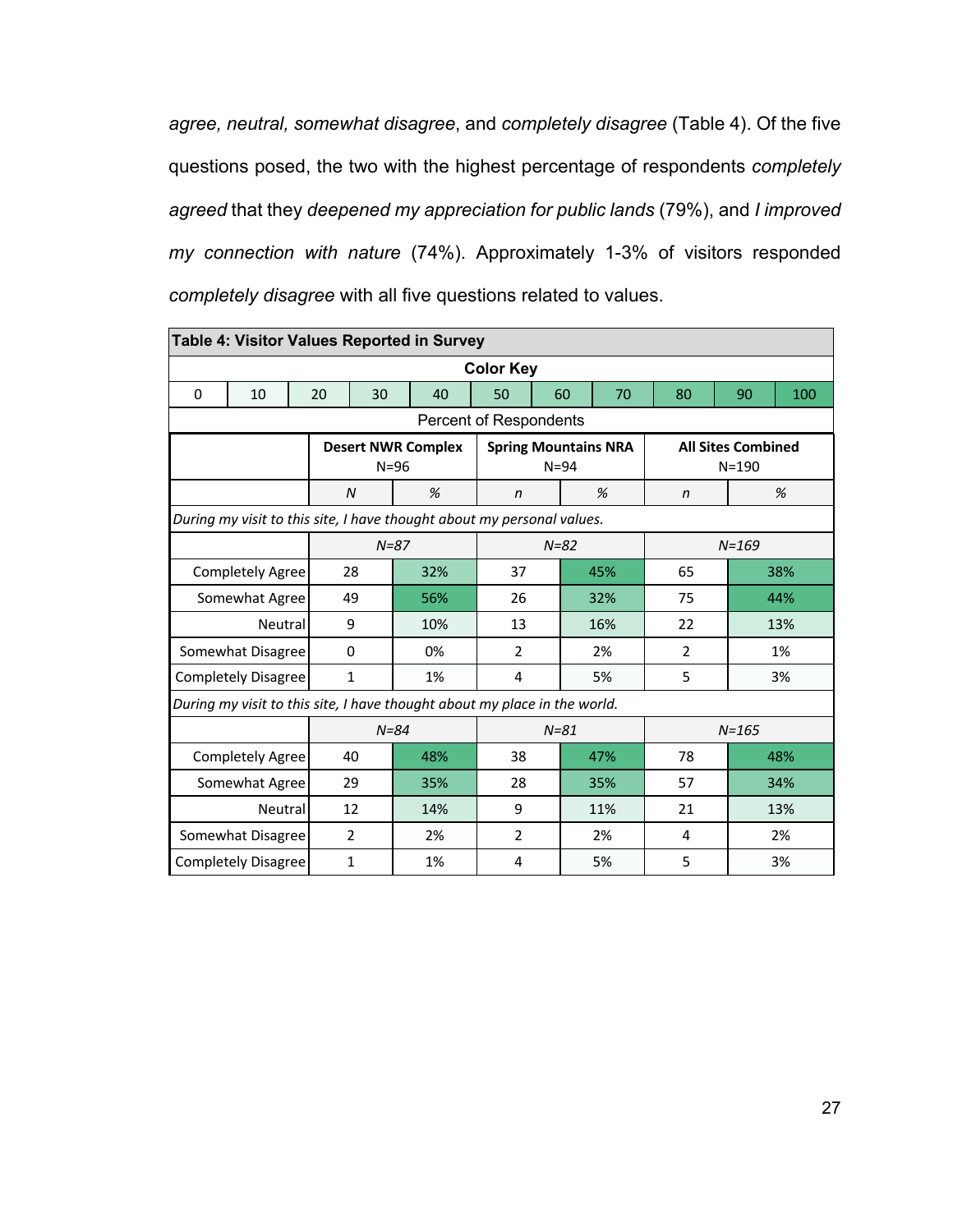|                        | Table 4: Visitor Values Reported in Survey cont. |    |    |    |    |    |    |    |  |  |  |
|------------------------|--------------------------------------------------|----|----|----|----|----|----|----|--|--|--|
| <b>Color Key</b>       |                                                  |    |    |    |    |    |    |    |  |  |  |
| 10                     | 20                                               | 30 | 40 | 50 | 60 | 70 | 80 | 90 |  |  |  |
| Percent of Respondents |                                                  |    |    |    |    |    |    |    |  |  |  |

| During my visit to this site, I have improved my connection with nature.                          |              |           |                |           |                |           |  |  |  |
|---------------------------------------------------------------------------------------------------|--------------|-----------|----------------|-----------|----------------|-----------|--|--|--|
|                                                                                                   |              | $N = 87$  |                | $N = 168$ |                |           |  |  |  |
| <b>Completely Agree</b>                                                                           | 59           | 68%       | 65             | 80%       | 124            | 74%       |  |  |  |
| Somewhat Agree                                                                                    | 22           | 25%       | 10             | 12%       | 32             | 19%       |  |  |  |
| Neutral                                                                                           | 6            | 7%        | 3              | 4%        | 9              | 5%        |  |  |  |
| Somewhat Disagree                                                                                 | 0            | 0%        | 0              | 0%        | $\mathbf 0$    | 0%        |  |  |  |
| <b>Completely Disagree</b>                                                                        | 0            | 0%        | 3              | 4%        | 3              | 2%        |  |  |  |
| During my visit to this site, I have improved my understanding of human and nature relationships. |              |           |                |           |                |           |  |  |  |
|                                                                                                   |              | $N = 87$  |                | $N = 80$  | $N = 167$      |           |  |  |  |
| <b>Completely Agree</b>                                                                           | 29           | 33%       | 36             | 45%       | 65             | 38%       |  |  |  |
| Somewhat Agree                                                                                    | 43           | 49%       | 28             | 35%       | 71             | 43%       |  |  |  |
| Neutral                                                                                           | 13           | 15%       | 11             | 14%       |                | 15%       |  |  |  |
| Somewhat Disagree                                                                                 | $\mathbf{1}$ | 1%        | 1              | 1%        | $\mathbf{1}$   | 1%        |  |  |  |
| Completely Disagree                                                                               | $\mathbf{1}$ | 1%        | 4              | 5%        | 5              | 3%        |  |  |  |
| During my visit to this site, I have deepened my appreciation for public lands.                   |              |           |                |           |                |           |  |  |  |
|                                                                                                   |              | $N = 87$  |                | $N = 80$  |                | $N = 167$ |  |  |  |
| <b>Completely Agree</b>                                                                           | 69           | 79%       | 62             | 78%       | 131            | 79%       |  |  |  |
| Somewhat Agree                                                                                    | 18           | 21%<br>12 |                | 15%       | 30             | 18%       |  |  |  |
| Neutral                                                                                           | $\mathbf 0$  | 0%        | 5%<br>4        |           | 4              | 3%        |  |  |  |
| Somewhat Disagree                                                                                 | 0            | 0%        | 0              | 0%        | 0              | 0%        |  |  |  |
| <b>Completely Disagree</b>                                                                        | 0            | 0%        | $\overline{2}$ | 3%        | $\overline{2}$ | 1%        |  |  |  |

Visitors frequently utilize social media posts and reviews to discuss their values related to public land use, recreation activities, and their sensory journeys while on-site. In site reviews, specifically, visitors often described their emotional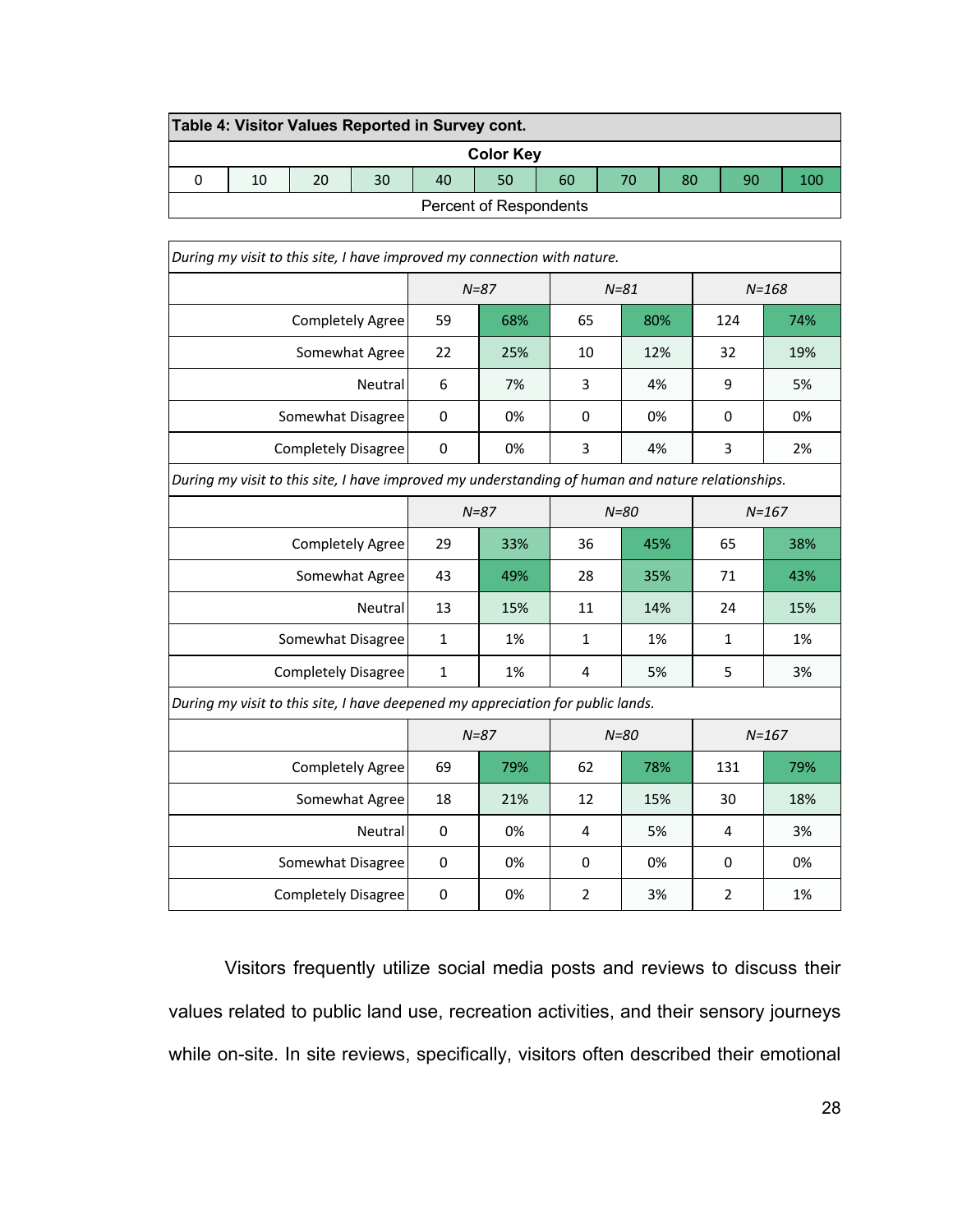state during their visit (Table 5). The most expressed emotion in visitor reviews was *awe* (41%) and *satisfaction* (26%) with their experience. Many visitors expressed *happiness* (14%) and *surprise* (9%), frequently at the site's beauty or solitude. When visitors noted emotion, approximately 5% expressed *disappointment* with their visit, usually associated with visitor experience not meeting visitor expectations.

|   | Table 5: Visitor Emotions Expressed in Site Reviews                                                                          |       |     |            |    |    |       |     |    |     |  |  |  |  |
|---|------------------------------------------------------------------------------------------------------------------------------|-------|-----|------------|----|----|-------|-----|----|-----|--|--|--|--|
|   | <b>Color Key</b>                                                                                                             |       |     |            |    |    |       |     |    |     |  |  |  |  |
| 0 | 10                                                                                                                           | 20    | 30  | 40         | 50 | 60 | 70    | 80  | 90 | 100 |  |  |  |  |
|   | Percent of Respondents                                                                                                       |       |     |            |    |    |       |     |    |     |  |  |  |  |
|   | <b>Spring Mountains</b><br><b>Desert NWRC</b><br><b>NRA</b><br><b>All Sites Combined</b><br>$N=70$<br>$N = 565$<br>$N = 635$ |       |     |            |    |    |       |     |    |     |  |  |  |  |
|   | <b>Emotion</b>                                                                                                               |       | N   | %          | n  |    | %     | n   |    | %   |  |  |  |  |
|   |                                                                                                                              | Awe   | 224 | 40%        | 36 |    | 51%   | 260 |    | 41% |  |  |  |  |
|   | Satisfied                                                                                                                    |       | 154 | <b>27%</b> | 12 |    | 17%   | 166 |    | 26% |  |  |  |  |
|   |                                                                                                                              | Happy | 79  | 14%        | 9  |    | 13%   | 88  |    | 14% |  |  |  |  |
|   | Surprise                                                                                                                     |       | 47  | 8%         | 8  |    | 11%   | 55  |    | 9%  |  |  |  |  |
|   | Anticipation                                                                                                                 |       | 35  | 6%         | 0  |    | $0\%$ | 35  |    | 6%  |  |  |  |  |
|   | <b>Disappointed</b>                                                                                                          |       | 26  | 5%         | 5  |    | 7%    | 31  |    | 5%  |  |  |  |  |

These *emotional* expressions in social media posts represent the visitor's intrinsic experience, expressed verbally or through text or the use of hashtags. Created on-site or after their visit, visitors express a spectrum of emotional experiences in these posts. Each unique visitor experiences a variety of emotional states before, during, and after their visit. Therefore, these emotional expressions in social media posts and reviews represent a visible artifact of the intangible elements of their experiences.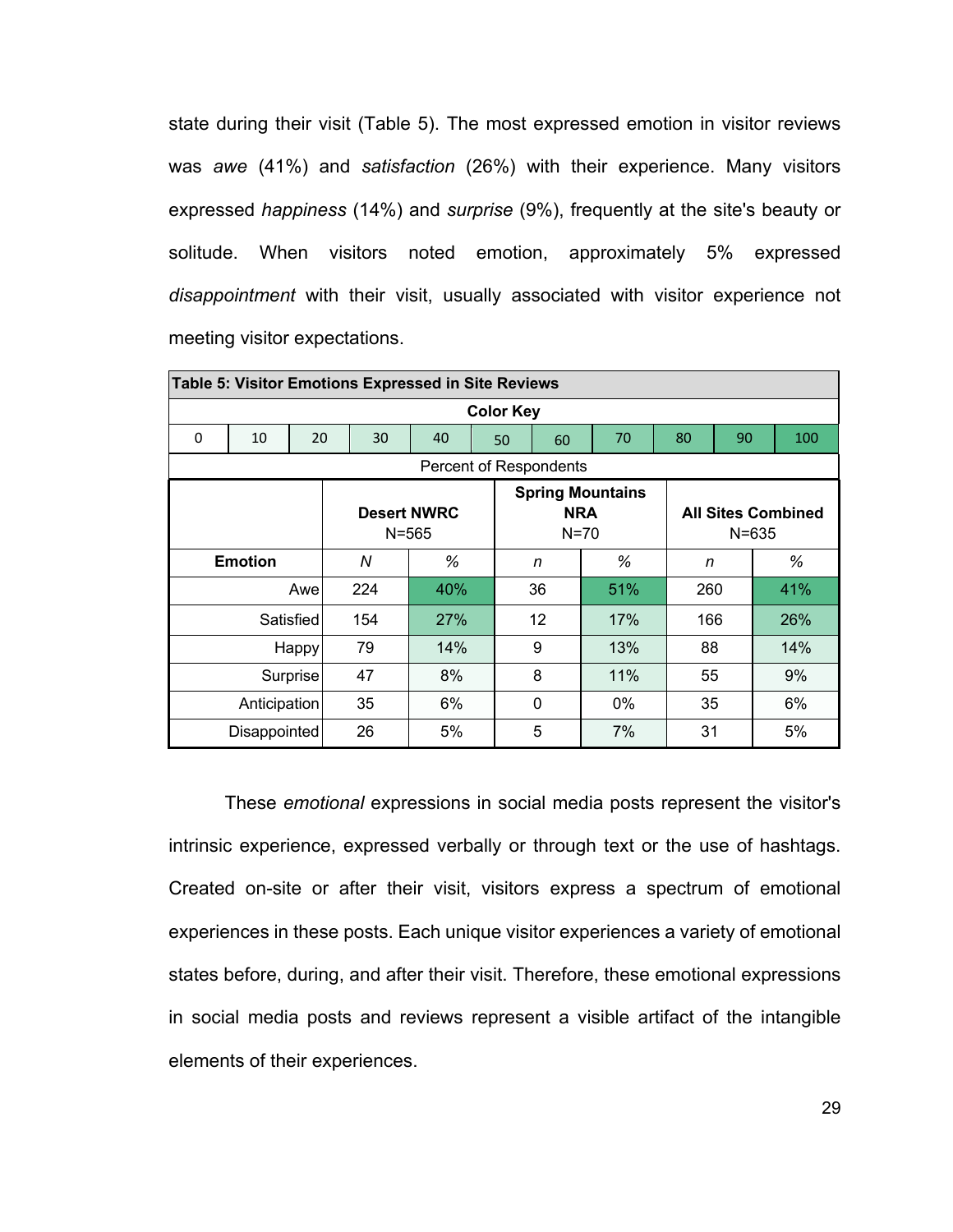#### **Visitor Motivations**

Motivations described by visitors are multisensory, where visitors desire to engage *visual, cognitive, auditory, social,* and *physical* senses during their visit (Table 6). These motivations reflect the visitor's sensory expectations, as well as the desire to reproduce previous sensory experiences. Motivations will inform which activities they plan for their visit, depending on the type of sensory experience they seek.

|                        | Table 6: Visitor Motivations Reported in Survey Responses |  |                   |                               |              |                |                   |    |                         |            |     |              |     |                           |
|------------------------|-----------------------------------------------------------|--|-------------------|-------------------------------|--------------|----------------|-------------------|----|-------------------------|------------|-----|--------------|-----|---------------------------|
|                        | <b>Color Key</b>                                          |  |                   |                               |              |                |                   |    |                         |            |     |              |     |                           |
| $\Omega$               | 10                                                        |  | 20                | 30                            | 40           |                | 50                | 60 | 70                      |            |     | 80<br>90     |     | 100                       |
| Percent of Respondents |                                                           |  |                   |                               |              |                |                   |    |                         |            |     |              |     |                           |
|                        |                                                           |  |                   |                               |              |                | <b>Desert NWR</b> |    | <b>Spring Mountains</b> |            |     |              |     |                           |
|                        |                                                           |  |                   |                               |              | <b>Complex</b> |                   |    |                         | <b>NRA</b> |     |              |     | <b>All Sites Combined</b> |
|                        |                                                           |  |                   |                               |              | $N=96$         |                   |    |                         | $N = 94$   |     |              |     | $N = 190$                 |
| Sensory                |                                                           |  |                   |                               |              |                |                   |    |                         |            |     |              |     |                           |
| Category               |                                                           |  | <b>Motivation</b> |                               | $\mathsf{n}$ |                | %                 |    | $\mathsf{n}$            |            | %   | $\mathsf{n}$ |     | %                         |
| Visual                 |                                                           |  |                   | <b>View Scenic Beauty</b>     | 94           |                | 98%               |    | 91                      |            | 97% |              | 185 | 97%                       |
| Cognitive              |                                                           |  |                   | Be Close to Nature            | 87           |                | 91%               |    | 91                      |            | 97% |              | 178 | 94%                       |
| Cognitive              |                                                           |  |                   | <b>Experience Tranquility</b> | 72           |                | 75%               |    | 83                      |            | 88% | 155          |     | 82%                       |
|                        |                                                           |  |                   | Enjoy the Sounds of           |              |                |                   |    |                         |            |     |              |     |                           |
| Auditory               |                                                           |  |                   | Nature                        | 61           |                | 64%               |    | 77                      |            | 82% | 138          |     | 73%                       |
|                        |                                                           |  |                   | Share the Outdoors            |              |                |                   |    |                         |            |     |              |     |                           |
| Social                 |                                                           |  |                   | with Family and Friends       | 57           |                | 59%               |    | 72                      |            | 77% | 129          |     | 68%                       |
|                        |                                                           |  |                   | Experience sense of           |              |                |                   |    |                         |            |     |              |     |                           |
| Cognitive              |                                                           |  |                   | Exploration                   | 57           |                | 59%               |    | 61                      |            | 65% | 118          |     | 62%                       |
| Physical               |                                                           |  |                   | Escape the Heat               | 25           |                | 26%               |    | 78<br>83%               |            |     | 103          |     | 54%                       |
| Physical               |                                                           |  |                   | Enjoy the Snow                | 10           |                | 10%               |    | 63<br>67%               |            |     | 73           |     | 38%                       |
| Social                 |                                                           |  |                   | Share on Social Media         | 30           |                | 31%               |    | 39                      |            | 41% | 69           |     | 36%                       |

30 Visitor motivations for planning site visits are diverse. Still, the primary motivations are to *view scenic beauty* (97%), *be close to nature* (94%), *experience*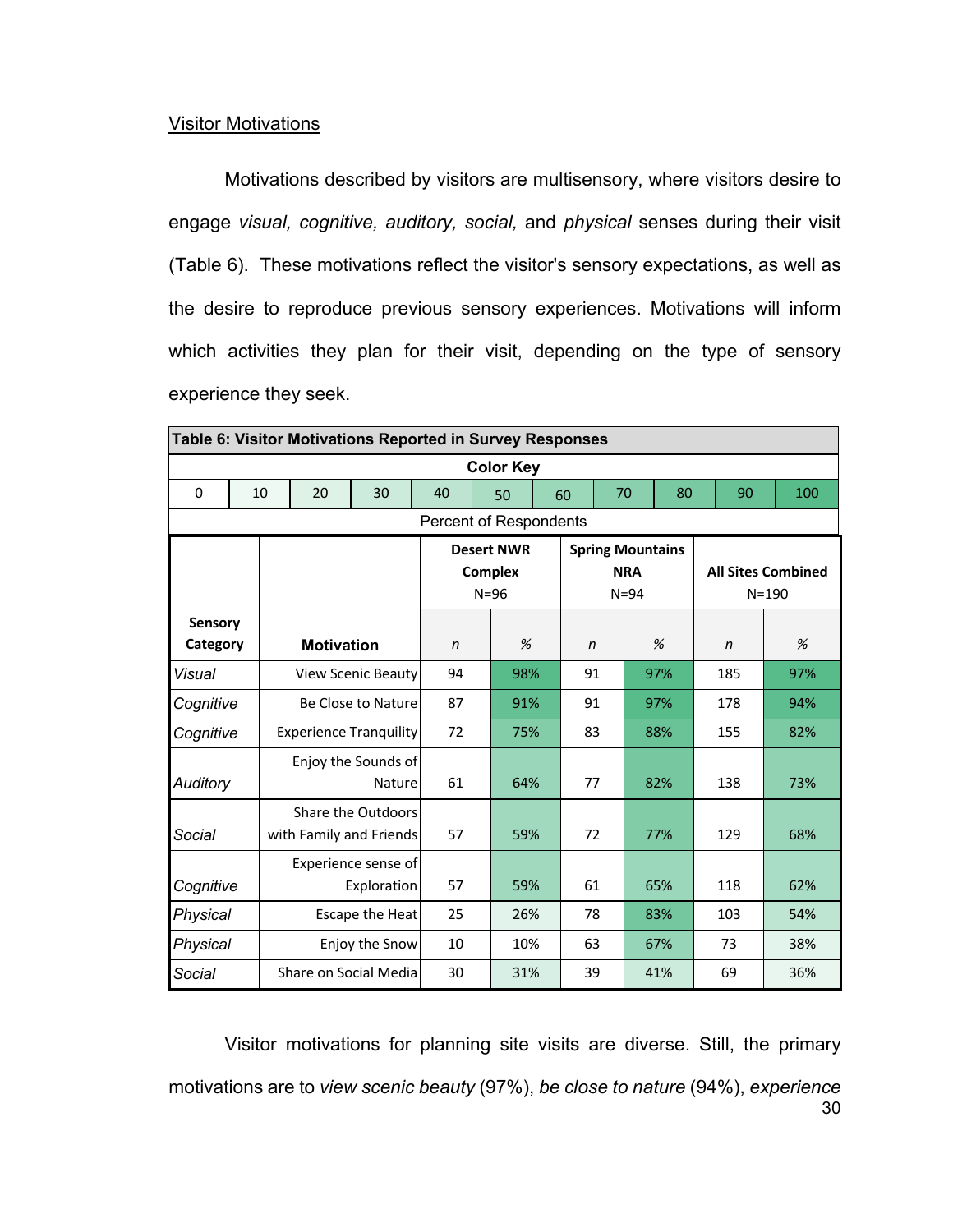*tranquility* (82%), *enjoy the sounds of nature* (73%), *share the outdoors with family and friends* (68%) and *experience a sense of exploration* (62%) (Table 6). Visitors to the Spring Mountains National Recreation Area also have a high interest in *escaping the heat of Las Vegas* (83%), *enjoying the snow* (67%), and *sharing photos on social media* (41%).

|                                            | Table 7: Visitor Motivations Described in Hashtags from Social Media Posts |    |                                                      |                            |    |                                                                                                           |       |          |     |       |                               |       |  |
|--------------------------------------------|----------------------------------------------------------------------------|----|------------------------------------------------------|----------------------------|----|-----------------------------------------------------------------------------------------------------------|-------|----------|-----|-------|-------------------------------|-------|--|
|                                            | <b>Color Key</b>                                                           |    |                                                      |                            |    |                                                                                                           |       |          |     |       |                               |       |  |
| $\Omega$                                   | 10                                                                         | 20 | 30                                                   | 40                         | 50 |                                                                                                           | 60    | 70       |     | 80    | 90                            | 100   |  |
|                                            | Percent of Respondents                                                     |    |                                                      |                            |    |                                                                                                           |       |          |     |       |                               |       |  |
|                                            |                                                                            |    |                                                      |                            |    | <b>Spring</b><br><b>Mountains</b><br><b>Desert</b><br><b>NRA</b><br><b>NWRC</b><br>$N = 283$<br>$N = 148$ |       |          |     |       | <b>All Sites</b><br>$N = 431$ |       |  |
|                                            | <b>Sensory</b><br><b>Category</b>                                          |    | <b>Motivation</b>                                    |                            | n  | %                                                                                                         | n     |          | %   | n     | %                             |       |  |
| Cognitive                                  |                                                                            |    | Experience sense of<br>114                           | 40%                        | 42 |                                                                                                           | 28%   | 156      | 36% |       |                               |       |  |
| Visual                                     |                                                                            |    |                                                      | View Scenic Beauty         |    | 41                                                                                                        | 14%   | 10       |     | 7%    | 51                            | 12%   |  |
| Cognitive                                  |                                                                            |    |                                                      | Be Close to Nature         |    | 29                                                                                                        | 10%   | 21       |     | 14%   | 50                            | 12%   |  |
| Social                                     |                                                                            |    | Share the Outdoors with<br><b>Family and Friends</b> |                            |    | 18                                                                                                        | 6%    | 35       |     | 24%   | 53                            | 12%   |  |
| Cognitive<br><b>Experience Tranquility</b> |                                                                            |    |                                                      |                            | 25 | 9%                                                                                                        | 18    |          | 12% | 43    | 10%                           |       |  |
| Physical<br>Enjoy the Snow                 |                                                                            |    |                                                      |                            |    | 4                                                                                                         | 1%    | 9        |     | 6%    | 13                            | 3%    |  |
| Physical<br>Escape the Heat                |                                                                            |    |                                                      | 3                          | 1% | 6                                                                                                         |       | 4%       | 9   | 2%    |                               |       |  |
| <b>Auditory</b>                            |                                                                            |    |                                                      | Enjoy the Sounds of Nature |    | 1                                                                                                         | $0\%$ | $\Omega$ |     | $0\%$ | 1                             | $0\%$ |  |

Table 7 compares hashtag attributes to the same motivations as the survey. Across the entire data set of all hashtags used, those hashtags describing visitor motivations occurred about 12% of the time across all four study sites. Of these, the most frequent theme was the desire to experience a sense of exploration (36%), followed by the desire to share the outdoors with family and friends (12%),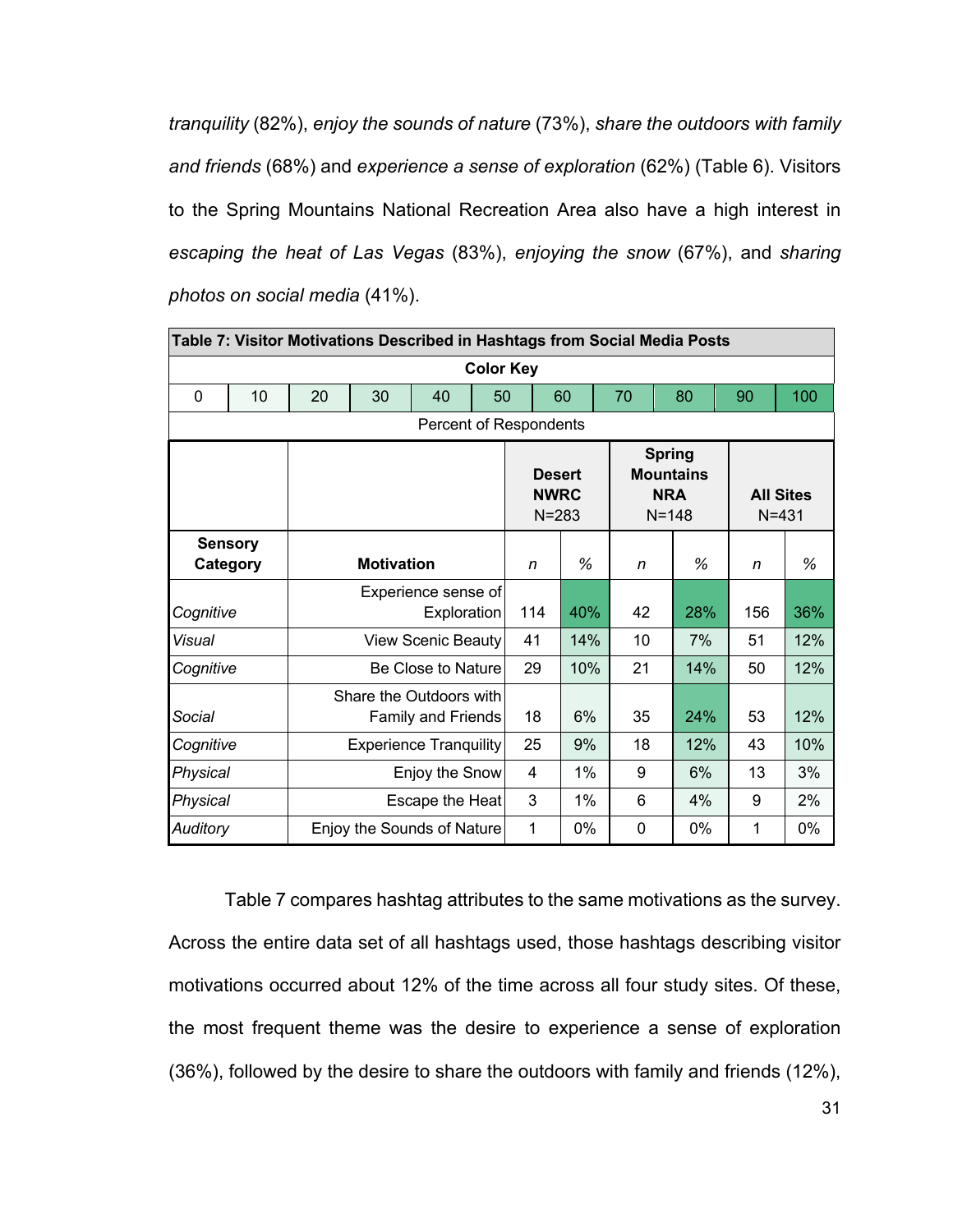view scenic beauty (12%), and be close to nature (12%). Spring Mountains NRA indicated higher percentages of visitors sharing their motivations for visiting, with 24% wanting to share the outdoors with family and friends, 14% wanting to be close to nature, and 12% indicating the desire to experience tranquility.

These motivations also describe *cognitive*, *visual*, and *social* sensory states. The primary motivation expressed through hashtags in social media was the cognitive motivation of *experiencing a sense of exploration* (36%). Visitors intending to experience a sense of exploration expect novel landscape views and auditory sensations, interactive learning with "sensescape" elements both tangible and intangible such as rocky terrain or different air pressure, and fewer interactions with other visitors (Bruce et al. 2015; Buzova et al. 2021; Dunne 2018). Experiencing a sense of exploration involves social and cognitive processes that include reflecting on public land value and feeling present in an authentic "nature space." Some examples of the hashtags used to identify the motivation to experience a sense of exploration are *#adventure*, *#explorenevada*, *#greatoutdoors*, and *#neverstopexploring*.

#### Visitor Activities

Visitor activities performed on-site during the visit can become an embodied manifestation of their values and motivations, acted upon and in exchange with the *sensescape*. The visitor selects the activities to perform based on the desired sensory experience and their cognitive associations with the particular activity. While each activity selected to perform on-site represents a physical act, various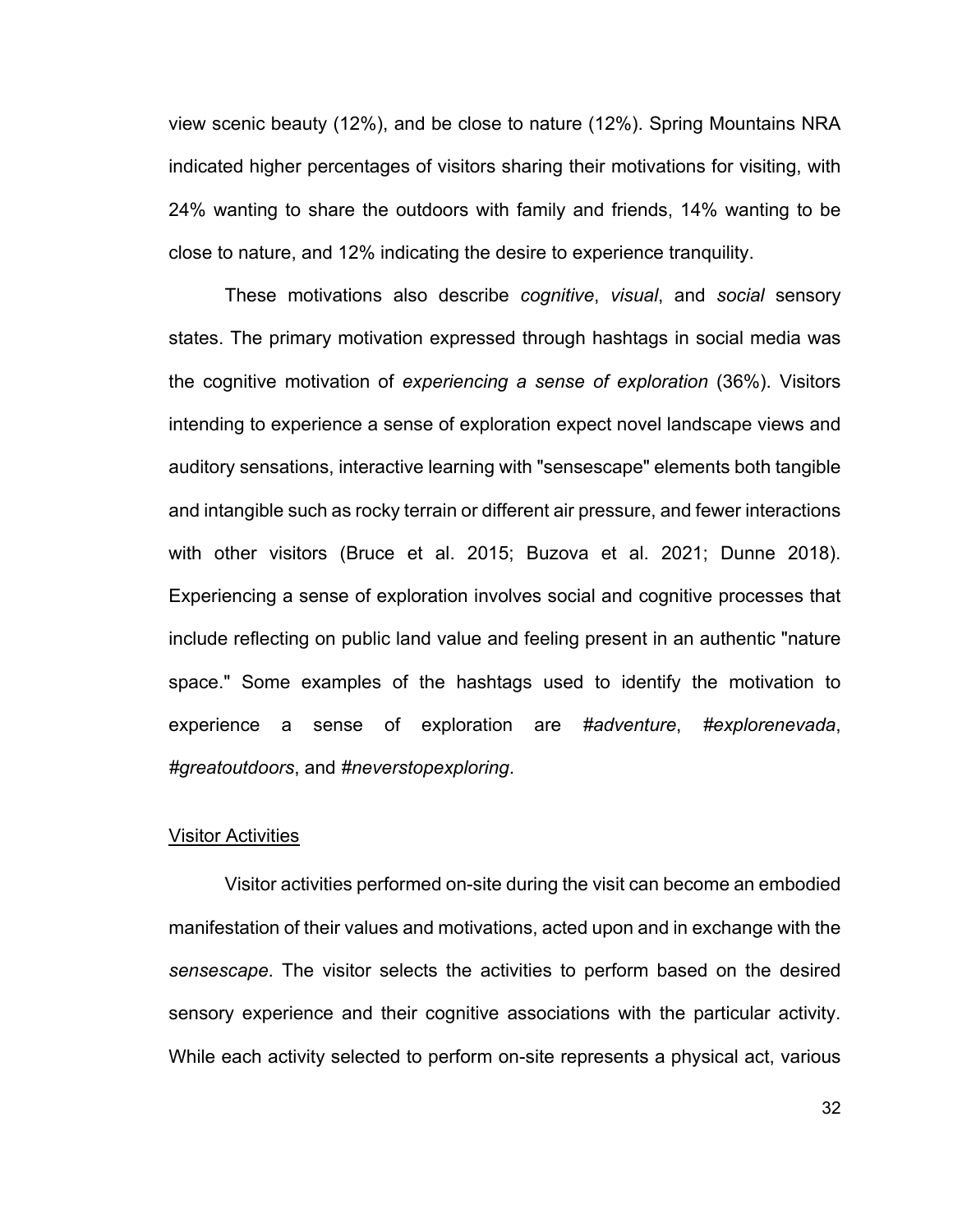sensory experiences occur within the visitor, including visual, auditory, tactile, olfactory, physical, social, and taste sensations.

Across all four study sites, the most popular activities identified in the survey are *hiking* (87%), *wildlife observation* (75%), *photography* (63%), *self-guided tours* (58%), and *bird watching* (47%). Visitors to the Desert National Wildlife Refuge Complex enjoy these activities in higher numbers than at the Spring Mountains NRA. The Spring Mountains NRA has a high number of respondents who also participate in *camping* (62%), *exercise* (57%), and *picnicking* (57%). While the proportion of visitors engaging in these activities varies site to site, these activities appear to be enjoyed consistently by visitors across all four study sites (Table 8).

|                             | Table 8: Visitor Activities Reported in Survey Responses |    |                         |     |                                                 |                |  |                        |                         |    |                                           |     |  |  |
|-----------------------------|----------------------------------------------------------|----|-------------------------|-----|-------------------------------------------------|----------------|--|------------------------|-------------------------|----|-------------------------------------------|-----|--|--|
|                             | <b>Color Key</b>                                         |    |                         |     |                                                 |                |  |                        |                         |    |                                           |     |  |  |
| $\mathbf 0$                 | 10                                                       | 20 | 30                      | 40  | 50                                              | 60<br>70<br>80 |  |                        |                         |    | 90                                        | 100 |  |  |
|                             | Percent of Respondents                                   |    |                         |     |                                                 |                |  |                        |                         |    |                                           |     |  |  |
|                             |                                                          |    |                         |     | <b>Desert NWR</b><br><b>Complex</b><br>$N = 96$ |                |  | <b>NRA</b><br>$N = 94$ | <b>Spring Mountains</b> |    | <b>All Sites</b><br>Combined<br>$N = 190$ |     |  |  |
|                             | <b>Sensory</b><br>Category                               |    | <b>Activity</b>         | n   | $\frac{0}{2}$                                   |                |  | n                      | %                       |    | n                                         | %   |  |  |
| Physical                    |                                                          |    | <b>Hiking</b>           | 72  | 75%                                             |                |  | 92                     | 98%                     |    | 164                                       | 87% |  |  |
| Visual                      |                                                          |    | Wildlife<br>Observation | 77  | 80%                                             |                |  | 65                     | 69%                     |    | 142                                       | 75% |  |  |
| Visual                      |                                                          |    | Photography             | 64  | 67%                                             |                |  | 55<br>59%              |                         |    | 119                                       | 63% |  |  |
| Physical/Visual             |                                                          |    | Self-Guided Tour        | 75  | 78%                                             |                |  | 36                     | 38%                     |    | 111                                       | 58% |  |  |
| Visual                      |                                                          |    | <b>Birdwatching</b>     | 63  |                                                 | 66%<br>24      |  |                        | 26%                     |    | 87                                        | 47% |  |  |
| Physical                    |                                                          |    | Exercise                | 33  |                                                 | 34%            |  | 54                     | 57%                     |    | 87                                        | 46% |  |  |
| Tactile/Taste<br>Picnicking |                                                          |    | 21                      | 22% |                                                 | 54             |  | 57%                    |                         | 75 | 40%                                       |     |  |  |
| Physical/Tactile            |                                                          |    | Camping                 | 16  |                                                 | 17%            |  | 58                     | 62%                     |    | 74                                        | 40% |  |  |
| Visual/Tactile              |                                                          |    | Plant ID                | 35  | 36%                                             |                |  | 20                     | 21%                     |    | 55                                        | 29% |  |  |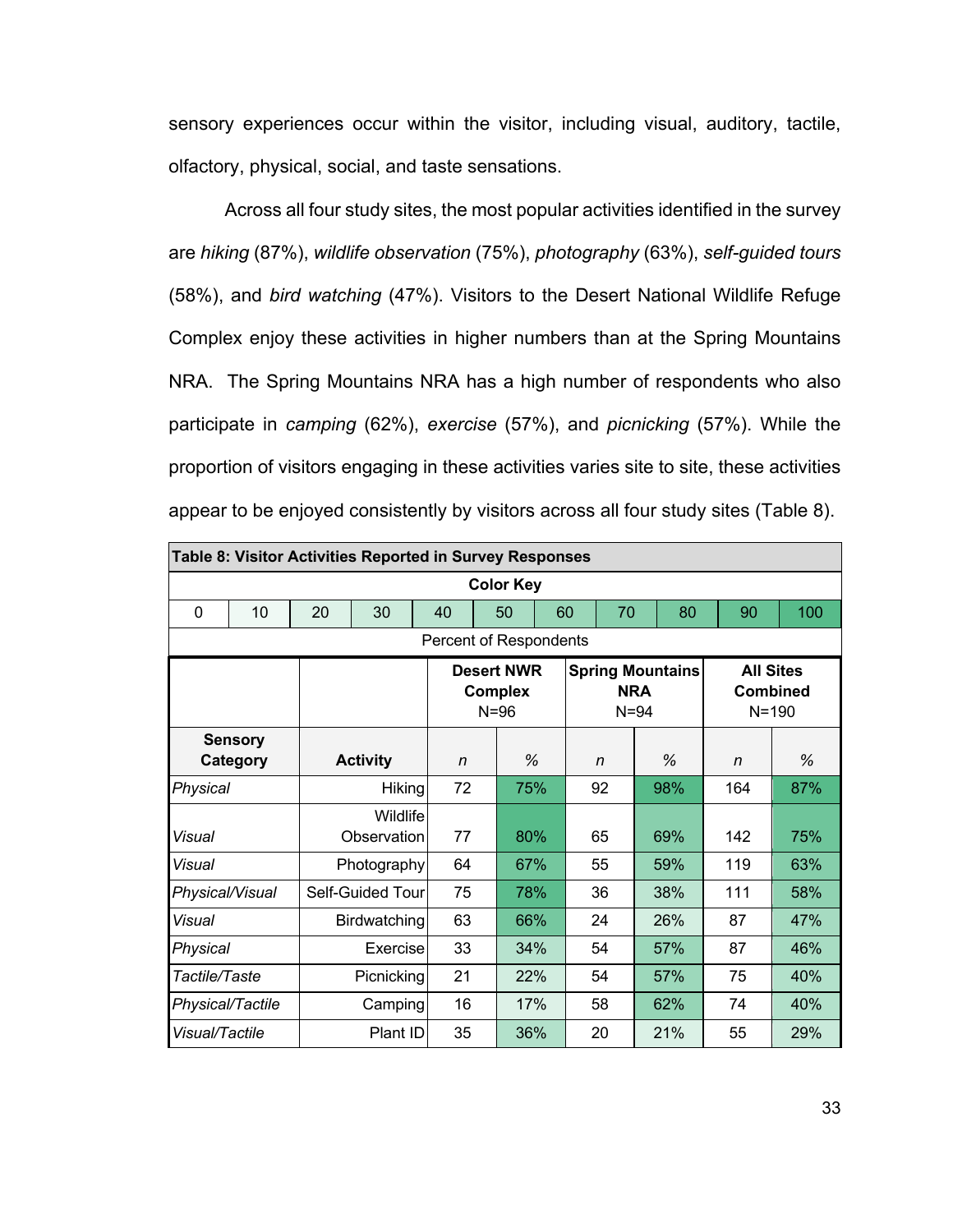While many of the sensory categories associated with activities are embodied or performed physically through the act of viewing, hearing, touching, smelling, and tasting, the chart above demonstrates the way the senses interconnect with each other during each activity. Many of these activities also feature social, cognitive, and emotional elements that vary by visitor. For example, *foraging* for wild foods may ultimately be a taste experience. However, the visitor must cognitively select a particular plant, identify a particular plant through sight and smell, and touch it to examine it before ultimately tasting it. Therefore, while each activity has a primary sensory function, they engage multiple senses simultaneously.

Across all four sites, 28% of hashtags identified in this sample described visitor activities (Table 9). These hashtags identified *photography* as the most frequently described activity (28%), followed by *hiking* (16%), *wildlife observation* (10%), and *birdwatching* (10%). Hashtags analyzed for activity preference also indicated the need to expand the activity options beyond the survey scope to include *backcountry/off-road auto tour* (6%), *night recreation/stargazing* (4%), *rock climbing* (2%), and *mountain biking* (1%). These themes represent known visitor activities and may identify opportunities for engagement with specific visitors demonstrating expansion of site use for specialized recreation. Some of these hashtags describing activities include *#birdwatching, #climbingmountains, #hikingtrails,* and *#summercamping.*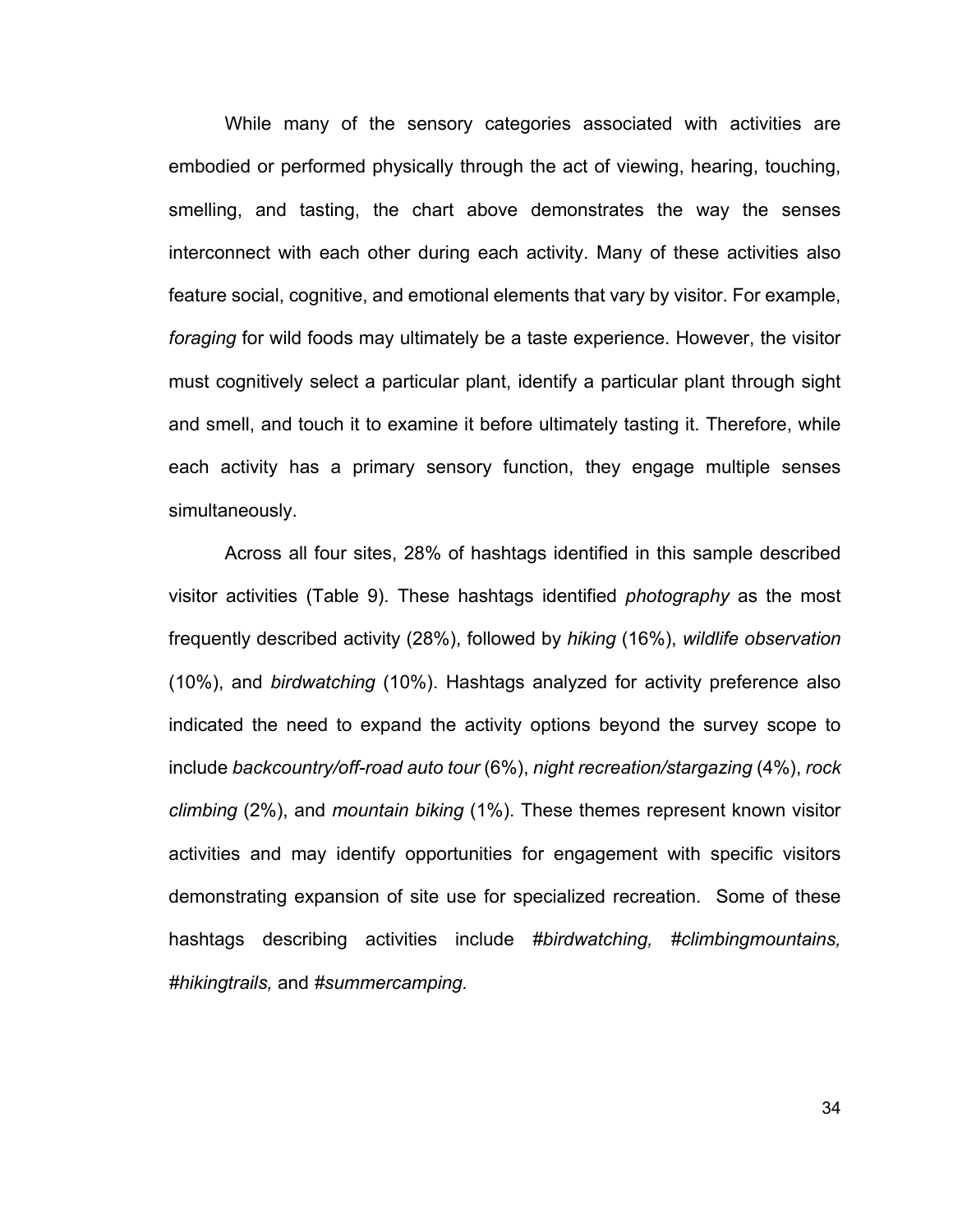|                                   | Table 9: Visitor Activities Described in Social Media Hashtags |                             |    |                                 |                                 |     |    |                                                    |             |                                                   |       |    |     |     |
|-----------------------------------|----------------------------------------------------------------|-----------------------------|----|---------------------------------|---------------------------------|-----|----|----------------------------------------------------|-------------|---------------------------------------------------|-------|----|-----|-----|
| <b>Color Key</b>                  |                                                                |                             |    |                                 |                                 |     |    |                                                    |             |                                                   |       |    |     |     |
| $\mathbf 0$                       | 10                                                             |                             | 20 | 30                              | 40                              |     | 50 | 60                                                 | 70          |                                                   | 80    | 90 |     | 100 |
|                                   | Percent of Respondents                                         |                             |    |                                 |                                 |     |    |                                                    |             |                                                   |       |    |     |     |
|                                   |                                                                |                             |    |                                 | <b>Desert NWRC</b><br>$N = 740$ |     |    | <b>Spring Mountains</b><br><b>NRA</b><br>$N = 277$ |             | <b>All Sites</b><br><b>Combined</b><br>$N = 1017$ |       |    |     |     |
| <b>Sensory</b><br><b>Category</b> |                                                                | <b>Activity</b>             |    | n                               |                                 | %   |    | n                                                  |             | %                                                 | n     |    | %   |     |
| Visual                            |                                                                | Photography                 |    | 201                             |                                 | 27% |    | 83                                                 |             | 30%                                               | 284   |    | 28% |     |
| Physical                          |                                                                | Hiking                      |    | 80                              |                                 | 11% |    | 83                                                 |             | 30%                                               | 163   |    | 16% |     |
| Visual                            |                                                                | <b>Wildlife Observation</b> |    | 80                              |                                 | 11% |    | 22                                                 |             | 8%                                                | 102   |    | 10% |     |
| Visual/Tactile                    |                                                                | Birdwatching                |    | 103                             |                                 | 14% |    | $\overline{2}$                                     |             | 1%                                                | 105   |    | 10% |     |
| Visual                            |                                                                | Plant Identification        |    | 68                              |                                 | 9%  |    | 6                                                  |             | 2%                                                | 74    |    | 7%  |     |
| Visual                            |                                                                | Auto Tour                   |    | 53                              |                                 | 7%  |    | $\overline{4}$                                     |             | $1\%$                                             | 57    |    | 6%  |     |
| Physical                          |                                                                | Camping                     |    | 36                              |                                 | 5%  |    | 14                                                 |             | 5%                                                | 50    |    | 5%  |     |
| Visual                            |                                                                |                             |    | Night Recreation/<br>Stargazing | 34                              |     | 5% |                                                    | 10          |                                                   | 4%    | 44 |     | 4%  |
|                                   | Physical<br>Exercise                                           |                             | 16 |                                 | 2%                              |     | 14 |                                                    | 5%          | 30                                                |       | 3% |     |     |
| Physical/<br><b>Tactile</b>       |                                                                | <b>Rock Climbing</b>        |    | 2                               |                                 | 0%  |    | 21                                                 |             | 8%                                                | 23    |    | 2%  |     |
| Physical/<br><b>Tactile</b>       |                                                                |                             |    | Fishing                         | 12                              |     | 2% |                                                    | $\mathbf 0$ |                                                   | $0\%$ | 12 |     | 1%  |
| Physical                          |                                                                |                             |    | <b>Biking</b>                   | 4                               |     | 1% |                                                    | 6           |                                                   | 2%    | 10 |     | 1%  |

While these activities are not exclusively *visual*, *physical*, and *tactile*, the visitor's experience becomes embodied while on site. These results show that while the multisensory experience of the visitor becomes more embodied as they interact with site specific features, a multitude of sensory experiences takes place within the visitor to construct the specific sensory experience that motivated their intention to visit. Reactivation of the sensory cycle occurs as they recover from their physical exertion of camping or rock climbing, reflect on their sensory experience, and summarize their visit's overall perceptions through a net-positive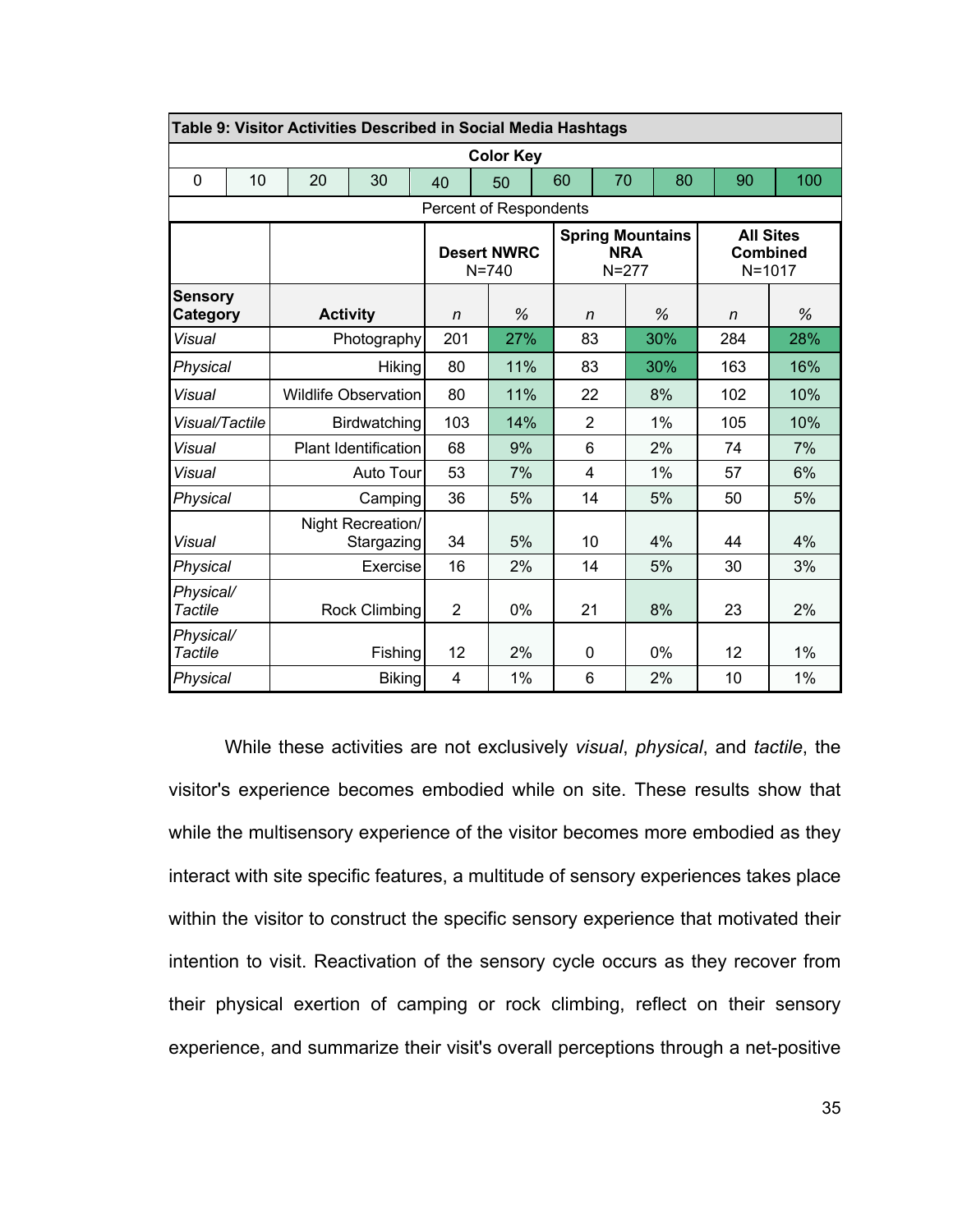or net-negative evaluation. Often, visitors utilize social media posts or social conversations to describe this evaluation. The following section presents an indepth discussion of these results in conversation with the broader literature on sensory experiences in protected areas and nature-based tourist sites in general.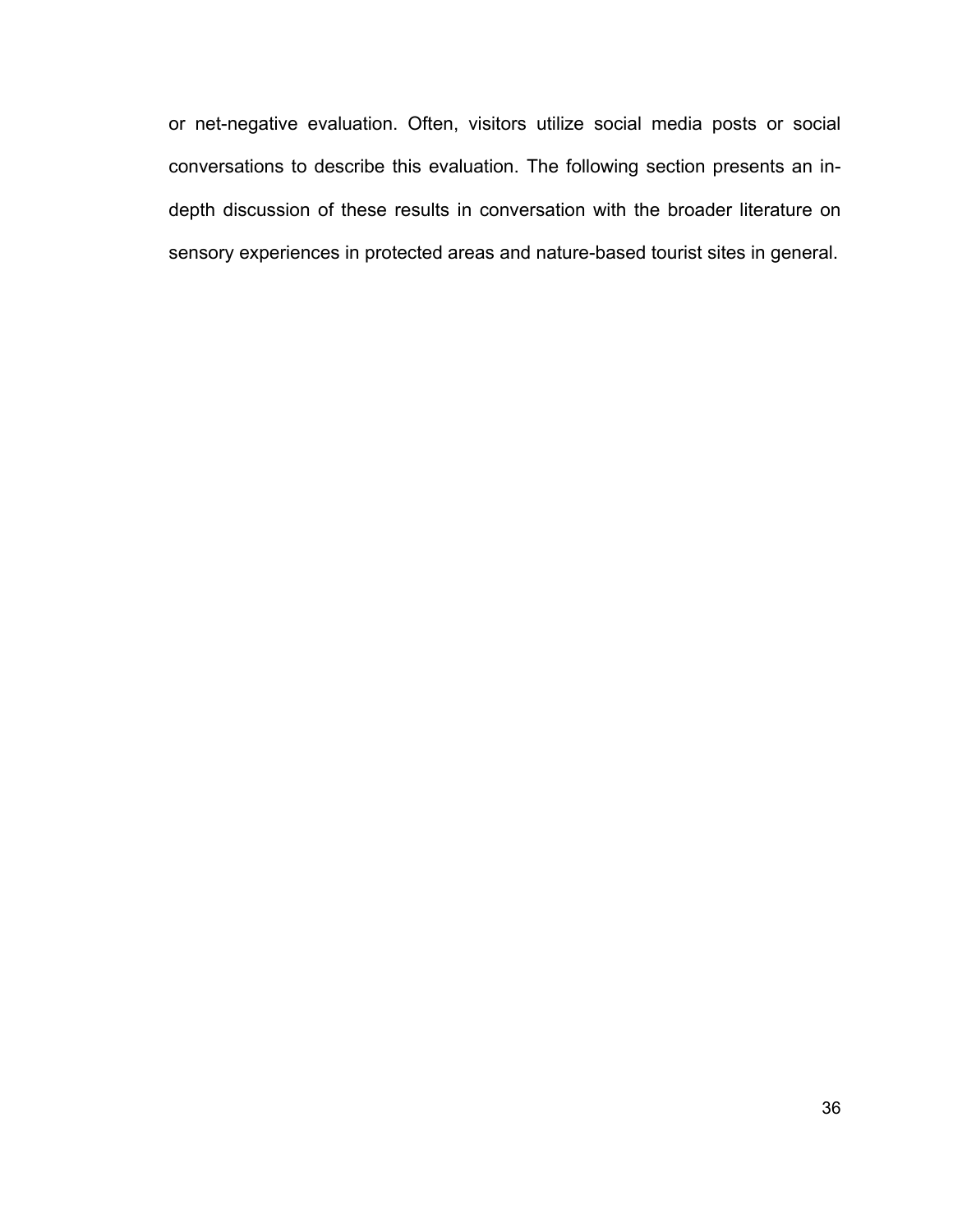#### **Discussion**

The results presented in this paper demonstrate the complexity of the visitor's multisensory experience to protected areas in southern Nevada. Before arriving on-site, visitors develop sensory expectations through reflecting on their values and identifying sensory motivations such as *viewing scenic beauty* and *experiencing a sense of exploration.* During their visit, they choose activities to embody their values and motivations and attain their sensory goals with activities such as *wildlife viewing, photography,* and *hiking.* After their time on-site, visitors reflect on their experience and recreate the sensory journey with the use of sensory artifacts like photographs, reviews, and social media posts, where they can further articulate the multisensory journey. The inherent multisensory experiences visitors have in these locations are complex, embodied, and deeply embedded in the meaning visitors create before, during, and after their trip, facilitating a unique attachment to these places (Qiu et al. 2021). Their emotional attachment to a place can influence the visitor's behavior beyond the site, evident in responsible and sustainable environmental behavior and conservation advocacy (Brehm 2012). Understanding these cognitive and internal processes experienced by the visitor can motivate land managers to intentionally create meaningful experiences to present to tourists and excursionists (Brehm 2012; Degnen 2016; Katzenholtz et al. 2020). The following sections describe the complexity of the sensory experience and the sensory cycle of visitor experiences before, during, and after the visit.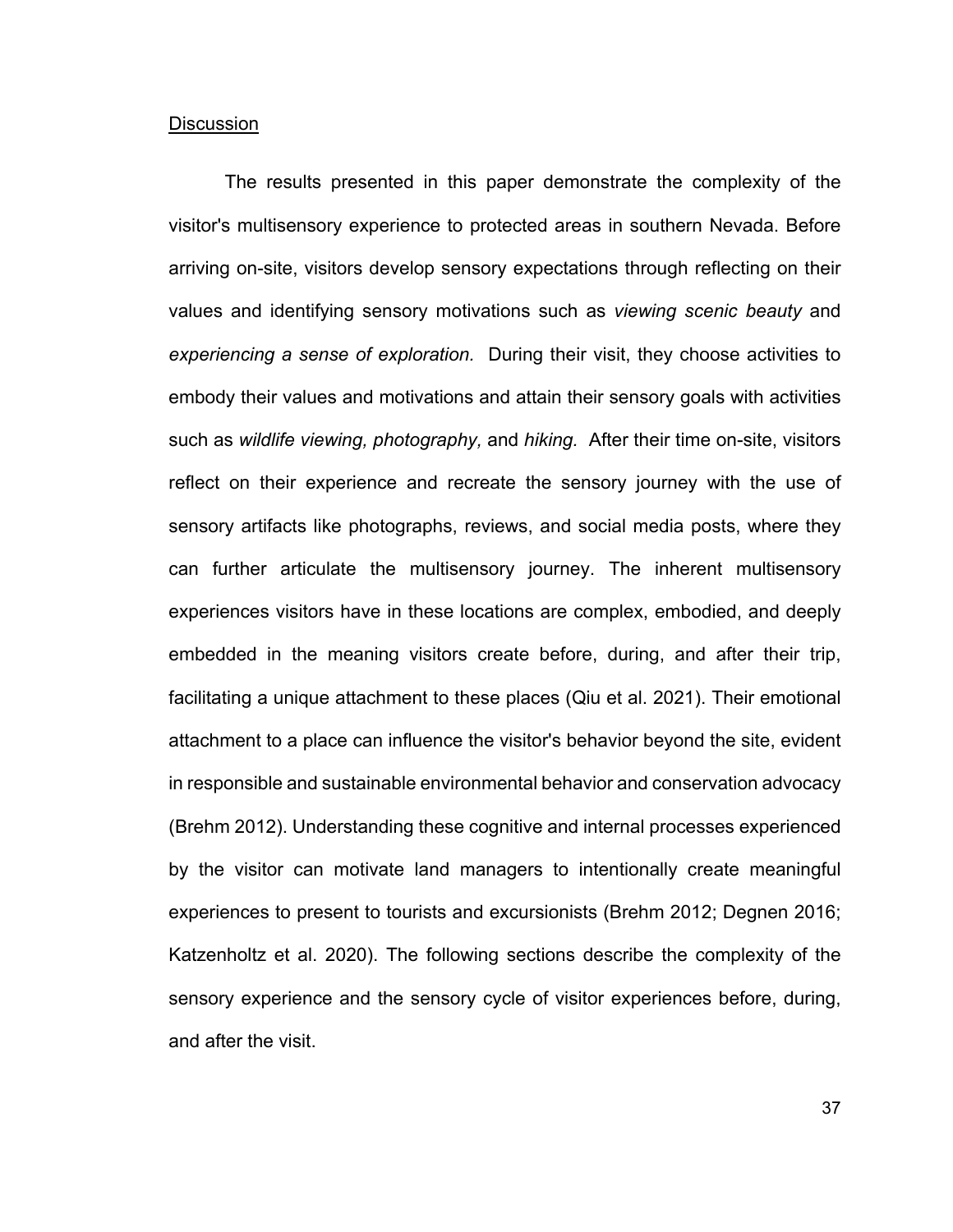#### **Sensory Complexity**

The sensory experience of visitors is complex and meaningful. Each visitor's values, motivations, and activities reflect a compound sensory experience that is simultaneously cognitive and embodied through their thoughts, emotions, and actions (Buzova et al. 2021; Qiu et al. 2018). For example, 63% of visitors participate in photography during their visit. Photography is a primarily visual activity; it is also tactile (holding the camera or smartphone, touching the button or screen to capture the image), cognitive (framing and considering the best photographic composition, photographing meaningful landscapes or wildlife, photographing interpretive panels, reflecting on the visit after the fact using photos to elicit memory and sensation), and even social (photographing social groups, taking selfies, and sharing photos to social media or through text messages). While each factor contributes a primary sensation, the underlying meaning assigned by the visitor through cultural, social, and individual means ensures that the visitor's sensory experience is dynamic and individual. This complexity contributes to the visitor's attachment to specific places, primarily through repeat visitation (Qiu et al. 2018).

Visitors who return to a site may seek to recreate previous sensory experiences (Bruce et al. 2015). This recreation occurs through revisiting beloved trails, landmarks, viewpoints, and campgrounds to perform similar activities as on previous visits. 87% of visitors surveyed report more than 5 visits to these sites, where repeat visitation contributes to the intensification of sensory experiences. Visitors will challenge themselves to hike a more strenuous trail, camp in a more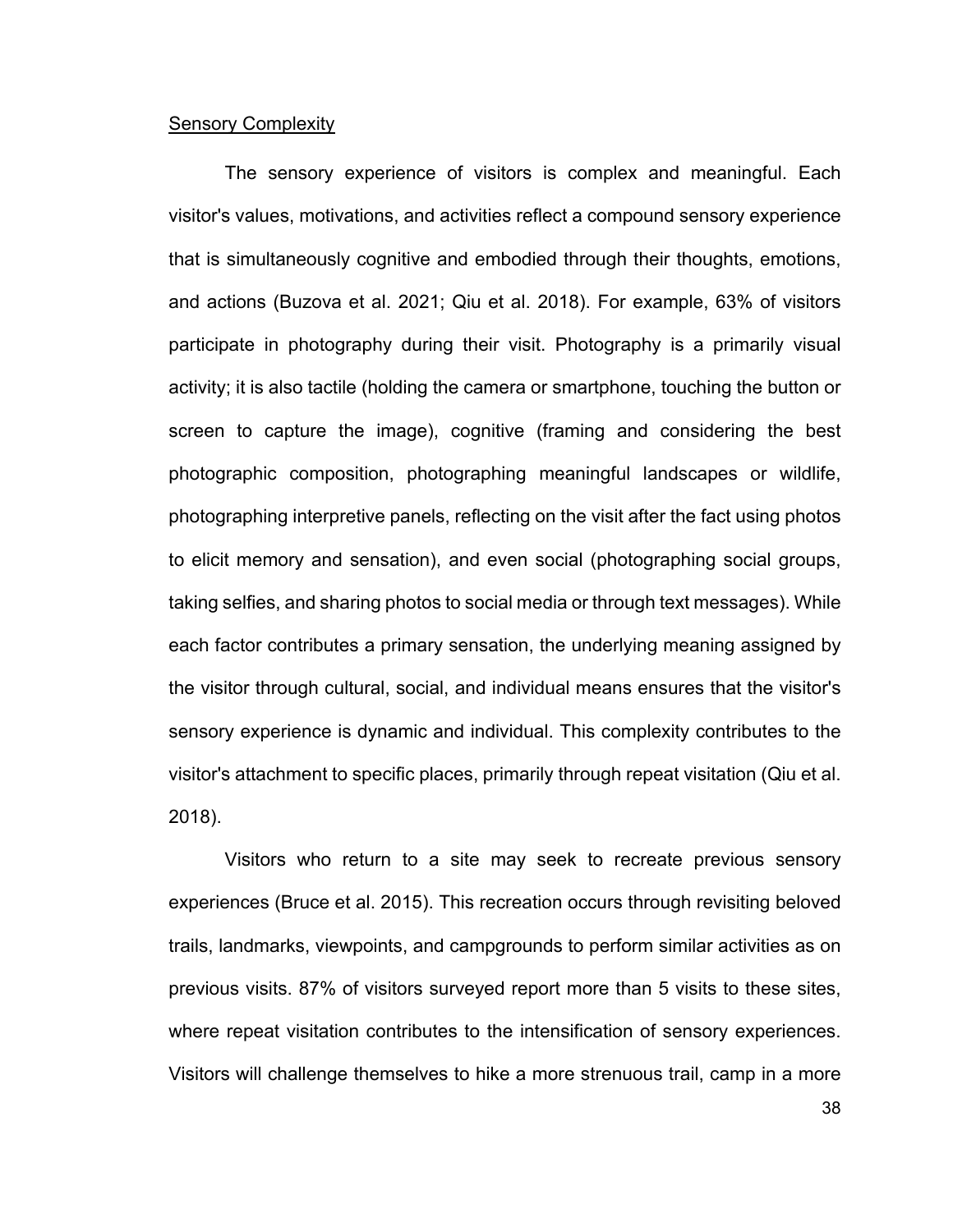rustic environment, or spend more time reading interpretive panels for deeper learning (Fix et al. 2013). This intensification contributes to repeating the liminal experience of the visitor, so upon their return the visitor feels refreshed and invigorated (Graburn 1989; Urry 1992). The visitor embarks on a cyclical sensory journey through repeat visitation and the recreation of previous multisensory experiences.

#### The Sensory Cycle

The sensory experience of visitors is cyclical and non-linear, relating to the visit stage. While preparing and planning to visit a site, visitors may experience anticipation and draw on their values and memories to construct their expectations for their visit. Construction of expectations is evident in visitor values and motivations, where 94% of visitors wanted to *be close to nature*, 82% hoped to *experience tranquility*, and 79% agreed that their time on-site *deepened their appreciation for public lands*. These motivations involve cognitive, emotional, and social factors as visitors decide when to plan their time on-site, what to do, and with whom. They may draw on memories of past experiences to avoid negative experiences associated with weather, poor preparation, or encounters with crowds. They may also identify goals for their visit to meet specific sensory needs, planning their activities to achieve specific physical, visual, or other sensory objectives through itineraries.

During the visit, sensory experiences become embodied, encompassing the five physical senses (sight, sound, smell, taste, touch) and more holistic body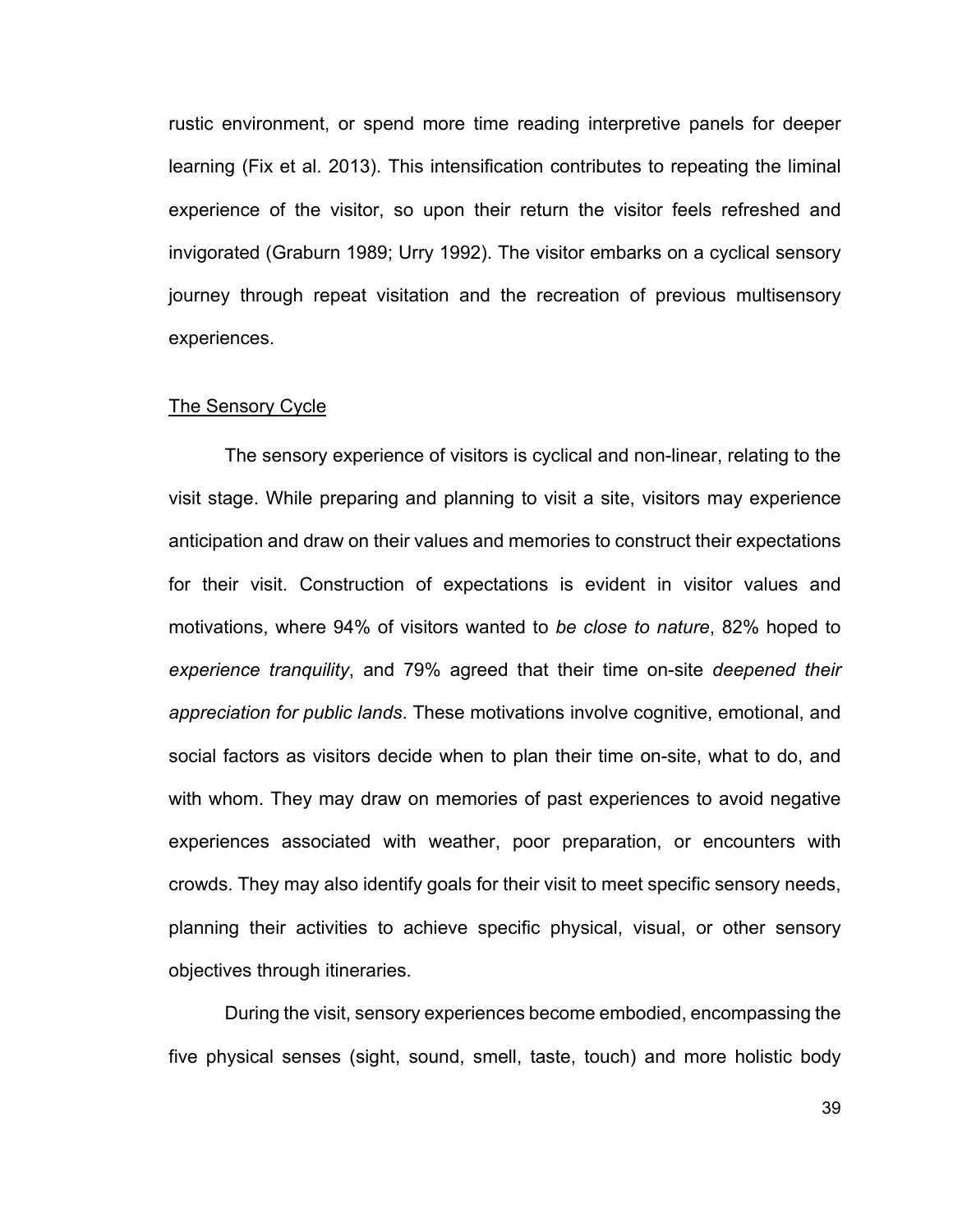processes, such as the release of endorphins through exercise (Franco et al. 2017). For example, 87% of visitors list hiking as a primary activity during their time on site. Hiking involves all of the physical senses to some degree, engaging visual, auditory, tactile, and olfactory senses in addition to releasing endorphins in physically or cognitively challenging terrain. This activity also involves emotional, cognitive, and social factors, as the visitor's mental and emotional processes interact with the physical sensations in situ. They may converse with friends or others they encounter on the trail or feel a sense of accomplishment after achieving a difficult goal, triggering an emotional response. This phase of the visit is the distinct liminal space they sought- where not every factor of their visit is within their control. In natural areas like wildlife refuges and national recreation areas, weather conditions, wildlife availability, encounters with other visitors, and technical issues with transportation or other equipment will ultimately dictate the journey's outcome. These unknown factors further contribute to the cognitive experience of visitors.

After the visit, the visitor recalls various sensory experiences and synthesizes these sensations, which may distill into an emotional expression (i.e., "It was amazing!") or simply a positive or negative memory. Similarly, the reduction of these sensory experiences into "positive" or "negative" influences the visitor's future visit intention (Qiu et al. 2018), personal values, and perceptions of conservation objectives. For example, 93% of visitors agreed or strongly agreed that they thought about their connection with nature during their visit. Additionally, 82% of visitors agreed or strongly agreed that they reflected on their values during their time on site. These reflections influence the visitor's intention to revisit and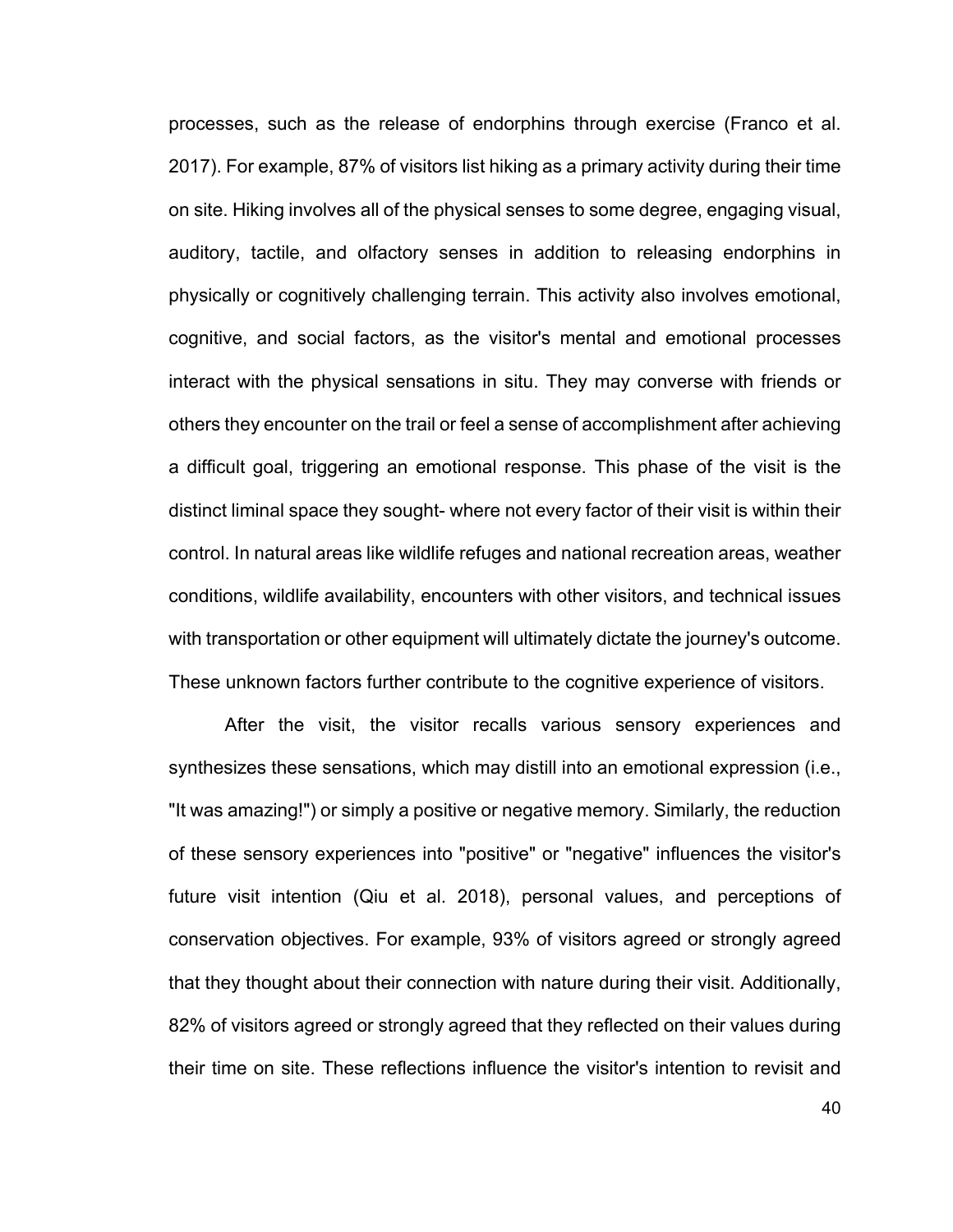may demonstrate pro-environmental behavior. Post-visit reflections may also encourage visitors to create and share impressions and sensory artifacts from the trip, such as photographs, unique rocks, fish or game harvested on-site, or pressed flowers. These sensory artifacts serve as a tool for eliciting emotion, further embedding the visitor's sense of place attachment to the object and sensescape from which it came (Rakic and Chambers 2011; Urry 1992). Figure 1 illustrates the stages of the sensory cycle.



*Figure 1: The Visitor's Sensory Cycle. Each stage of the visit engages certain sensory dimensions and influences the other stages.*

Lasting emotional impressions influence future visit intentions (Katzenholtz et al. 2020), which begins the sensory cycle anew through reflecting on the experience and creating personal goals for future visits. This process- where the complex sensory experience of the visitor cycles from cognitive to embodied in physical activity and back to cognitive- builds over time as the visitor engages in similar experiences and creates emotional ties to places like the four study sites.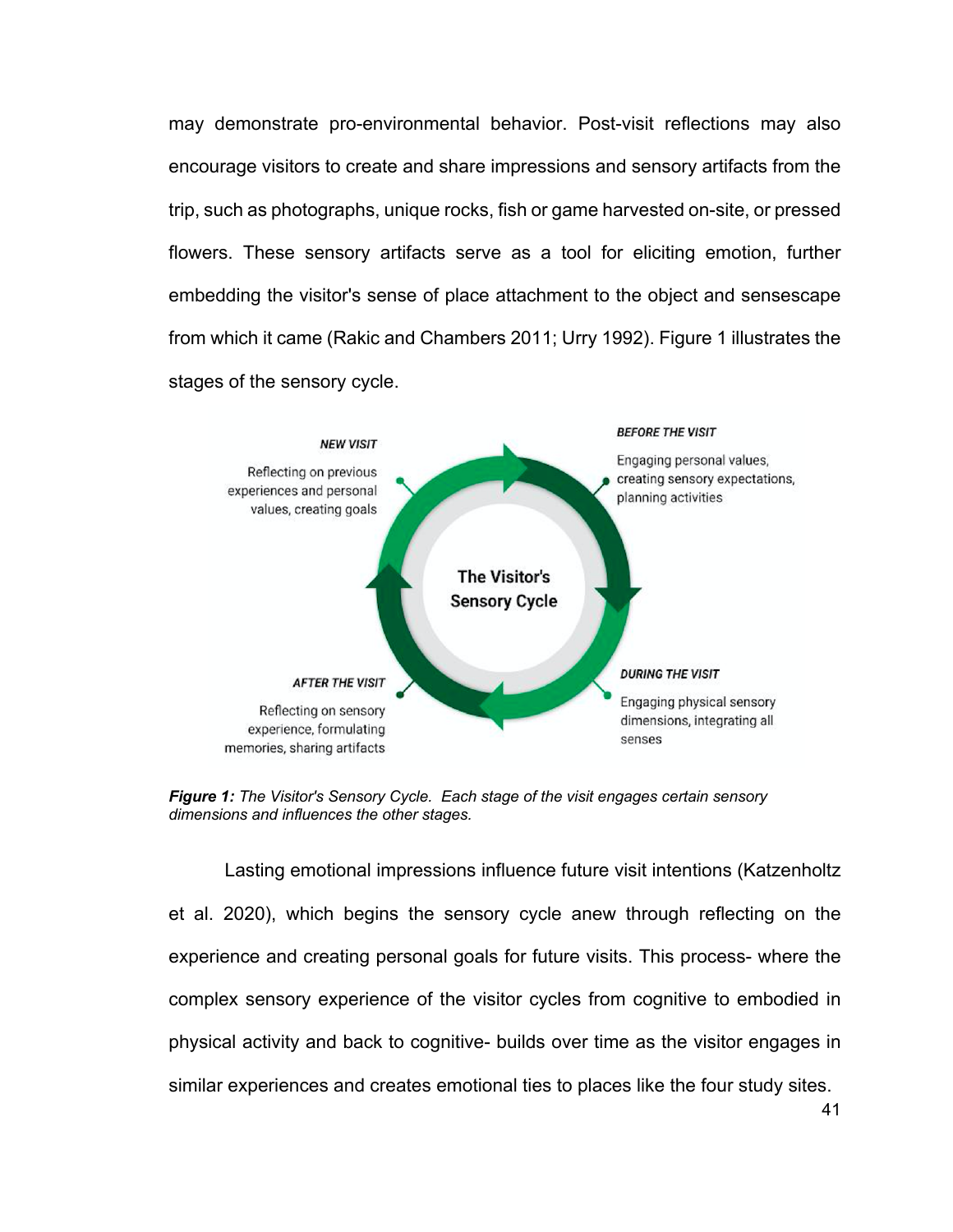This process of seeking, experiencing, and reflecting on the sensory journey facilitates place attachment and contributes to responsible environmental behavior (Vaske and Kobrin 2001).

#### Management Implications

Managers of protected areas monitor visitor use patterns to inform various short- and long-term decisions. However, understanding visitor behavior as informed by complex sensory experiences is valuable for meeting many management goals. As stated above, the sensory experiences of visitors are complex and cyclical. Visitors experience unique sensations at each stage of the visit and seek specific sensations while on site.

Interpretive activities, programming, and marketing materials that can enhance these sensory journeys through targeted initiatives can occur during typical planning activities on site. For example, describing protected areas as locations where visitors can "view scenic beauty," "smell fresh air," or "hear and touch a cascading waterfall" can embed sensory expectations into the visitor's mind in all phases of the visit. While on site, interpretation and programming can orient the visitor to multisensory experiences by encouraging them to see, hear, touch, and smell environmental elements. Managers and site employees can then engage visitors after their visit by encouraging them to share photos on social media, connect with partner organizations for volunteer opportunities, and share information about policies that may impact the protected area. Qualifying these experiences as "sensory itineraries" intended to engage the senses can attract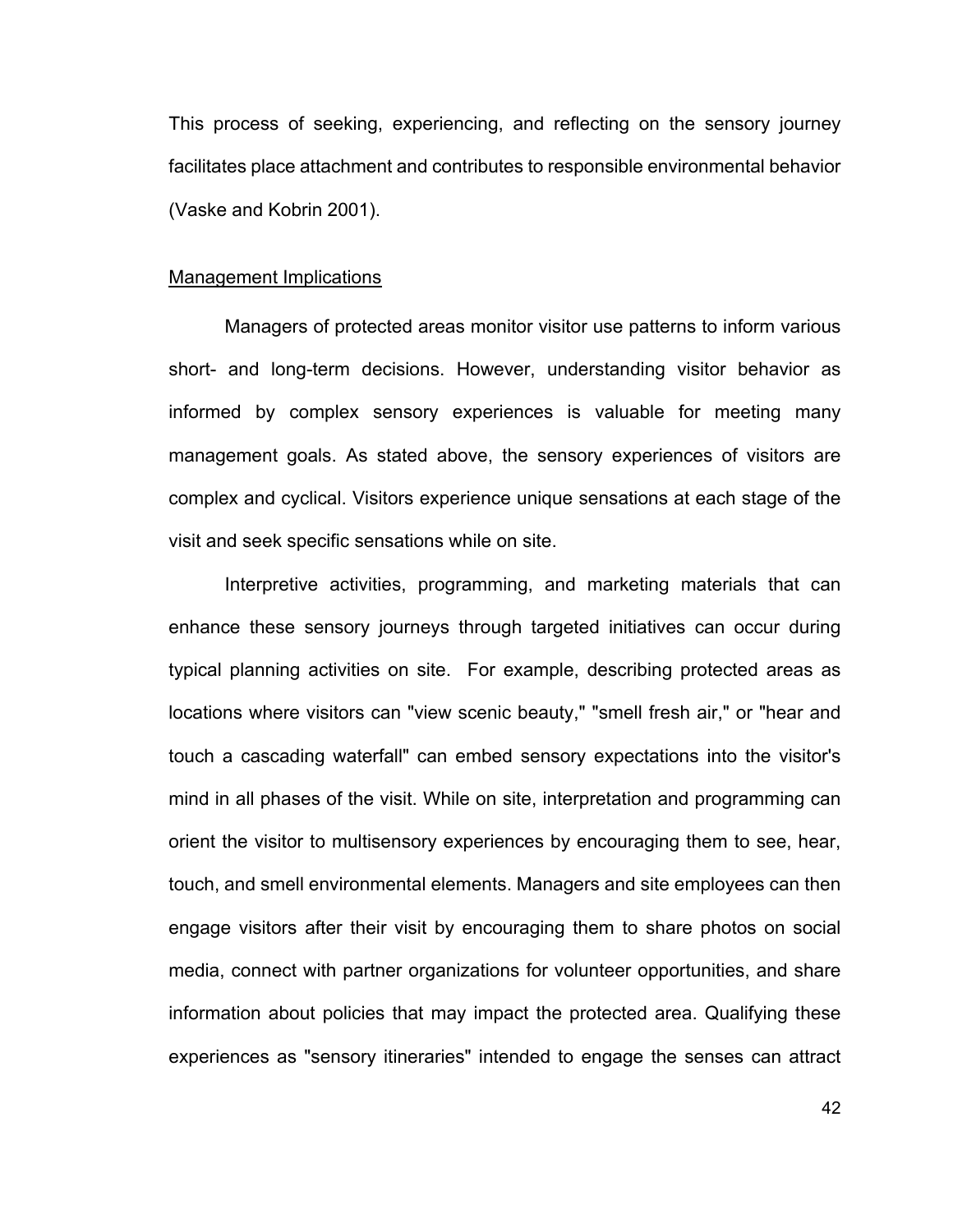new visitors, encourage repeat visitation (Buzova et al. 2021), more responsible visitor use (Brehm et al. 2012; Vaske and Kobrin 2001), and support for protective initiatives (Tanner et al. 2008). Site managers can thus leverage these sensory journeys to facilitate place attachment within visitors to protected areas, influencing visitor behavior and promoting protected area goals of public use, conservation, and stewardship (Qiu et al. 2018).

An existing example of how this interpretation can contribute to a visitor's sensory expectations is the "welcome statement" interpretive panel at the Desert National Wildlife Refuge's Corn Creek Visitor Center. Co-created with the Indigenous Nuwu/Nuwuvi working group composed of tribally designated representatives from seven Tribal Nations, the statement orients visitors to the site by "opening their senses" for their journey through the refuge (Jeremy Spoon, personal communication, October 29, 2021). The welcome statement reads:

*"Welcome to Pakonapah. At the beginning of time, the Creator breathed life into this world, carefully placing and interconnecting everything—springs, plants, animals, mountains, rocks, sky, and climate. Nuwu/Nuwuvi (Southern Paiute and Chemehuevi) were given the responsibility to care for and interact with this delicate cultural landscape to ensure its continued existence. As you look, listen, smell and touch, you will feel the power of the Creator, hear the echoes of our songs, and experience the presence of our ancestors and the spirits who watch over our land. Collectively, Nuwu/Nuwuvi and the U.S. Fish and Wildlife Service strive to keep Pakonapah in balance for future generations. We share this special gift with everyone to respect, admire, and enjoy."*

–Nuwuvi Working Group, Welcome Statement at the Corn Creek Visitor Center, Desert National Wildlife Refuge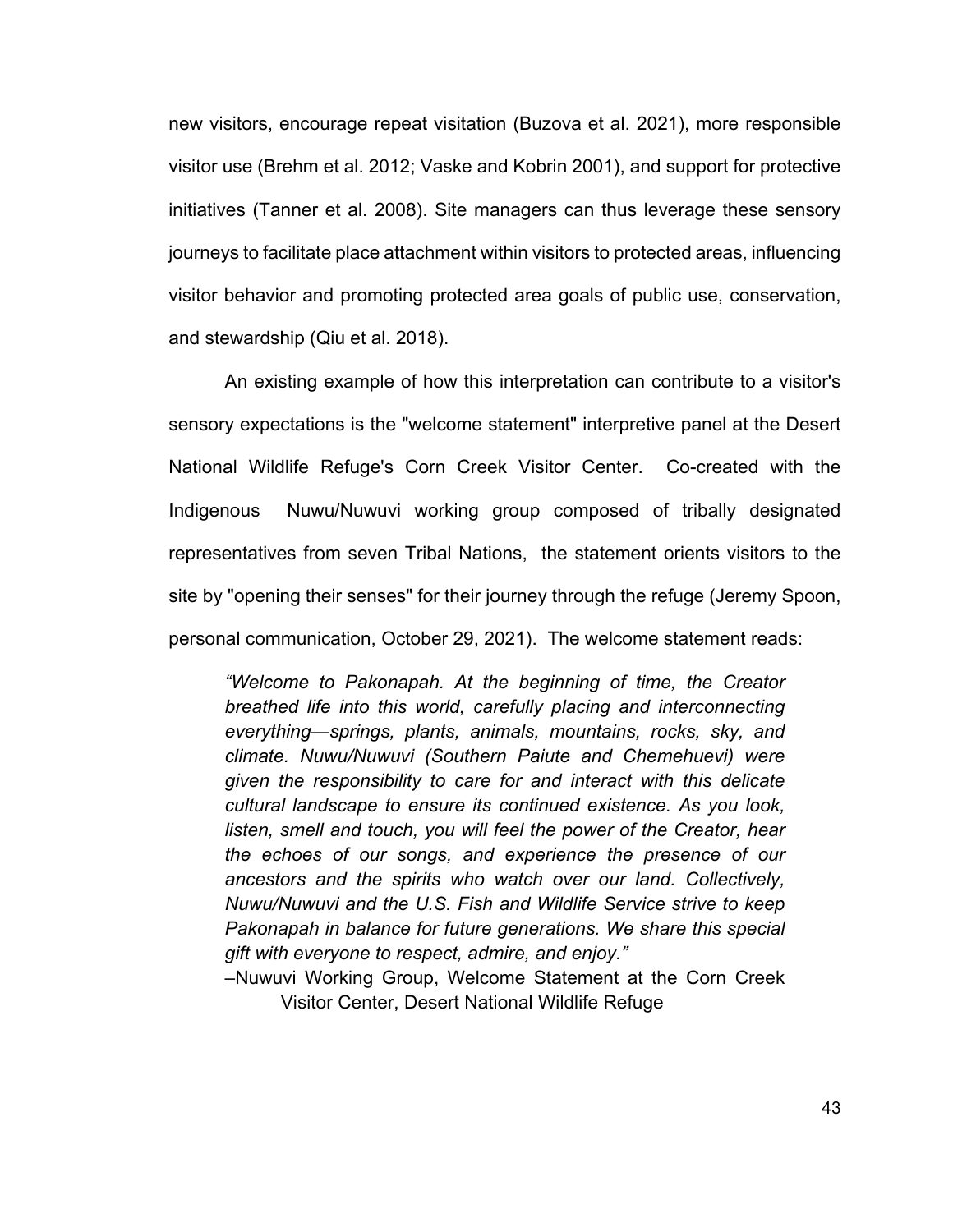This statement incorporates sensory terminology as part of imploring the visitor to consider the broader implications of their behavior while touring the siteemphasizing the site's importance to the Indigenous groups affiliated with the site and the shared responsibility of its stewardship with the government agency and the public. While this statement is a permanent interpretive panel at this site, this type of specialized interpretation that intends to engage the visitor's multisensory experience would also be effective as temporary interpretation, or as part of site programming.

Public land managers can similarly consider the benefits of incorporating Indigenous perspectives into site interpretation to create depth and context for the visitor's sensory experience. Indigenous groups with cultural ties to specific protected areas can contribute to ethnographic research in planning for natural/cultural resource management, interpretation, and public outreach. This participation need not be limited to mandated consultation activities but can also serve to establish rapport between protected area managers and tribal governments, create co-management praxis with affiliated tribal representatives (Spoon and Arnold 2012), and help to engage underrepresented protected area visitors and outdoor recreationists through creating visible artifacts of these relationships in the form of permanent or temporary interpretive elements and environmental education programming.

Protected area managers should also note that the visitor's experience does not begin and end at the boundary of the protected area. As this study demonstrates, the visitor's experience begins long before they arrive, and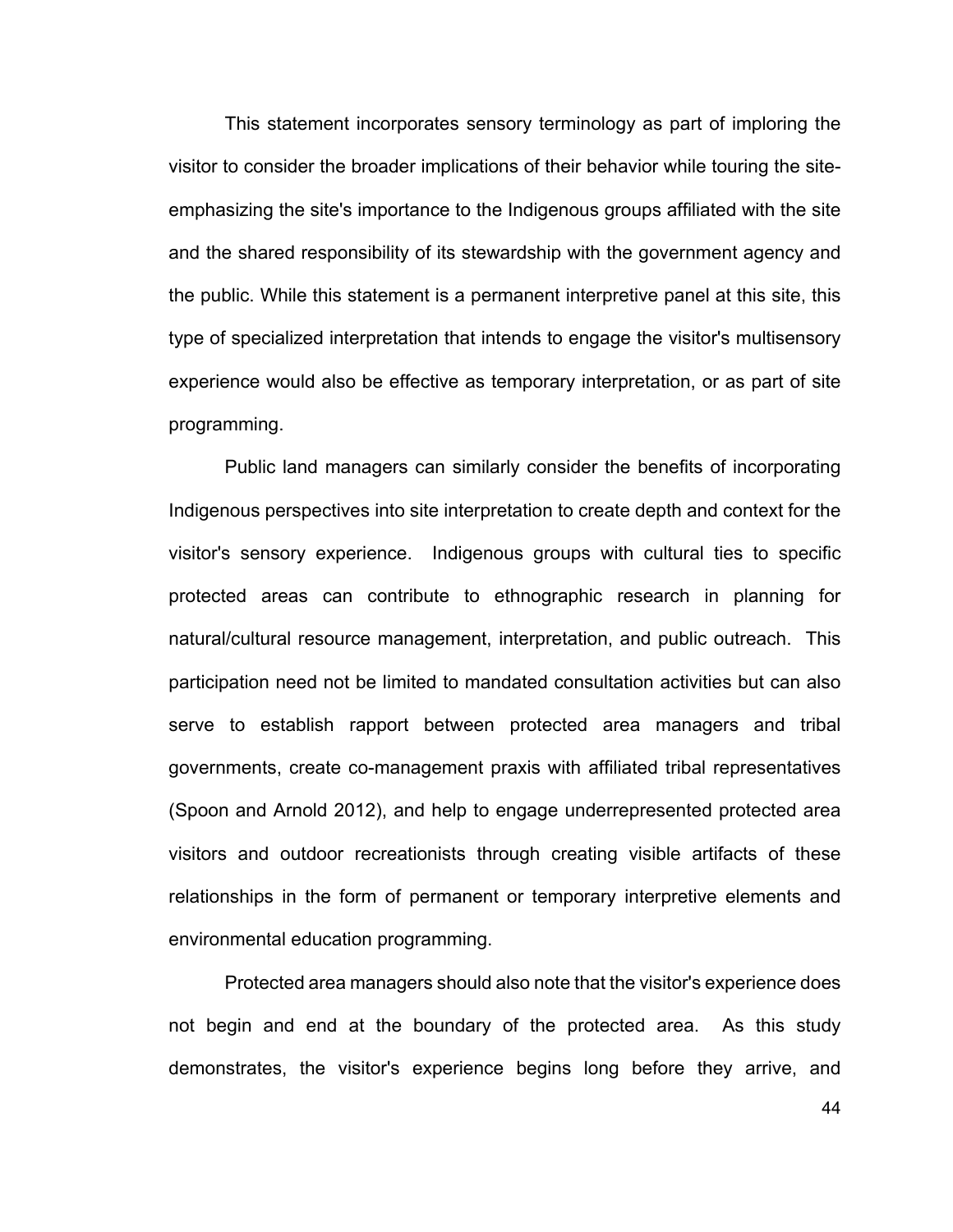continues long after they depart. Therefore, those interested in enhancing visitor engagement, increasing environmentally responsible behavior, and leveraging varying levels of place attachment should consider ways to connect with visitors outside of the site visit. This study also shows that an effective way to connect with these visitors during each phase of the visit is using social media. Through developing a presence on social media and managing this presence as if it were a perpetual and meaningful connection with visitors, site managers can disseminate information about the protected area, help to build active relationships with repeat visitors, contribute to virtual community building, and recruit visitor support for activities from volunteer events to conservation initiatives. Building these connections with visitors on social media may also be a more effective way of reaching younger, more diverse audiences than traditional outreach methods like newsletters through partner organizations.

While social media research does have its limitations, such as lack of demographic information for its users, it is an emerging and important source for user-generated data that can provide deep insight into the visitor experience of protected area tourists. Many environmental scientists are utilizing social media to track visitor movements through protected areas (Hamstead et al. 2017; Tenkanen et al. 2017; Wilkins et al. 2020), understand ecosystem effects of tourism (Arslan and Örücü 2020; Sinclair et al. 2018), and create longitudinal understanding of attitudes toward conservation action (Miller et al. 2019; Wu et al. 2018) or specific wildlife species (Edwards et al. 2021; Monkman et al. 2018). These diverse research avenues demonstrate the versatility of social media research as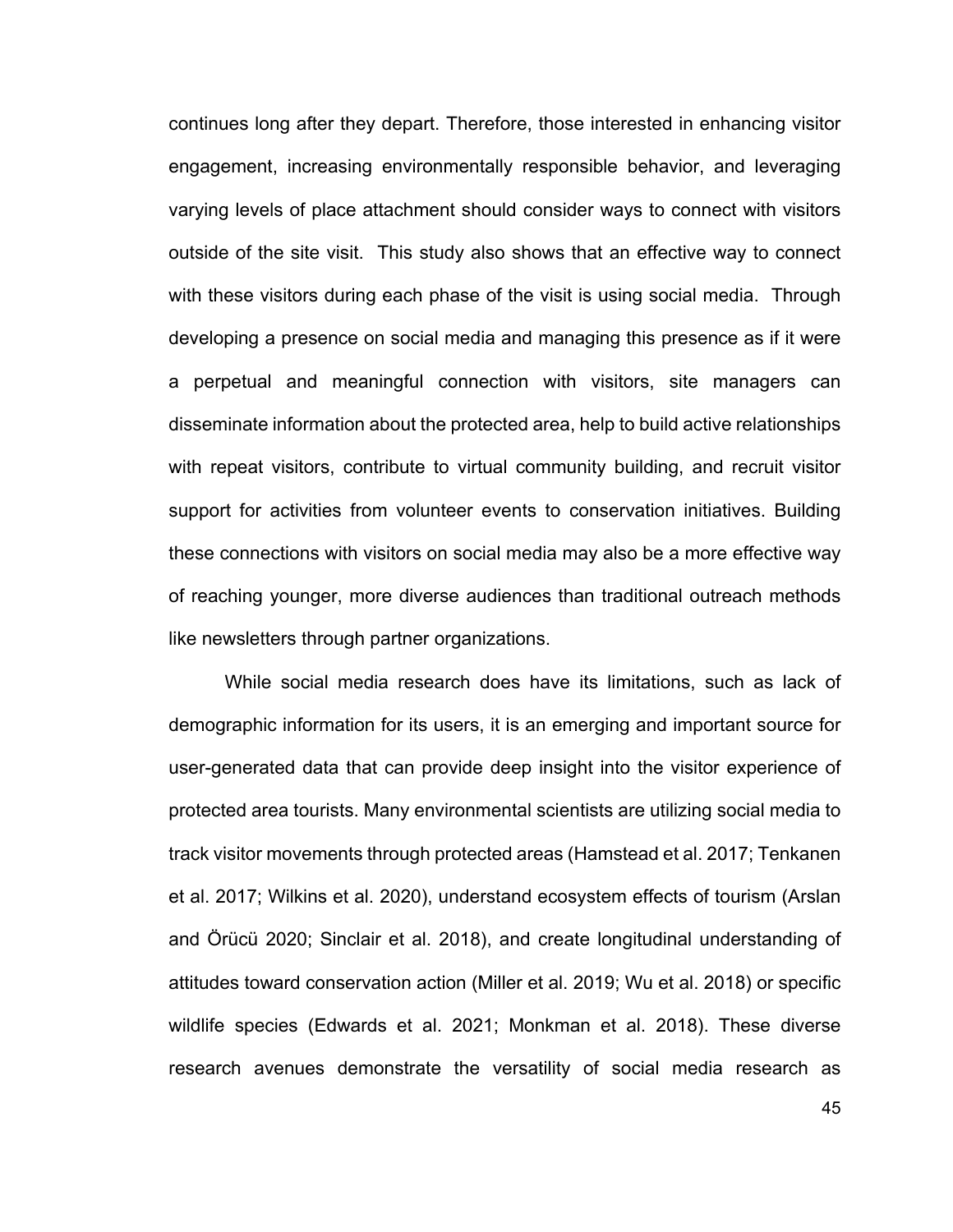applicable to protected areas like wildlife refuges and national recreation areas. A robust understanding of the possibilities of social media research can lead protected area managers to seek to understand their publics in new ways, which can impact planning activities for visitor use, outdoor recreation, conservation, and stewardship in both the short and long term.

Social media also has beneficial implications for connecting with nontraditional protected area visitors. Researchers and public land managers alike have attempted to engage more diverse public land visitors to visit, recreate, and develop pro-environmental attitudes as the demographic makeup of the United States becomes increasingly racially and ethnically diverse (Gaither et al. 2015; Winter et al. 2020). Survey respondents in this study identified themselves as largely white, well educated, and earning above-average incomes. While the demographics of the social media users identified in this study are unknown, the most recent report by the Pew Research Center (2021) notes that social media users are generally under age 35, predominantly non-white, and represent a broad spectrum of educational backgrounds and incomes. Therefore, engaging social media users for outreach purposes can potentially create meaningful connections between these non-traditional visitors that are well-represented on social media and the protected areas they frequent.

Furthermore, outdoor recreationists of all backgrounds utilize social media to connect with each other in these digital community spaces. An example of this is the viral popularity of "Black Birders Week" during the summer of 2020, an event catalyzed by a racially motivated conflict between birdwatchers in Central Park,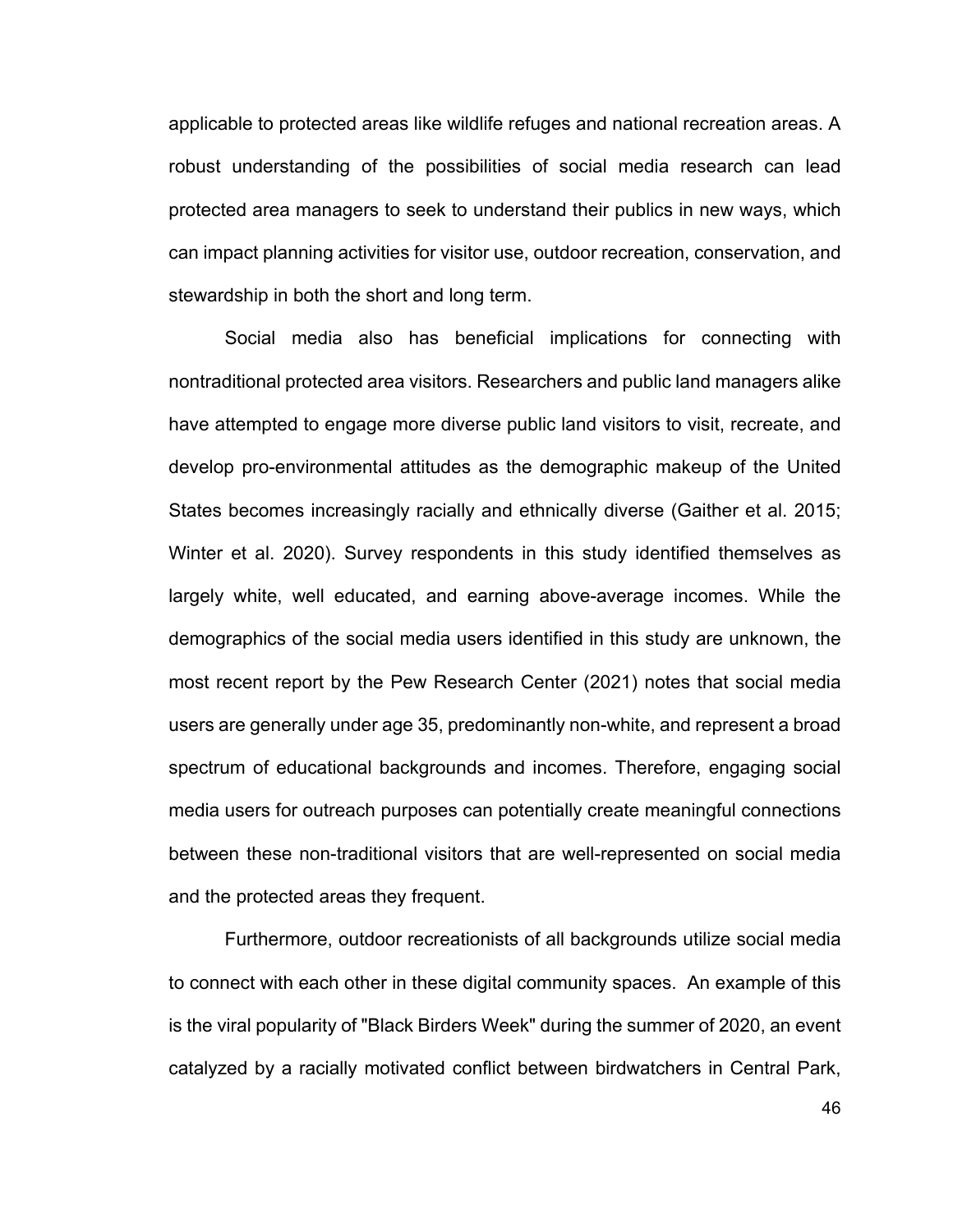New York City (Mock 2020). The week-long event employed the hashtag #blackbirdersweek to create a digital community platform for Black birdwatchers to connect through social media and in person. The event, repeated in 2021, articulated the unique challenges of Black outdoor recreationists and aimed to demonstrate the diversity of outdoor enthusiasts not just to the general public, but to younger generations who may have interest in birding or other outdoor recreation activities (Mock 2020). The 2021 event also featured partnerships with universities, non-profit organizations, and federal agencies- including the U.S. Fish and Wildlife Service and National Oceanic and Atmospheric Association (https://www.blackafinstem.com/bbw2021schedule). Visitors thus use social media to find "hyper-local" niche communities (Hochman 2018), join local outdoor recreation groups, connect with community members both local and remote, and learn about site-specific itineraries through their digital social groups. Social media is an increasingly important location for these non-traditional protected area visitors to create safe spaces and meaningful experiences on public lands.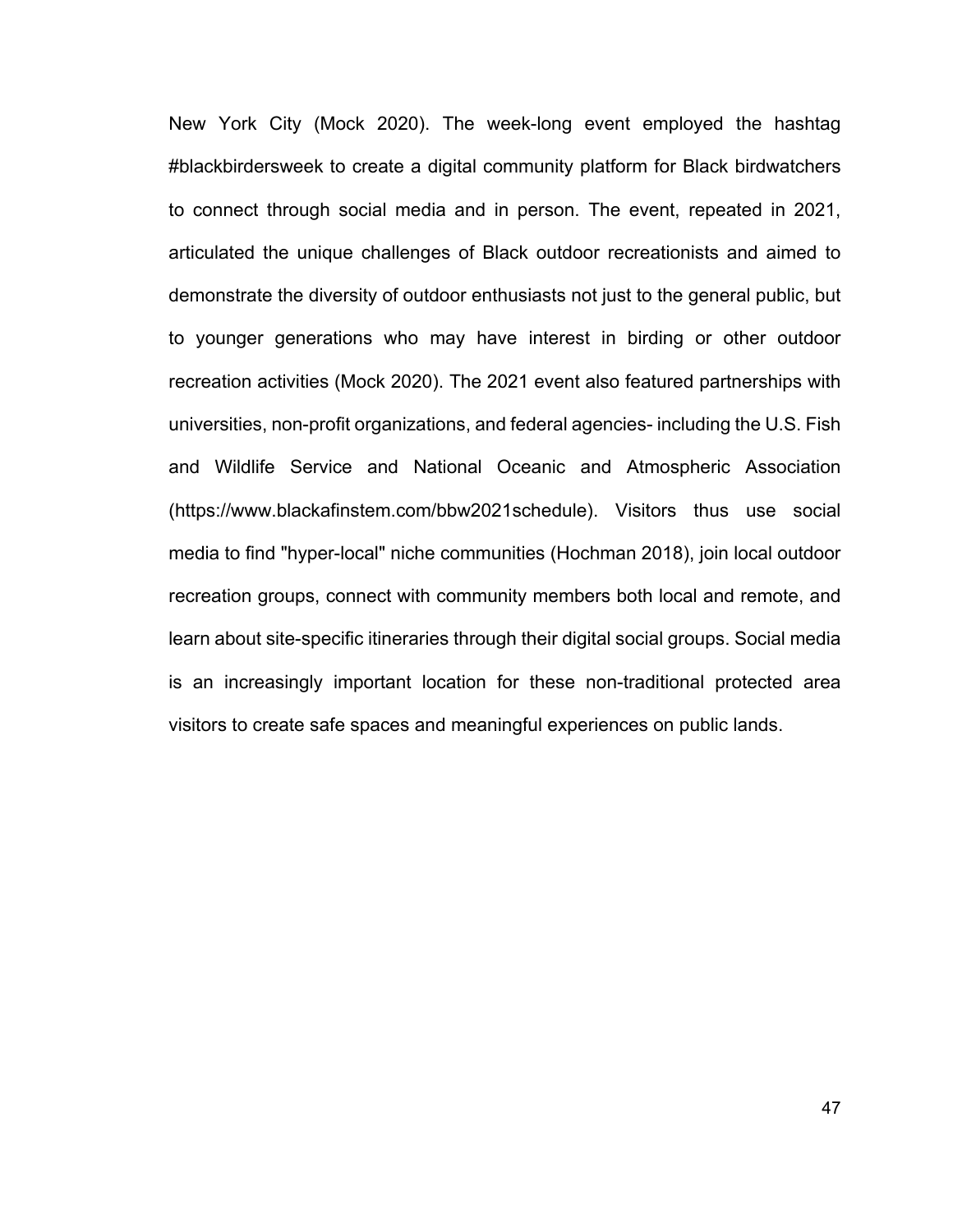#### **Conclusion**

This study demonstrated the complex and meaningful sensory journey of visitors to protected areas in southern Nevada. It found that embedded in visitor values, motivations, and activities are complex multisensory experiences, inextricable from one another and mutually acting upon the visitor and landscape. These factors simultaneously derive cognitive, emotional, social, and physical sensory activation as the visitor moves through the visit stages and the surrounding *sensescape*. In each stage, protected area visitors create expectations, adjust motivations, plan activities, interact with environmental features *in situ*, and reflect on their experiences cognitively with the use of emotional artifacts like photographs. Each section articulated the way that these multisensory experiences are inherently present in protected area tourism, and how they contribute to feelings of place attachment and responsible environmental behavior. Further, understanding these inherent experiences of visitors prepares protected area managers making meaningful planning decisions for meeting visitation, recreation, and conservation objectives.

As with many protected areas, these sites are prime locations for visitors to develop meaningful place attachments. While the study of place attachment, like multisensory tourist experiences, is broad and multidisciplinary, scholars agree that place attachment is a central component of responsible environmental behavior (Agapito et al. 2017; Brehm 2012; Katzenholtz et al. 2020; Ramkissoon 2012; Tonge et al. 2015). Therefore, these natural spaces inherently offer a multisensory experience for visitors and contribute to pro-environmental activities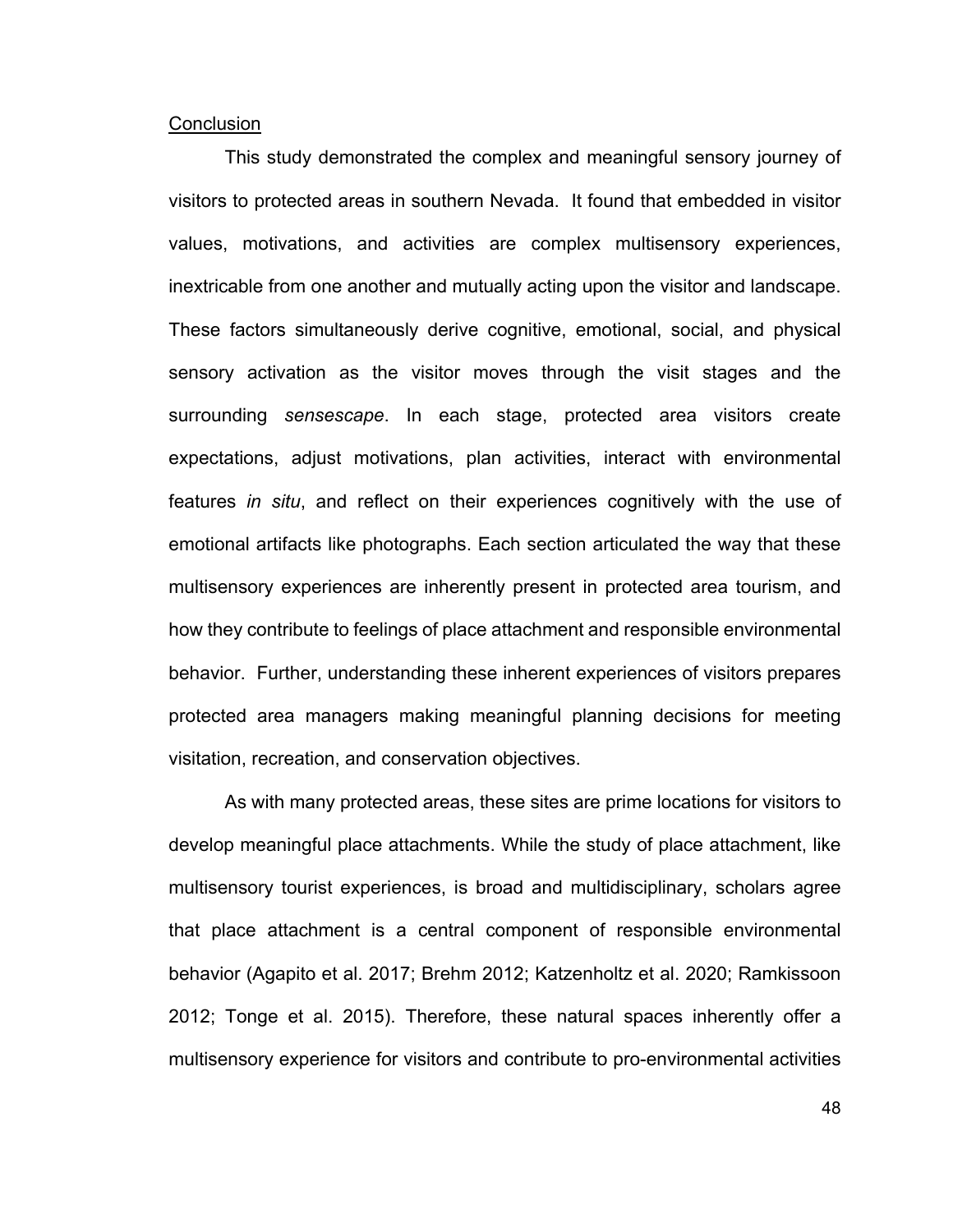such as volunteering, campaigning to preserve protected areas, and support for protected area management objectives.

While much of the internal experience of visitors to protected areas cannot be controlled or planned for, land managers can consider these multisensory experiences important locations for developing meaningful interactions with visitors through interpretation and programming. Intentionally designing "sensescape" experiences may also contribute to planning new trail systems, campgrounds, and other permanent and temporary features. Marketing these locations as "sensory itineraries" (Buzova et al. 2021) and emphasizing the sensory journey may contribute to high-quality visitor experiences, where the visitor is engaged, responsible, and accountable for their behavior in protected areas. Through the activation of the holistic senses within the visitor, visitors can make impactful memories, thus creating lifetime advocates who care about the future of protected areas and are willing to align their values and behavior accordingly.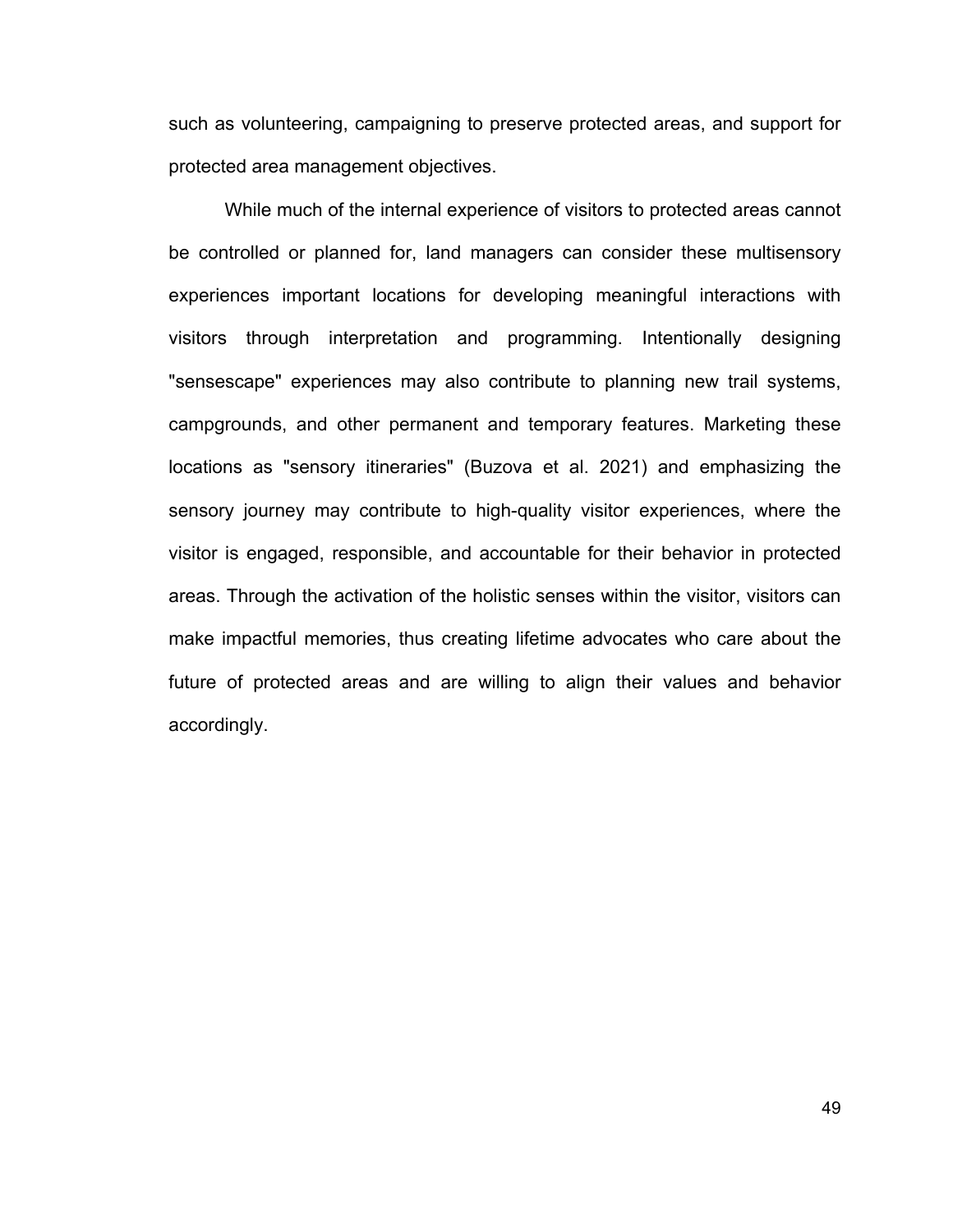#### References

- Agapito, Dora, Julio Mendes, and Patricia Valle. 2013. "Exploring the Conceptualization of the Sensory Dimension of Tourist Experiences." *Journal of Destination Marketing & Management* 2(2): 62-73.
- Agapito, Dora, Patrícia Pinto, and Júlio Mendes. 2017. "Tourists' Memories, Sensory Impressions and Loyalty: In Loco and Post-visit Study in Southwest Portugal." *Tourism Management (1982)* 58: 108-18.
- Agapito, Dora, Patrícia Valle, and Júlio Mendes. 2014. "The Sensory Dimension of Tourist Experiences: Capturing Meaningful Sensory-informed Themes in Southwest Portugal." *Tourism Management (1982)* 42: 224-37.
- Arslan, E. Seda, and Ömer K Örücü. 2020. "MaxEnt Modelling of the Potential Distribution Areas of Cultural Ecosystem Services Using Social Media Data and GIS." *Environment, Development and Sustainability* 23 (2): 2655-667.
- Bernard, H. Russel. 2006. *Research Methods in Anthropology*. 4<sup>th</sup> Edition. Landam, MD: AltaMira.
- Brehm, J. M. 2012. "Environmental Concern: Examining the Role of Place Meaning and Place Attachment." *Society & Natural Resources.* 26 (5): 1- 538.
- Brooks, Jeffrey J. and Robert Massengale. 2011. "Planning for People? An Evaluation of Objectives for Managing Visitors at Wildlife Refuges in the United States." *USDA Forest Service Proceedings RMRS-P-64.* U.S.D.A. Forest Service.
- Bruce, Neil, Jenna Condie, Victoria Henshaw, and Sarah R Payne. 2017. "Analysing Olfactory and Auditory Sensescapes in English Cities: Sensory Expectation and Urban Environmental Perception." *Ambiances (En Ligne)*, 2017-08-31.
- Comay, Laura B., R. Eliot Crafton, Carol Hardy Vincent, and Katie Hoover. 2018. "Federal Land Designations: A Brief Guide." *Congressional Research Service* R45340: www.crs.gov.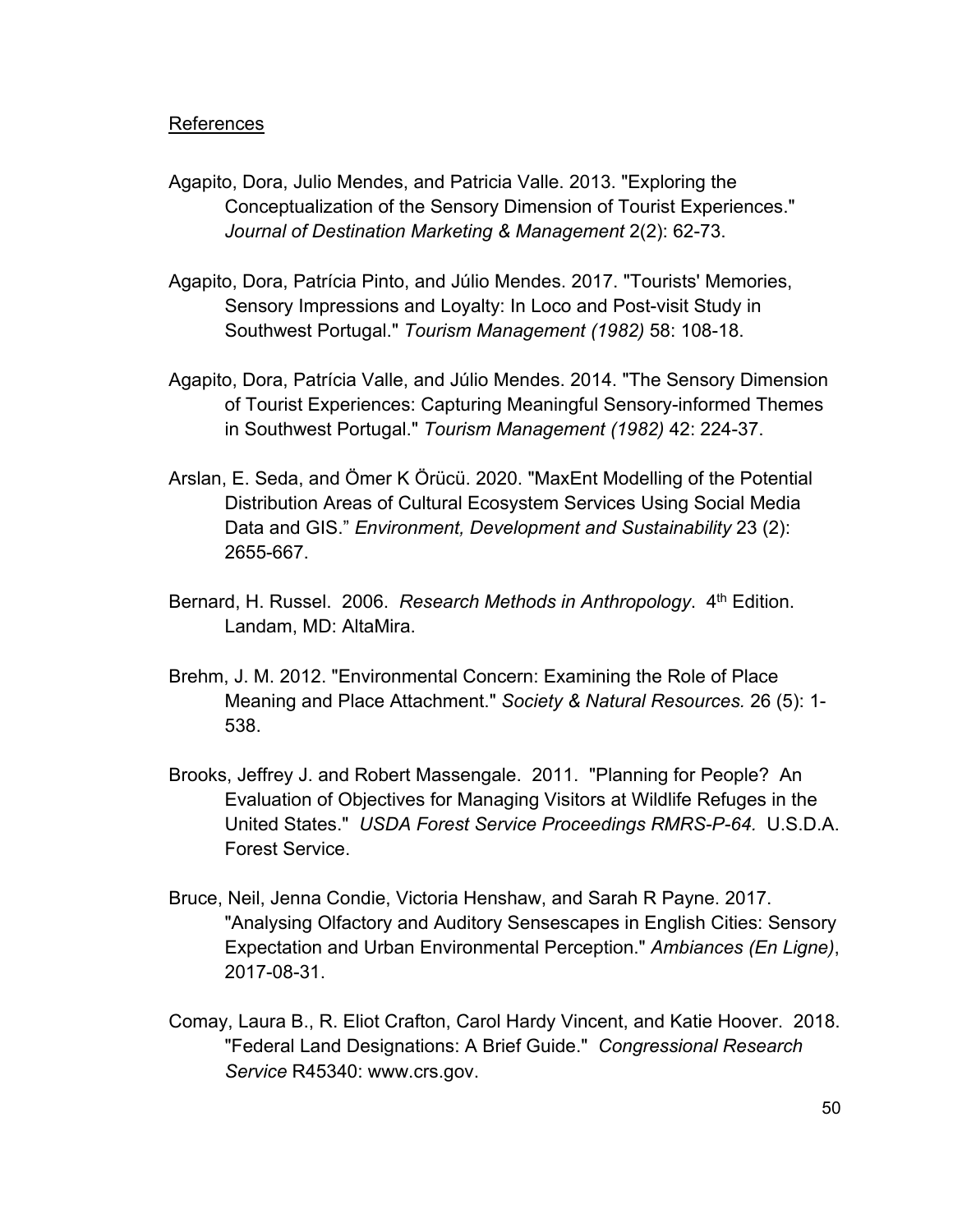- Conti, Eugenio, and Maria Lexhagen. 2020. "Instagramming Nature-based Tourism Experiences: A Netnographic Study of Online Photography and Value Creation." *Tourism Management Perspectives* 34: 100650.
- Dai, Tianchen, and Xing Zheng. 2021. "Understanding How Multi-sensory Spatial Experience Influences Atmosphere, Affective City Image and Behavioural Intention." *Environmental Impact Assessment Review* 89: 106595.
- Degnen, Cathrine. 2016. "Socialising Place Attachment: Place, Social Memory and Embodied Affordances." *Ageing and Society* 36 (8): 1645-667.
- Desjarlais, Robert, and C. Jason Throop. 2011. "Phenomenological Approaches in Anthropology." *Annual Review of Anthropology* 40 (1): 87-102.
- Dietsch, A. M., Sexton, N. R., Lyon, K. M., Hartel, C. M., & Mengak, L. F. 2019. *National Wildlife Refuge Visitor Survey: 2018 Results for Desert National Wildlife Refuge.* Columbus, OH: The Ohio State University, School of Environment and Natural Resources.
- Di Minin, Enrico, Henrikki Tenkanen, and Tuuli Toivonen. 2015. "Prospects and Challenges for Social Media Data in Conservation Science." *Frontiers in Environmental Science* Vol 3.
- Driver, B.L. and Don Burns. 2008. "Implementing OFM on Public Nature-Based Recreation and Related Amenity Resources." In *Managing to Optimize the Beneficial Outcomes of Recreation*, ed. B.L. Driver. Venture Publishing, Inc.
- Edwards, Thomas, Christopher B Jones, Sarah E Perkins, and Padraig Corcoran. 2021. "Passive Citizen Science: The Role of Social Media in Wildlife Observations." *PloS One* 16 (8): E0255416.
- Ervin, Alexander M. 2008. *Applied Anthropology: Tools and Perspectives for Contemporary Practice*. 2nd Edition. Boston: Pearson.
- Fix, Peter J., Joshua Carroll, and Andrew M. Harrington. 2013. "Visitor experiences across recreation settings: a management or measurement issue?" *Journal of Outdoor Recreation and Tourism* 3-4: 28-35.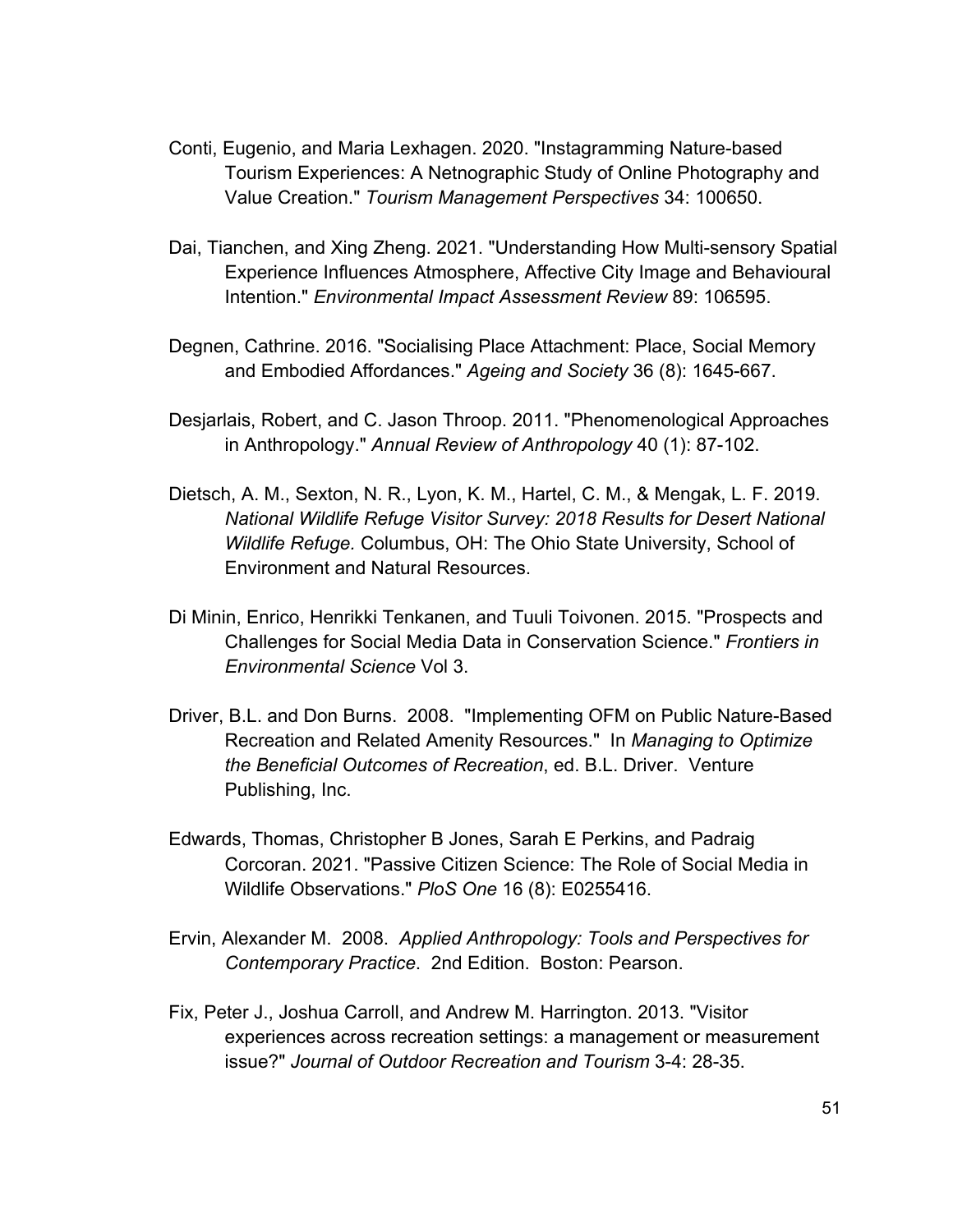- Franco, Lara S., Danielle F. Shanahan, and Richard A. Fuller. 2017. "A Review of the Benefits of Nature Experiences: More Than Meets the Eye." *International Journal of Environmental Research and Public Health* 14 (8): 864.
- Gaither, Cassandra Johnson, Nina S. Roberts, Kristin L. Hanula and the United States Forest Service. Southern Research Station, Issuing Body. 2015. "Visitor Diversity through the Recreation Manager Lens: Comparing Forest Service Regions 8 (U.S. South) and 5 (California)." *General Technical Report SRS*; 205. Asheville, NC: United States Department of Agriculture, Forest Service, Research & Development, Southern Research Station.
- Goggin, C. Louise, Patricia M. Please, Malcolm J. Ridges, Charles A. Booth, Geoffrey R. Simpson, Richard Green, and John F Leys. 2017. "Connecting with Country in Mungo National Park, Australia: A Case Study to Measure the Emotional Dimension of Experience and Place Attachment." *Local Environment* 22 (10): 1217-236.
- Graburn, Nelson H.H. 1983. "The Anthropology of Tourism." *Annals of Tourism Research* 10(1) : 9-33.
- Graburn, Nelson H. H. 1989. "Chapter 1- Tourism, the Sacred Journey." in *Hosts and Guests: The Anthropology of Tourism*. 2nd ed. Ed. Valene L. Smith. Philadelphia: University of Pennsylvania Press.
- Hamstead, Zoé A., David Fisher, Rositsa T. Ilieva, Spencer A. Wood, Timon McPhearson and Peleg Kremer. 2018. "Geolocated social media as a rapid indicator of park visitation and equitable park access." *Computers, Environment and Urban Systems* 72: 38-50.
- Hickman Dunne, Jo. 2019. "Experiencing the Outdoors: Embodied Encounters in the Outward Bound Trust." *The Geographical Journal* 185 (3): 279-91.
- Hochman, Nadav. 2018. "From site-specificity to hyper-locality: performances of place in social media." In *The SAGE Handbook of social media research methods* (pp. 367-385). SAGE Publications Ltd. https://www-doiorg.proxy.lib.pdx.edu/ 10.4135/9781473983847
- Howes, David. 2019. "Multisensory Anthropology." *Annual Review of Anthropology* 48 (1): 17-28.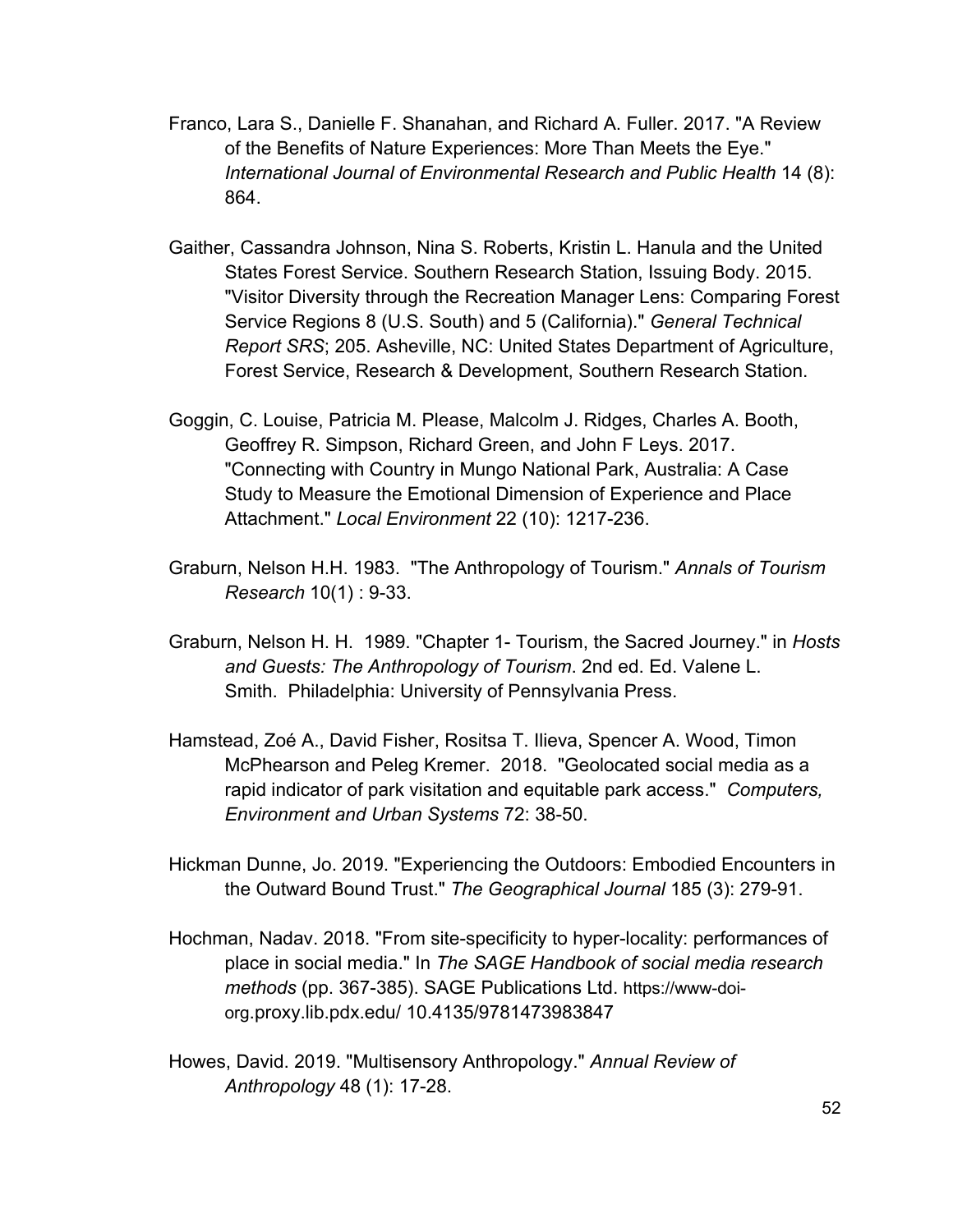- Jorgensen, Bradley S., and Richard C Stedman. 2001. "Sense of place as an attitude: Lakeshore owners' attitudes toward their properties." *Journal of Environmental Psychology* 21 (3): 233-48.
- Kastenholz, Elisabeth, Carlos Peixeira Marques, and Maria João Carneiro. 2020. "Place Attachment through Sensory-rich, Emotion-generating Place Experiences in Rural Tourism." *Journal of Destination Marketing & Management* 17: 100455.
- Kil, Namyun, Stephen M. Holland, Taylor V. Stein, and Yong Jae Ko. 2012. "Place Attachment as a Mediator of the Relationship between Nature based Recreation Benefits and Future Visit Intentions." *Journal of Sustainable Tourism* 20(4): 603-26.
- Kyle, Gerard and Garry Chick. 2007. "The Social Construction of a Sense of Place." *Leisure Sciences* 29 (3): 209-25.
- Laestadius, Linnea. 2016. "Instagram." In *The SAGE Handbook of social media research methods* (pp. 573-592). SAGE Publications Ltd. https://www-doi org.proxy.lib.pdx.edu/10.4135/9781473983847
- Larsen, Jonas, and John Urry. 2011. "Gazing and Performing." *Environment and Planning. D, Society & Space* 29 (6): 1110-125.
- Lin, Yi Hsien, and Tsung Hung Lee. 2020. "How Do Recreation Experiences Affect Visitors' Environmentally Responsible Behavior? Evidence from Recreationists Visiting Ancient Trails in Taiwan." *Journal of Sustainable Tourism* 28 (5): 705-26.
- Low, Kelvin E.Y. 2012. "The Social Life of the Senses: Charting Directions." *Sociology Compass* 6 (3): 271-82.
- Manning, Robert E. 2011. *Studies in Outdoor Recreation*. Corvallis: Oregon State University Press.
- Meacci, Luca, and Giovanni Liberatore. 2018. "A Senses-based Model for Experiential Tourism." *Tourism & Management Studies* 14 (4): 7-14.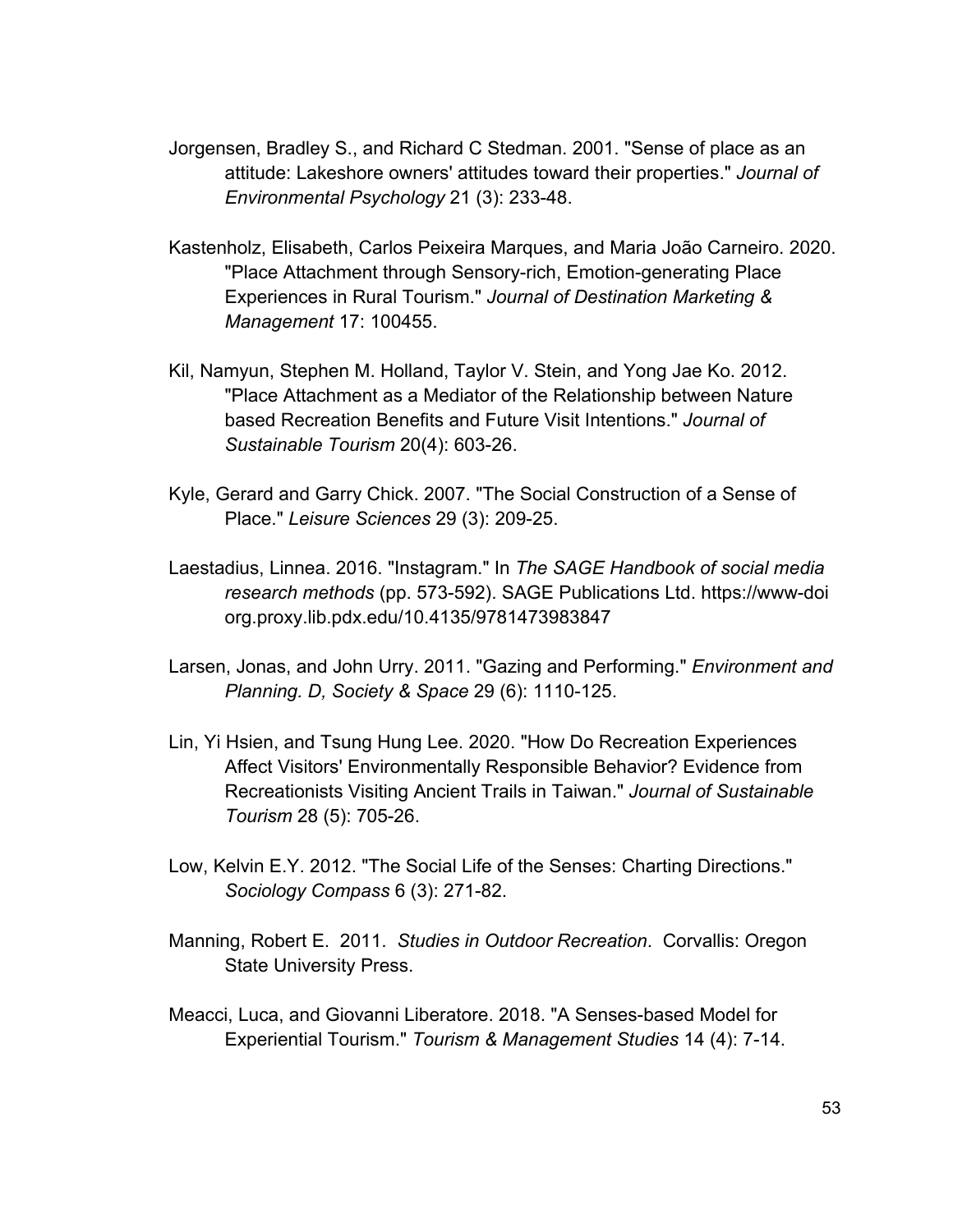- Mehraliyev, Fuad, Andrei P Kirilenko, and Youngjoon Choi. 2020. "From Measurement Scale to Sentiment Scale: Examining the Effect of Sensory Experiences on Online Review Rating Behavior." *Tourism Management (1982)* 79: 104096.
- Mock, Jillian. 2020. "'Black birders week' promotes diversity and takes on racism in the outdoors." *Audobon Magazine.* June 1, 2020. https://www.audubon.org/news/black-birders-week-promotes-diversityand-takes-racism-outdoors
- Monkman, Graham G, Michel J Kaiser, and Kieran Hyder. 2018. "Text and Data Mining of Social Media to Map Wildlife Recreation Activity." *Biological Conservation* 228: 89-99.
- Monz, Christopher A., David N. Cole, Yu-Fai Leung, and Jeffrey L. Marion. 2010. "Sustaining visitor use in protected areas: future opportunities in recreation ecology research based on the USA experience." *Environmental Management* 45 (3): 551-562.
- Moyle, Brent D., Pascal Scherrer, Erica Wilson, Rod Caldicott, and Noah Nielsen. 2017. "Assessing preferences of potential visitors for naturebased experiences in protected areas." *Tourism Management* 62: 29-41.
- Pan, Steve, and Chris Ryan. 2009. "Tourism sense-making: The role of the senses and travel journalism." *Journal of Travel & Tourism Marketing* 26 (7): 625-39.
- Pew Research Center. 2021. "Social Media Use in 2021." Retrieved November 4, 2021. https://www.pewresearch.org/internet/2021/04/07/social-media-usein-2021/
- Pink, Sarah. 2010. "The Future of Sensory Anthropology/the Anthropology of the Senses." *Social Anthropology* 18 (3): 331-33.
- Quan-Haase, A. & Sloan, L. 2016. Introduction to the handbook of social media research methods: goals, challenges and innovations. In *The SAGE Handbook of social media research methods* (pp. 1-9). SAGE Publications Ltd, https://www-doi-org.proxy.lib.pdx.edu/10.4135/9781473983847

Qiu, Mengyuan, Jie Zhang, Honglei Zhang, and Chunhui Zheng. 2018. "Is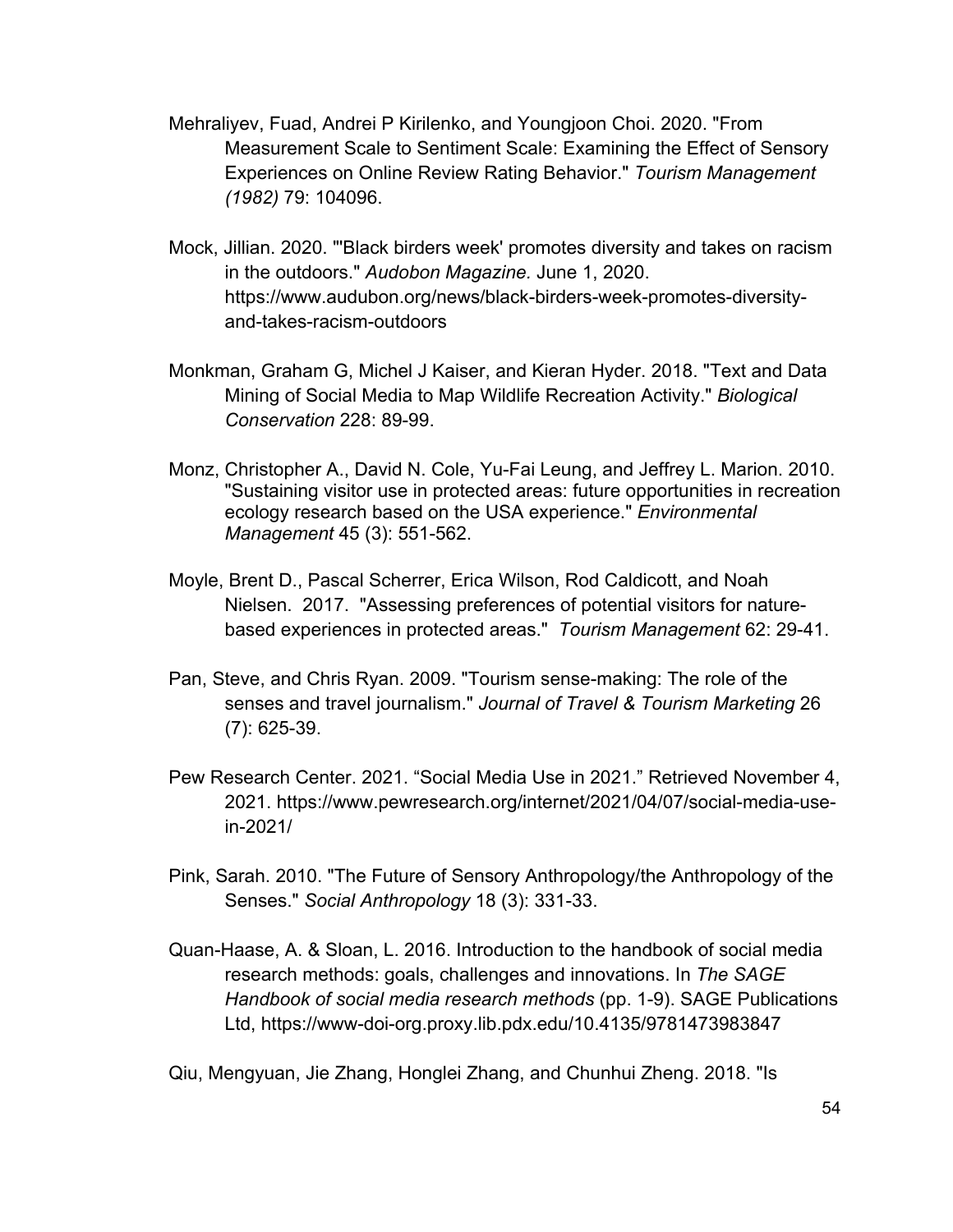Looking Always More Important than Listening in Tourist Experience?" *Journal of Travel & Tourism Marketing* 35 (7): 869-81.

- Qiu, Mengyuan, Xin Jin, and Noel Scott. 2021. "Sensescapes and Attention Restoration in Nature-based Tourism: Evidence from China and Australia." *Tourism Management Perspectives* 39.
- Rakić, Tijana, and Donna Chambers. 2012. "Rethinking the Consumption of Places." *Annals of Tourism Research* 39 (3): 1612-633.
- Ramkissoon, H. 2012. "Place Attachment and Pro-environmental Behaviour in National Parks: The Development of a Conceptual Framework." *Journal of Sustainable Tourism* 20 (2): 257-76.
- Rice, William L , Garrett C Hamilton, and Peter Newman. 2019. "Pungent Parks: Smell's Growing Relevance in Park Tourism." *Journal of Tourism Futures* 6 (2): 135-38.
- Roberge, Jean-Michel. 2014. "Using data from online social networks in conservation science: which species engage people the most on Twitter?" *Biodiversity Conservation* 23: 715–726. https://doi.org/10.1007/s10531- 014-0629-2
- Roggenbuck, Joseph W. 2000. "Facilitating high-quality visitor experiences at national wildlife refuges." in Fulton, David, Kristen C. Nelson, Dorothy H. Anderson, David W. Lime (eds.) *Human Dimensions of Natural Resource Management: Emerging Issues and Practical Applications.* 2000, Feb 1-3; St. Paul, MN. BRD 2000-1. St. Paul, MN: Cooperative Park Studies Program, University of Minnesota, Department of Forest Resources: 126- 132.https://www.nrs.fs.fed.us/pubs/jrnl/2000/nc\_2000\_Bengston\_006.pdf
- Saldaña, Johnny. 2016. *The Coding Manual for Qualitative Researchers*. Los Angeles: SAGE Publications.
- Schensul, Jean J. and Margaret D. LeCompte. 2013. *Essential Ethnographic Methods*. Lanham, Maryland: Alta Mira.
- Schensul, Stephen L., Jean J. Schensul and Margaret D. LeCompte. 2013. "Mixed Methods Models, Measures and Case Examples." in *Initiating Ethnographic Research: A Mixed Methods Approach*. Lanham, Maryland: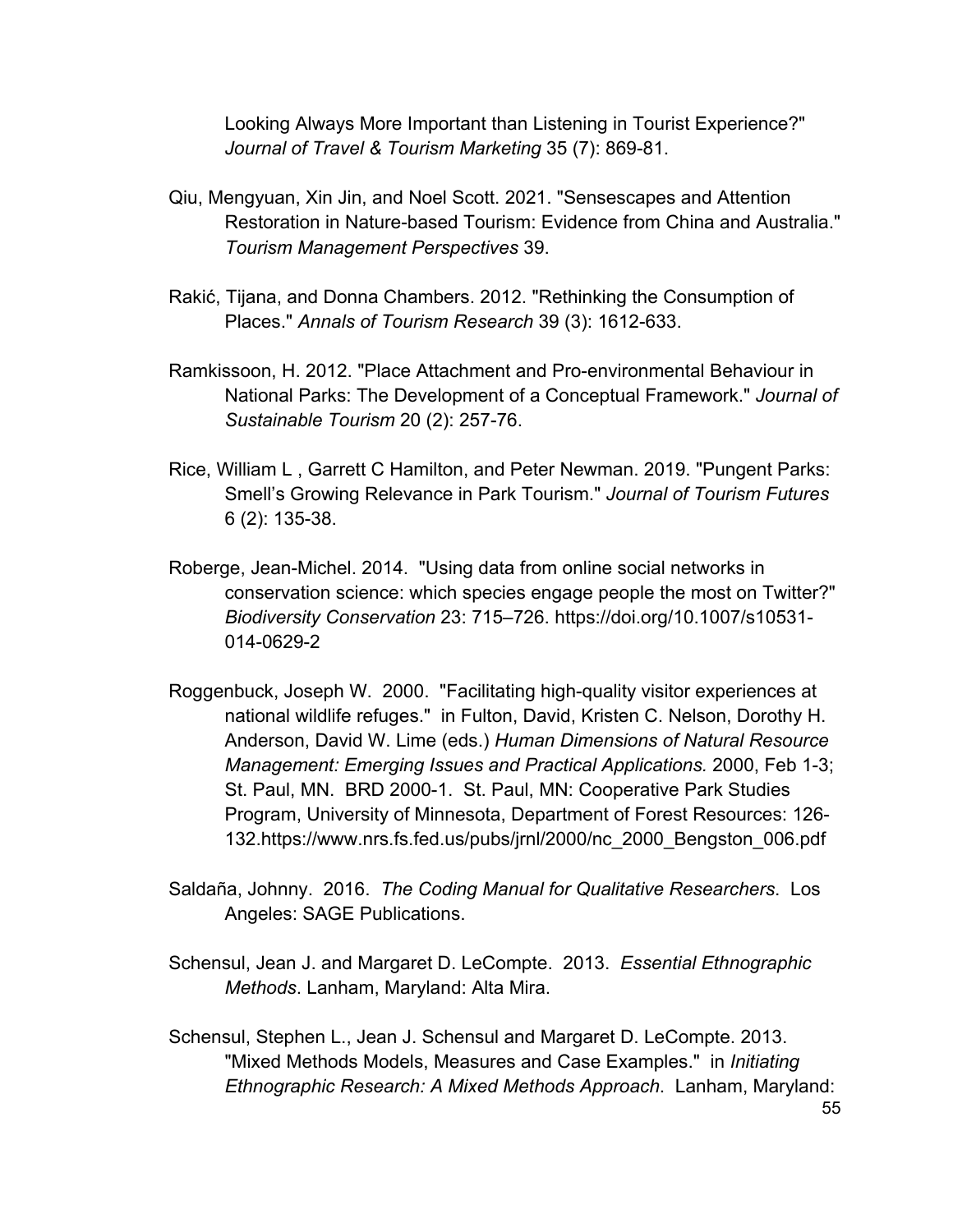Alta Mira. Pp. 155-184.

- Scott, Alister, Claudia Carter, Katrina Brown, and Vicki White. 2009. "'Seeing Is Not Everything': Exploring the Landscape Experiences of Different Publics." *Landscape Research* 34 (4): 397-424.
- Sessions, Carrie, Spencer A. Wood, Sergey Rabotyagov, and David M. Fisher. 2016. "Measuring recreational visitation at U.S. National parks with crowdsourced photographs." *Journal of Environmental Management* 183(3): 703-711.
- Sinclair, Michael, Andrea Ghermandi, and Albert M Sheela. 2018. "A Crowdsourced Valuation of Recreational Ecosystem Services Using Social Media Data: An Application to a Tropical Wetland in India." *The Science of the Total Environment* 642: 356-65.
- Sloan, Luke, and Anabel Quan-Haase. 2017. *The Sage Handbook of Social Media Research Methods*. Thousand Oaks, CA: SAGE Publications.
- Smith, Scott M. 2020. "Determining Sample Size: How to ensure you get the correct sample size." *QualtricsXM*. https://www.qualtrics.com/ebooksguides/determining-sample-size/?utm\_lp=blog-sample-size-calc
- Spoon, Jeremy. 2013. "Different Ways of Knowing, Shared Goals: Applied Sustainability Projects in the Himalayas and Great Basin." In *Social Sustainability: A Multilevel Approach to Social Inclusion* edited by J. Dillard, V. Dujon and E. Brennan. London: Routledge. Pp. 211-232.
- Spoon, Jeremy and Richard Arnold. 2012. "Collaborative Research and Co Learning: Integrating Nuwuvi (Southern Paiute) Ecological Knowledge and Spirituality to Revitalize a Fragmented Land." *Journal for the Study of Religion, Nature, and Culture* 6 (4): 477-500.
- Sukach, Chris. (n.d.) "Spring Mountains National Recreation Area- More Than a Backyard." *U.S. Department of Agriculture, Forest Service.* Accessed October 18, 2021. https://www.fs.usda.gov/detail/htnf/aboutforest/districts/?cid=fseprd875406.
- Tanner , Randy J., Wayne A. Freimund , William T. Borrie and R. Neil Moisey. 2008. "A Meta-Study of the Values of Visitors to Four Protected Areas in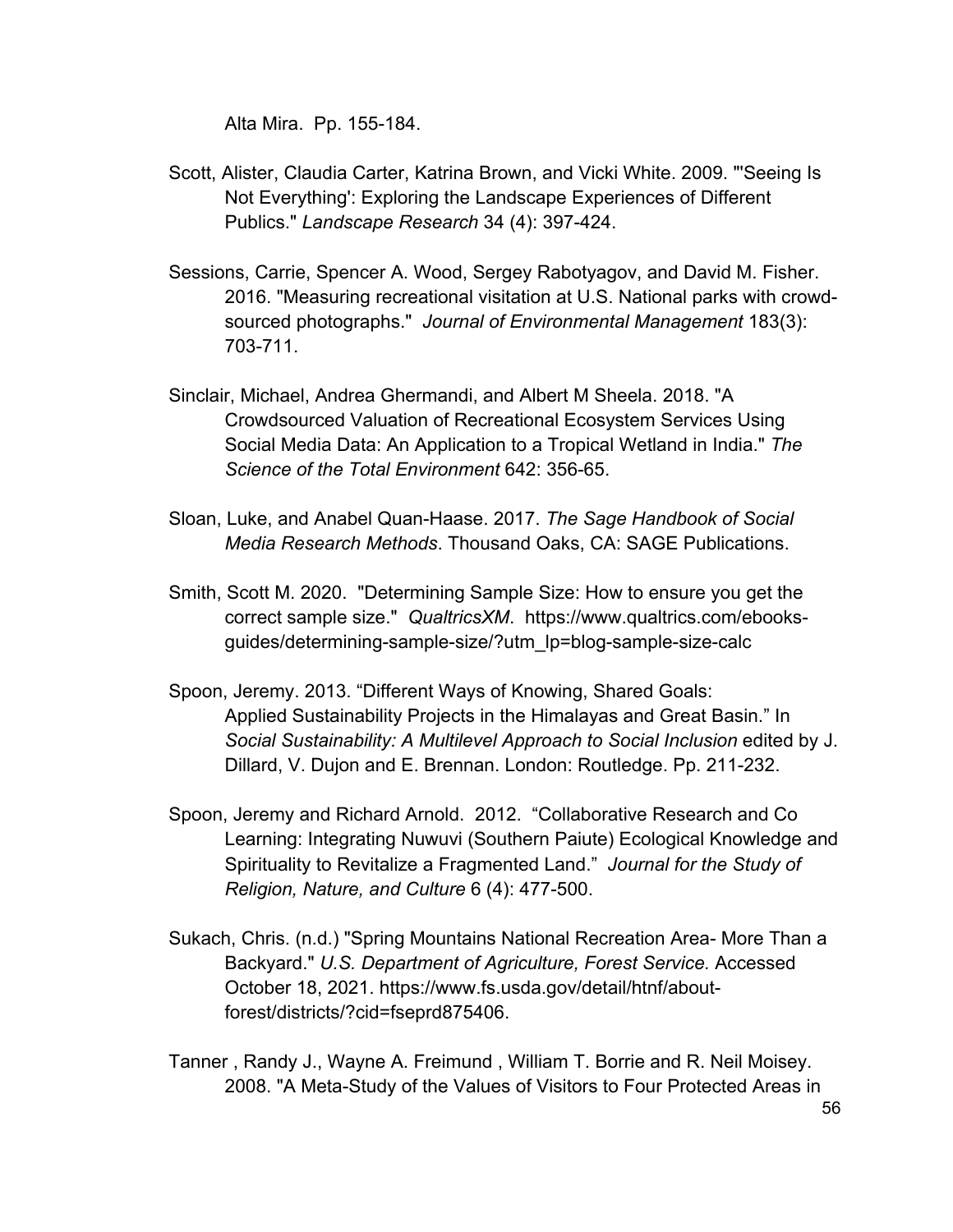the Western United States." *Leisure Sciences* 30 (5): 377-390. DOI: 10.1080/01490400802353026

- Tenkanen, Henrikki, Di Minin, Enrico, Heikinheimo, Vuokko, Hausmann, Anna, Herbst, Marna, Kajala, Liisa, and Toivonen, Tuuli. 2017. "Instagram, Flickr, or Twitter: Assessing the Usability of Social Media Data for Visitor Monitoring in Protected Areas." *Scientific Reports* 7 (1): 17615-11.
- Tonge, Joanna, Ryan, Maria M., Moore, Susan A., and Beckley, Lynnath E. 2015. "The Effect of Place Attachment on Pro-environment Behavioral Intentions of Visitors to Coastal Natural Area Tourist Destinations." *Journal of Travel Research* 54 (6): 730-43.
- Tuan, Yi-Fu. 1979. "Space and Place: Humanistic Perspective." In: Gale S., Olsson G. (eds)*Philosophy in Geography.* Theory and Decision Library (An International Series in the Philosophy and Methodology of the Social and Behavioral Sciences), vol 20. Springer, Dordrecht. https://doi.org/10.1007/978-94-009-9394-5\_19
- Turner, Victor W. 1967. *The Forest of Symbols : Aspects of Ndembu Ritual*. Cornell Paperbacks. Ithaca, N.Y.: Cornell University Press.
- Urry, John. 1992. "The Tourist Gaze and the `Environment'." *Theory, Culture & Society* 9 (3): 1-26.
- U.S. Census Bureau. *Las Vegas Quick Facts*. Census.gov
- U.S. Department of Agriculture, Forest Service. n.d. "Managing the Land." *U.S. Forest Service.* Accessed June 20, 2021. https://www.fs.usda.gov/managing-land.
- U.S. Department of Agriculture, Forest Service. FY 2016. *Humboldt-Toiyabe NF Spring Mountains NRA: National Visitor Use Monitoring Results*. https://apps.fs.usda.gov/nvum/results/A04117.aspx/FY2016
- U.S. Department of the Interior. 2016. "America's Public Lands Explained." *U.S. Department of the Interior Blog*, September 29, 2021. https://www.doi.gov/blog/americas-public-lands-explained.
- U.S. Department of the Interior, United States Fish and Wildlife Service. 2021.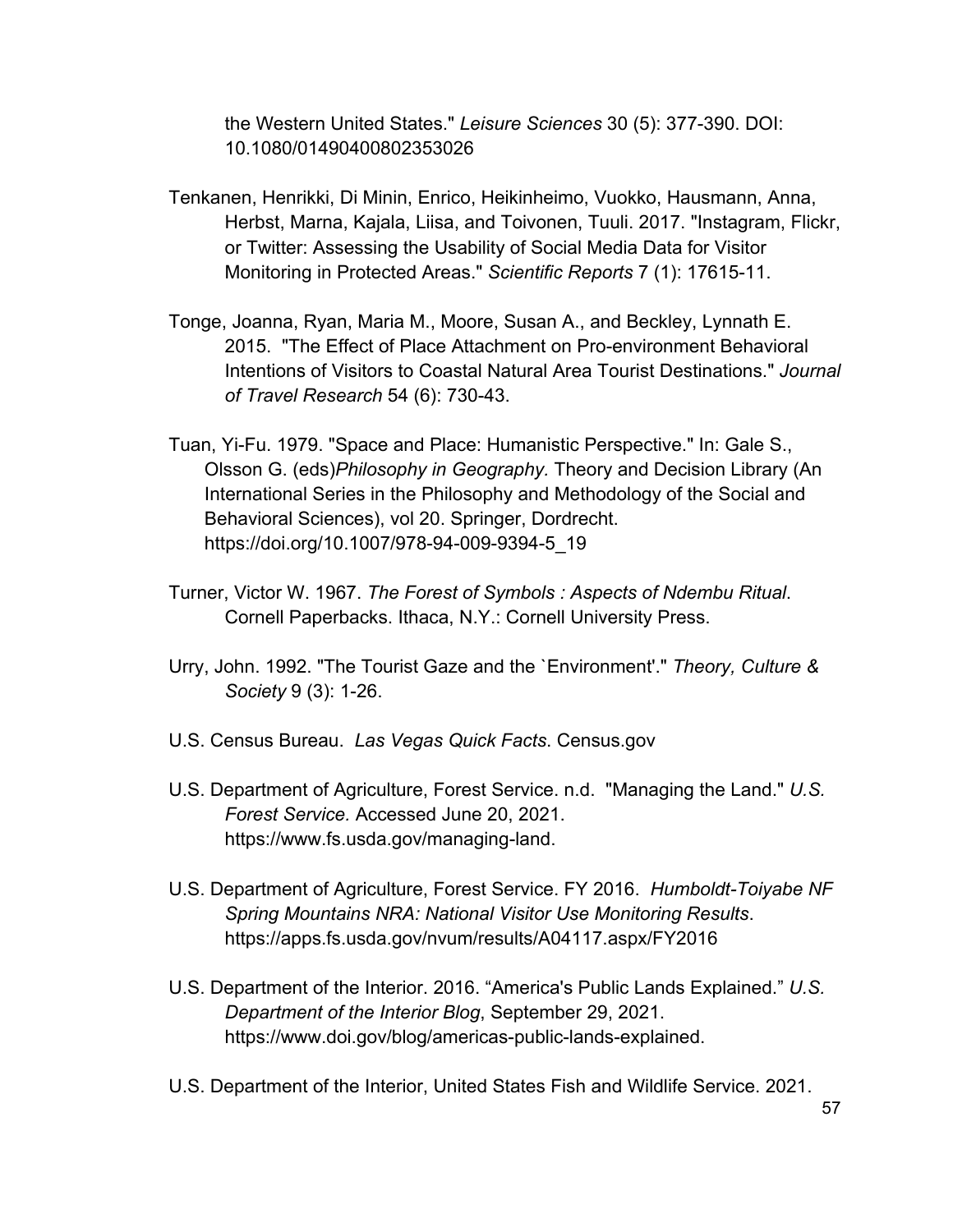"Desert National Wildlife Range - Desert -U.S. Fish and Wildlife Service." *U.S. Fish & Wildlife Service.* Accessed March 18, 2021. https://www.fws.gov/refuge/desert/.

- U.S. Department of the Interior, United States Fish and Wildlife Service. 2021. *USFWS -FWS Public Health Update.* Accessed March 18, 2021. https://www.fws.gov/home/public-health-update.html
- U.S. Department of the Interior, United States Fish and Wildlife Service. 2021. "About Us- U.S. Fish and Wildlife Service." *U.S. Fish and Wildlife Service.* Accessed June 20, 2021. https://www.fws.gov/help/about\_us.html
- U.S. Department of the Interior, United States Fish and Wildlife Service. 2020. "Partnerships-Desert - U.S. Fish and Wildlife Service." *U.S. Fish & Wildlife Service.* Accessed June 21, 2021. https://www.fws.gov/refuge/Desert/what\_we\_do/partnerships.html
- Vaske, Jerry J, and Katherine C Kobrin. 2001. "Place Attachment and Environmentally Responsible Behavior." *The Journal of Environmental Education* 32 (4): 16-21
- Wang, Siyi. 2020. "Museum as a Sensory Space: A Discussion of Communication Effect of Multi-Senses in Taizhou Museum." *Sustainability (Basel, Switzerland)* 12 (7): 3061.
- Wilkins, Emily J, Spencer A Wood, and Jordan W Smith. 2020. "Uses and Limitations of Social Media to Inform Visitor Use Management in Parks and Protected Areas: A Systematic Review." *Environmental Management* 67 (1): 120-32.
- Winter, Patricia L, William D Crano, Tatiana Basanez, and Christopher S Lamb. 2020. "Equity in Access to Outdoor Recreation-Informing a Sustainable Future." *Sustainability (Basel, Switzerland)* 12 (1): 124.
- Wood, Spencer A., Anne D. Guerry, Jessica M. Silver and Martin Lacayo. 2013. "Using social media to quantify nature-based tourism and recreation." *Scientific Reports* 3: 2976. DOI: 10.1038/srep02976.
- Wu, Yinglin, Ling Xie, Shiang-Lin Huang, Ping Li, Zengwei Yuan, and Wenhua Liu. 2018. "Using Social Media to Strengthen Public Awareness of Wildlife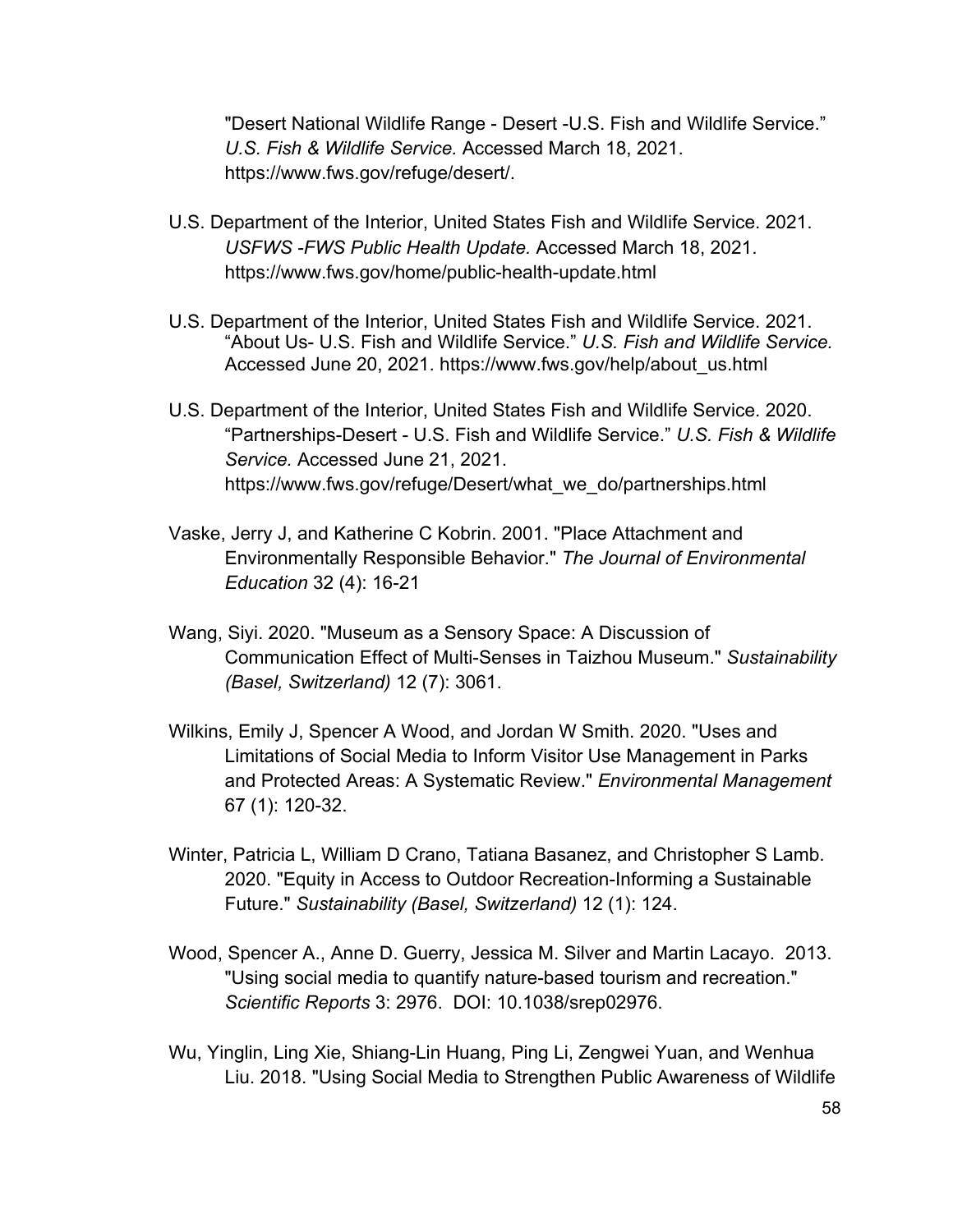Conservation." *Ocean & Coastal Management* 153: 76-83.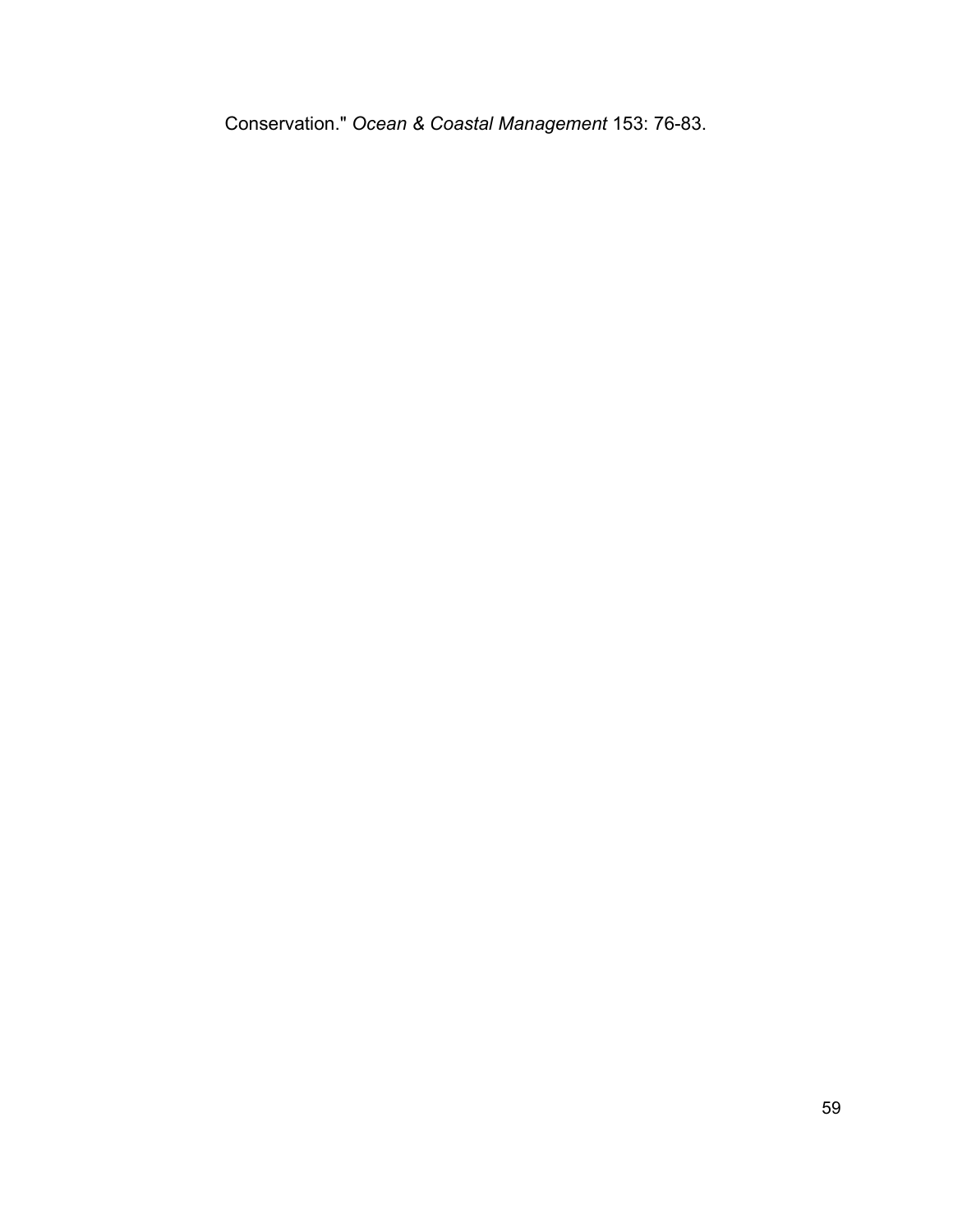# **Desert National Wildlife Refuge Complex and Spring Mountains National Recreation Area**

## **Online Visitor Survey**

Desert National Wildlife Refuge Ash Meadows National Wildlife Refuge Pahranagat National Wildlife Refuge Spring Mountains National Recreation Area

## **Section 1: Visitor Demographics**

*Your answers to these questions will help us to know more about who visits national wildlife refuges. Answers will not be linked to any individual taking this survey.*

| 01.           | I am:                                                                                                                                                   | [ ] Male                          | [] Female           |                                                                                                                                        |
|---------------|---------------------------------------------------------------------------------------------------------------------------------------------------------|-----------------------------------|---------------------|----------------------------------------------------------------------------------------------------------------------------------------|
| 02.           | My age:                                                                                                                                                 | [ ] 18-29<br>$[140-49$ $[170-79]$ | $[150-59]$          | [] 30-39 [] 60-69 [] 80 or better                                                                                                      |
|               |                                                                                                                                                         |                                   |                     | 03. What race or ethnicity do you consider yourself? (Mark all that apply.)<br>[] White, European descent [] American Indian or Alaska |
| <b>Native</b> |                                                                                                                                                         |                                   |                     |                                                                                                                                        |
| Paiute)       | [] Hispanic, Latino/a                                                                                                                                   |                                   |                     | [] Nuwu/Nuwuvi (Southern                                                                                                               |
|               |                                                                                                                                                         |                                   |                     | or Newe (Western<br>Shoshone)                                                                                                          |
|               | [ ] Black or African descent<br>[ ] Asian<br>[ ] Middle Eastern or North African                                                                        |                                   | $[ \ ]$<br>[] Other | [] Native Hawaiian or Pacific Islander                                                                                                 |
| 04.           | Where do you live?<br>[] United States                                                                                                                  | [ ] ZIP code                      |                     | [] International Visitor<br>[] Country                                                                                                 |
| 05.           | What is your highest education level? (Mark only one.)<br>[] K-8 [] Some College [] Bachelor's Degree<br>[] 9-12 [] Technical School [] Graduate School |                                   |                     |                                                                                                                                        |
|               |                                                                                                                                                         |                                   |                     |                                                                                                                                        |

06. Which of the following best describes your current employment status?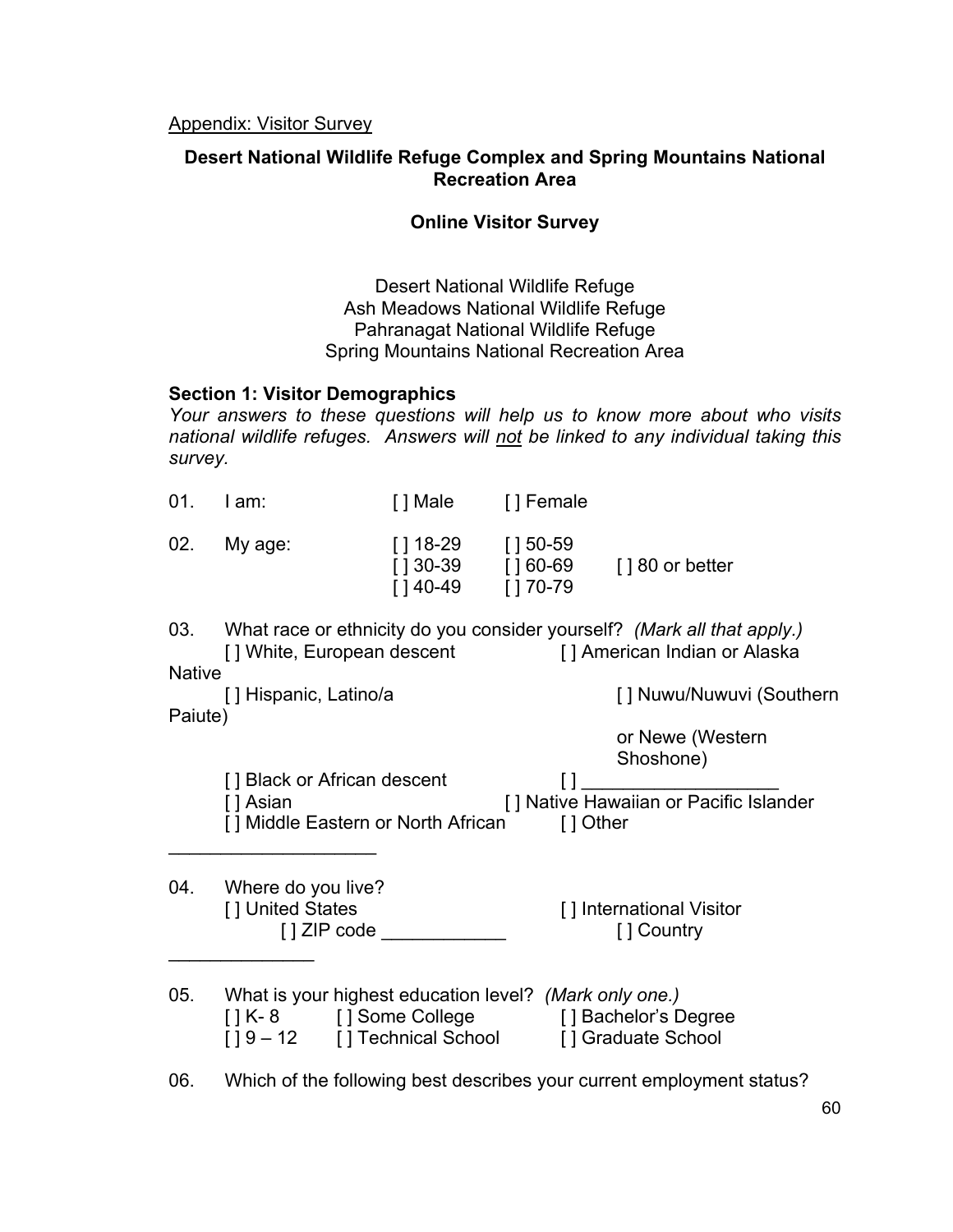| (Please mark just one.) |                                           |             |  |  |  |  |  |  |
|-------------------------|-------------------------------------------|-------------|--|--|--|--|--|--|
| [] Employed Full-Time   | [] Unemployed                             | [ ] Retired |  |  |  |  |  |  |
| [] Employed Part-Time   | [] Homemaker/Caregiver [] Disabled/Unable |             |  |  |  |  |  |  |
| to Work                 |                                           |             |  |  |  |  |  |  |
| [] Self-Employed        | [] Student                                | [ ] Other   |  |  |  |  |  |  |
|                         |                                           |             |  |  |  |  |  |  |

07. What was your approximate income before taxes last year? *(Mark only one.)*

| $\lceil$   Less than \$10,000 | $[1$ \$35,000 - \$49,999 | \$100,000<br>$\sim$   |
|-------------------------------|--------------------------|-----------------------|
| \$149,999                     |                          |                       |
| [1\$10,000 - \$24,999         | [1\$50,000 - \$74,999    | [ ] \$150,000 or more |
| [1\$25,000 - \$34, 999]       | [1\$75,000 - \$99,999    |                       |

# **Section 2: Visitor Motivations**

08. Please indicate which site(s) you have visited *(refuge complex only)*: [] Desert National Wildlife Refuge

[] Ash Meadows National Wildlife Refuge

[ ] Pahranagat National Wildlife Refuge

09. How did you hear about the Desert NWRC/Spring Mountains NRA?

[] Personal knowledge or previous visit

[] Word-of-mouth

[] Refuge Website or brochure

 $\overline{1}$ ] Travel Website or brochure

[] Tourist information

[ ] Social Media

[] Google, Google Maps

- [ ] Facebook
- [] Instagram
- [ ] Other

[ ] Other: \_\_\_\_\_\_\_\_\_\_\_\_\_\_\_

10. Including your most recent visit, which activities did you participate in during the past 12 months at this location? *(Mark all that apply.)*

| [] Wildlife Observation<br>[] Bird Watching | [ ] Hiking<br>[] Exercise   | [] Volunteering<br>[] Environmental       |
|---------------------------------------------|-----------------------------|-------------------------------------------|
| Education                                   |                             |                                           |
| [] Photography<br>[ ] Hunting               | [] Auto tour<br>[ ] Boating | [] Viewing Exhibits<br>[] Live program or |
| workshop                                    |                             |                                           |
| [ ] Fishing                                 | [] Picnicking               | [] Refuge Event                           |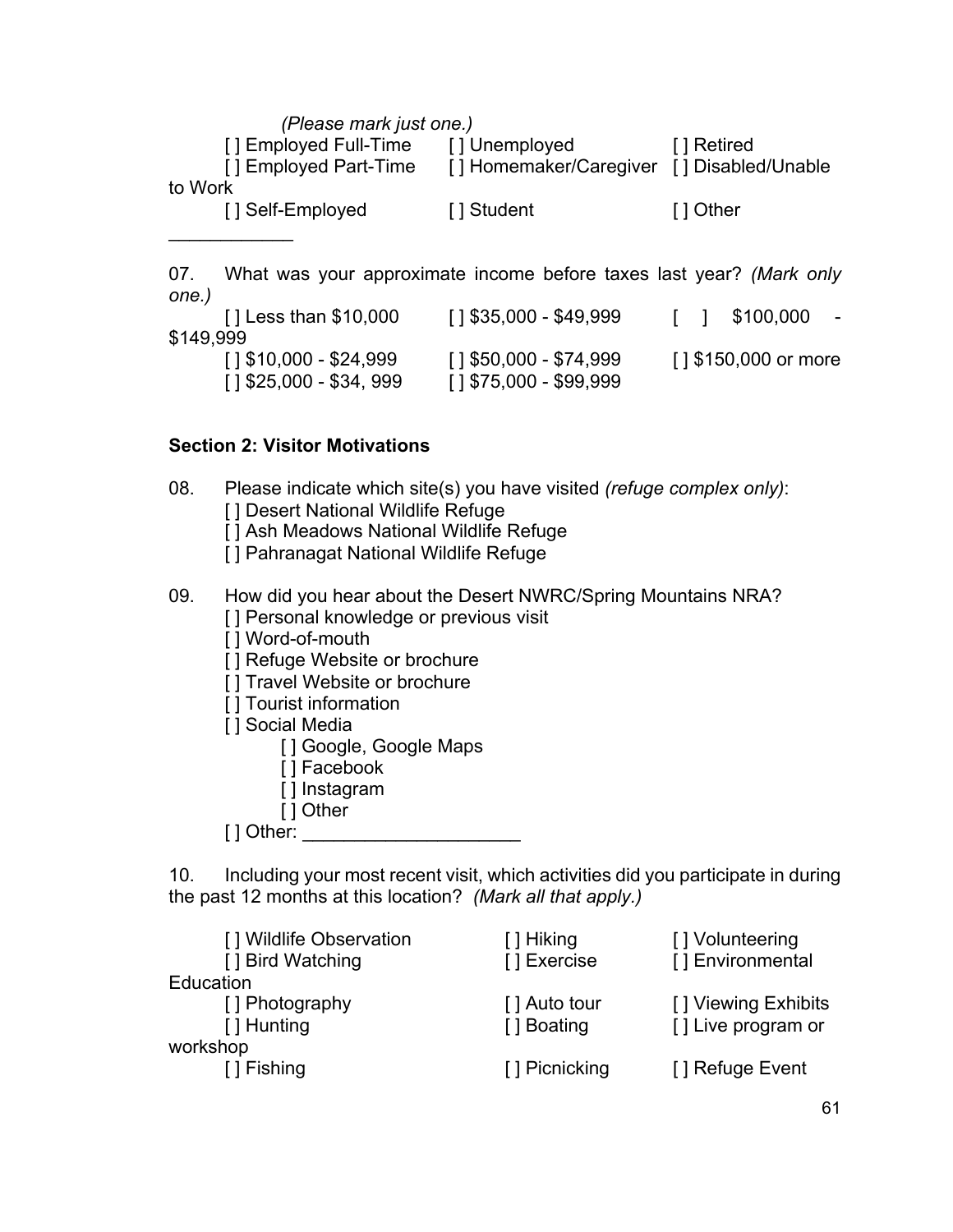| panels     | [] Foraging (berries, nuts, etc.) [] Camping                                                                                                                                                                              |                                                                                                                                                                | [] Reading trail |  |  |  |  |  |  |
|------------|---------------------------------------------------------------------------------------------------------------------------------------------------------------------------------------------------------------------------|----------------------------------------------------------------------------------------------------------------------------------------------------------------|------------------|--|--|--|--|--|--|
|            | [] Plant Identification<br>[] Self-Guided Tour                                                                                                                                                                            | [] Snow Play [] Archaeology<br>[] Guided tour [] Other                                                                                                         |                  |  |  |  |  |  |  |
| 11.        | What other motivations did you have for visiting this site?<br>(Mark all that apply.)<br>[] View scenic beauty<br>[] Be close to nature<br>[] Experience tranquility [] Share outdoors with friends<br>[] Escape the heat | [ ] Enjoy the sounds of nature<br>[ ] Share outdoors with family<br>[ ] Enjoy the snow<br>[] Share photos on social media [] Experience a sense of exploration |                  |  |  |  |  |  |  |
|            | [] Learn more about Nuwu/Nuwuvi/Newe (Southern Paiute and Western<br>Shoshone) or other local Native American groups<br>[] Learn more about environmental advocacy and stewardship                                        |                                                                                                                                                                |                  |  |  |  |  |  |  |
| 12.        | How long did you spend at the refuge during this visit?<br>___ Hours or ___ Days                                                                                                                                          |                                                                                                                                                                |                  |  |  |  |  |  |  |
| 13.        | How did you travel to visit us at the refuge today?<br>[] Personal Vehicle [] Motorcycle<br>[] Recreational Vehicle [] Bicycle                                                                                            |                                                                                                                                                                |                  |  |  |  |  |  |  |
| 14.        | How many times have you visited the refuge?<br>[] This was my first time<br>[] Between 1 and 5 times<br>[] Between 5 and 10 times<br>[] More than 10 times                                                                |                                                                                                                                                                |                  |  |  |  |  |  |  |
| 15.        | Including this visit, during which seasons have you visited this refuge?<br>(Mark all that apply.)<br>[] Spring (March-May)<br>[] Fall (September- November) [] Winter (December-February)                                | [ ] Summer (June-August)                                                                                                                                       |                  |  |  |  |  |  |  |
| 16.<br>the | Do you plan to return to this refuge, or another National Wildlife Refuge in                                                                                                                                              |                                                                                                                                                                |                  |  |  |  |  |  |  |
| NWR,       | Desert National Wildlife Refuge Complex (Desert NWR, Ash Meadows                                                                                                                                                          |                                                                                                                                                                |                  |  |  |  |  |  |  |
|            | Pahranagat NWR, Moapa NWR) within the next 12 months?<br>[ ] Yes, I live locally<br>[] Maybe<br>[] Yes, on my next visit [] No                                                                                            |                                                                                                                                                                |                  |  |  |  |  |  |  |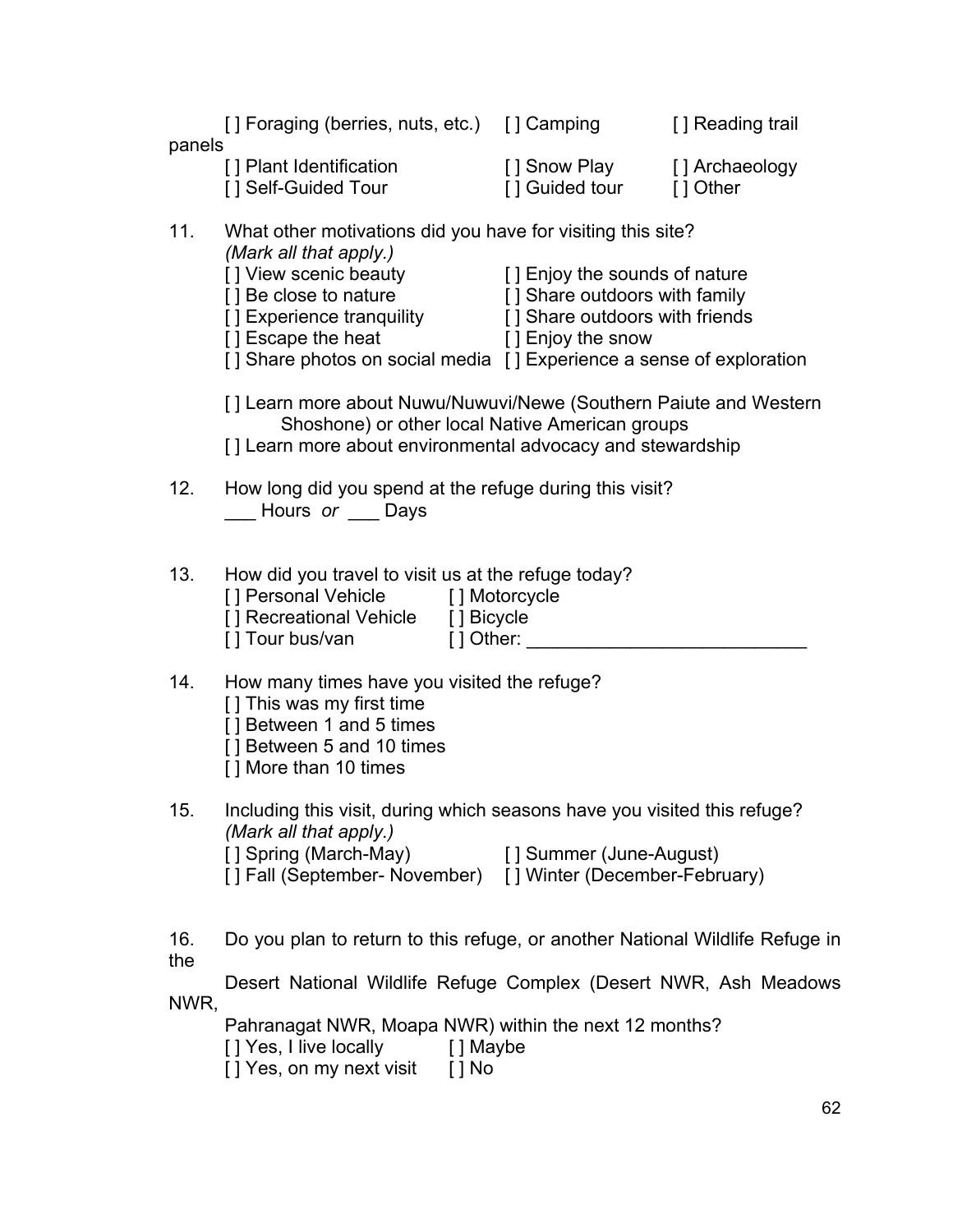17. What did you learn about wildlife refuges on your visit? *(refuge complex only)*

18. How are wildlife refuges different than other public lands? *(refuge complex only)*

# **Section 3: Your Experience Today**

| 19. | Did you explore the visitor center during your visit today? |  |  |  |  |  |  |
|-----|-------------------------------------------------------------|--|--|--|--|--|--|
|-----|-------------------------------------------------------------|--|--|--|--|--|--|

\_\_\_ Yes \_\_\_ No **If yes**, *what did you do* at the Visitor Center? *(Mark all that apply.)* [] Asked information of employees/volunteers [ ] Attended a talk/video presentation [ ] Viewed the exhibits and interpretation [ ] Visited gift shop or bookstore [ ] Viewed list of recent bird and wildlife sightings [ ] Reviewed upcoming activities [] Stopped to use the facilities (water, restroom, etc.) [] Rented/borrowed equipment (binoculars, etc.)  $\lceil$  ] Other: 20. When did you stop at the visitor center today? [] Before beginning my exploration of the refuge [ ] Part-way through my visit to the refuge [] After hiking or exploring the refuge, on my way home 21. Did you encounter our welcome statement at the entrance? \_\_\_ Yes \_\_\_ No *If yes,* what were your thoughts?  $\mathcal{L}_\text{max}$  , and the contract of the contract of the contract of the contract of the contract of the contract of the contract of the contract of the contract of the contract of the contract of the contract of the contr 22. Did you hike on the trails outside of the visitor center today?  $\frac{1}{2}$  Yes  $\frac{1}{2}$  No 23. *If yes*, did the interpretive signage and educational panels improve your experience at the refuge? The Sanglet Show Not Applicable

24*. If yes,* what did you learn about from the interpretive signage and educational

panels? *(Mark all that apply.)*

[] History of area [] Settler or pioneer history

- [] Local wildlife [] Native American culture and perspectives
- [ ] Local plants [ ] Native American archaeology